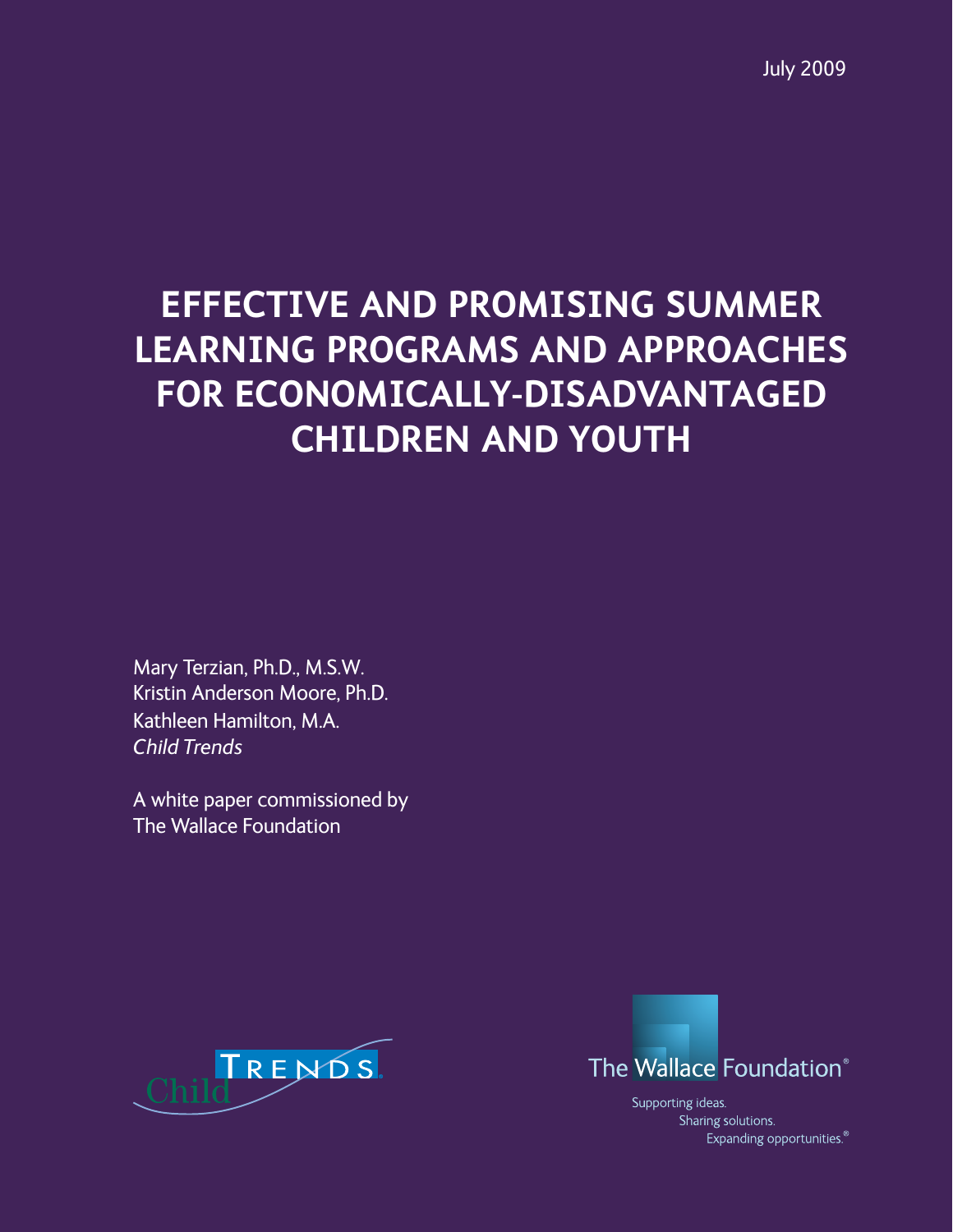# **Effective and Promising Summer Learning Programs and Approaches for Economically-Disadvantaged Children and Youth:**

*A White Paper for the Wallace Foundation***<sup>1</sup>**

**Mary Terzian, Ph.D., M.S.W. Kristin Anderson Moore, Ph.D. Kathleen Hamilton, M.A.** 



**July 10, 2009** 

<sup>&</sup>lt;sup>1</sup> This updated White Paper corrects several errors in the initial version. Specifically, for the BELL program, math impacts are not significant and, for STEP, impacts are not significant for high school completion and mixed for college enrollment. These corrections have been marked with an asterisk  $(*)$  in Table 2 – pages 14 to 16 (revised January 2010).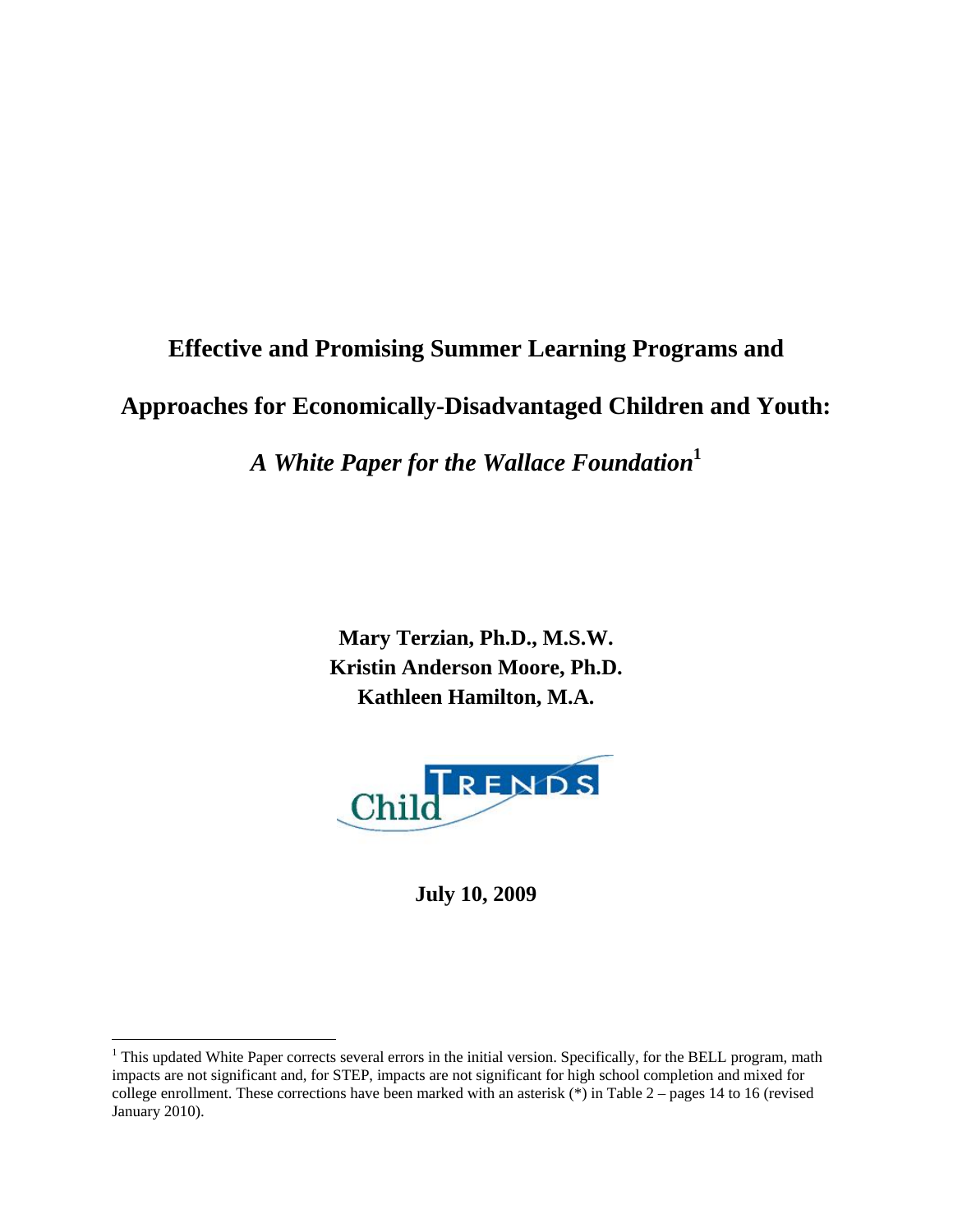#### **Executive Summary**

Children and youth who reside in economically disadvantaged households and who live in lowresource, urban neighborhoods are more likely to lose ground in reading over the summer than their middle- and upper-income peers. These children and youth also often come from ethnic minority backgrounds. In addition, both lower and higher income students lose ground in math over the summer. The academic disparities between low-income and higher-income children increase as children grow older, widening this achievement gap. Summer learning programs are an important strategy for "narrowing the gap".

In 2007, then-Senator Barack Obama (D-IL) and Senator Barbara Mikulski (D-MD) reintroduced the Summer Term Education Programs for Upward Performance Act (STEP UP) act, which supports increasing summer learning opportunities for disadvantaged students, to Congress. More recently, Obama/Biden's position paper entitled "Plan for Lifetime Success through Education"<sup>1</sup> recommends "expand[ing] summer learning opportunities" as a way to narrow the achievement gap. In light of these recent calls for action, identifying effective and promising summer learning approaches for this population is imperative.

This White Paper summarizes findings from an extensive literature review that was conducted to identify effective and promising models and approaches for meeting the needs of low-income children, youth, and families during the summer months. Special attention is paid to summer learning programs that serve urban, low-income children and youth. Data on program participation suggest that children and youth who would stand to benefit the most from summer learning programs (i.e., children and youth who are economically disadvantaged, have low school engagement, and/or exhibit problem behavior) are the least likely to participate.

Experimental and non-experimental studies, as well as reports and practitioner insights, were reviewed to identify effective and promising summer learning practices. Program impacts from experimental evaluations were identified for outcomes ranging from reading achievement to an increased likelihood of employment. Drawing from a limited number of experimental evaluations, we found that reading achievement gains were achieved for a handful of programs, whereas math achievement was less often evaluated. Few impacts were found on high school completion, college enrollment, and employment. Finally, a lack of evidence was found for youth development and health and fitness outcomes due to the fact that these outcomes were rarely, if ever, evaluated.

Without question, there is a lack of experimental research to measure the impacts of summer learning programs on children and youth. At the same time, we have some preliminary evidence to suggest that good summer learning programs can improve the educational and career development outcomes of economically disadvantaged students. Strategies for preventing summer learning loss include: (a) identifying effective summer learning programs and approaches and replicating them; (b) extending effective school-year, out-of-school time programs that have academic components through the summer; (c) improving existing programs by incorporating characteristics of effective and promising programs; and (d) establishing extended-year or year-round schools that incorporate practices and approaches from effective summer learning programs.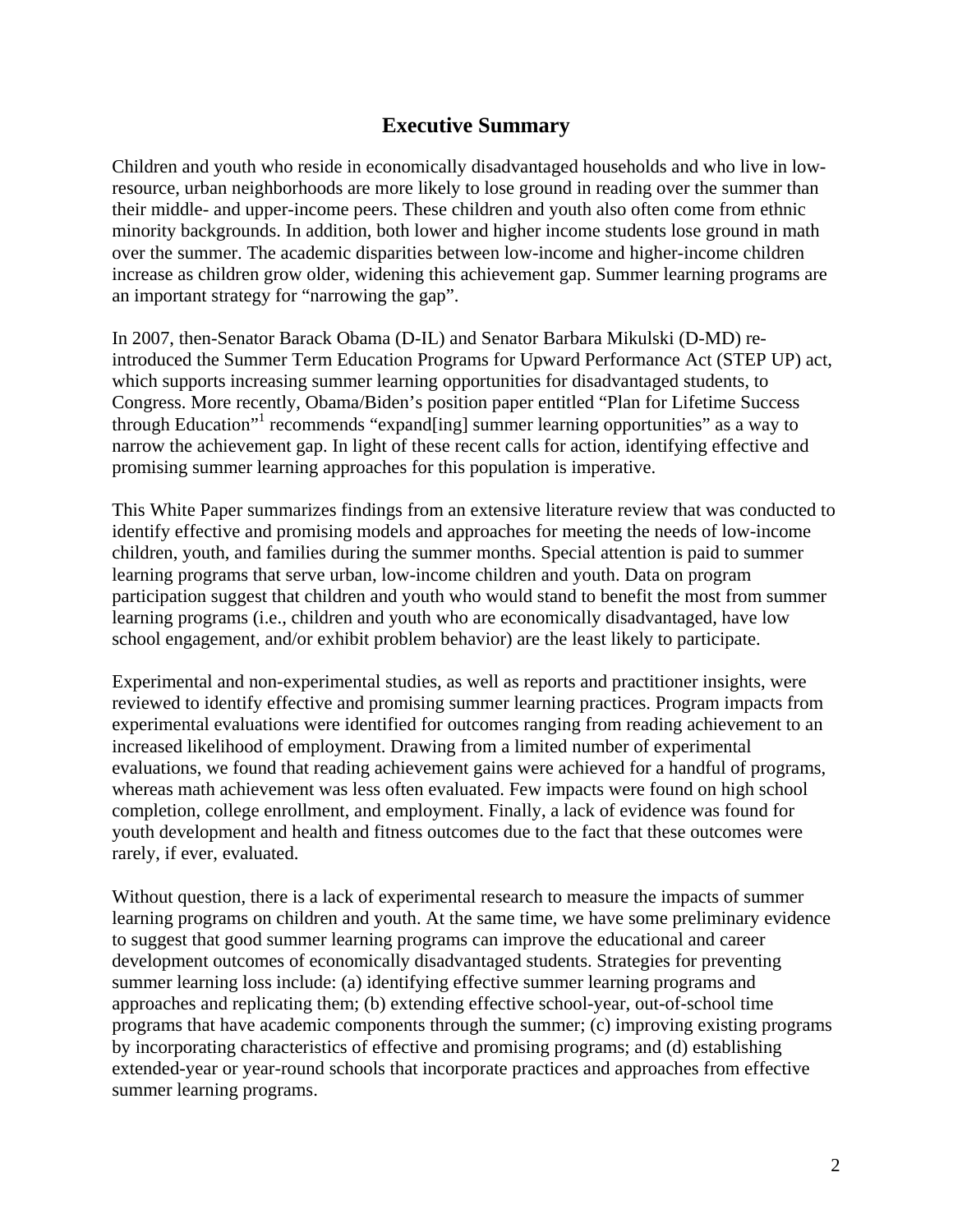# **Table of Contents**

| Social-Behavioral Differences in School and Out-of-School Time Involvement7            |
|----------------------------------------------------------------------------------------|
|                                                                                        |
|                                                                                        |
| How do Summer Learning Programs Differ from School-Year, Out-of-School Time            |
|                                                                                        |
| Characteristics of Effective Programs (Based on Experimental Studies) 16               |
|                                                                                        |
|                                                                                        |
|                                                                                        |
| Characteristics of Effective and Promising Programs Based on All Evaluations, Research |
|                                                                                        |
| What Do Experimental and Non-Experimental Studies of Summer Learning Programs Tell     |
| What Do Experimental Studies of School-Year, Out-of-School Time Programs Tell Us About |
| What Do Experimental Studies of School-Year, Out-of-School Time Programs Tell Us About |
|                                                                                        |
|                                                                                        |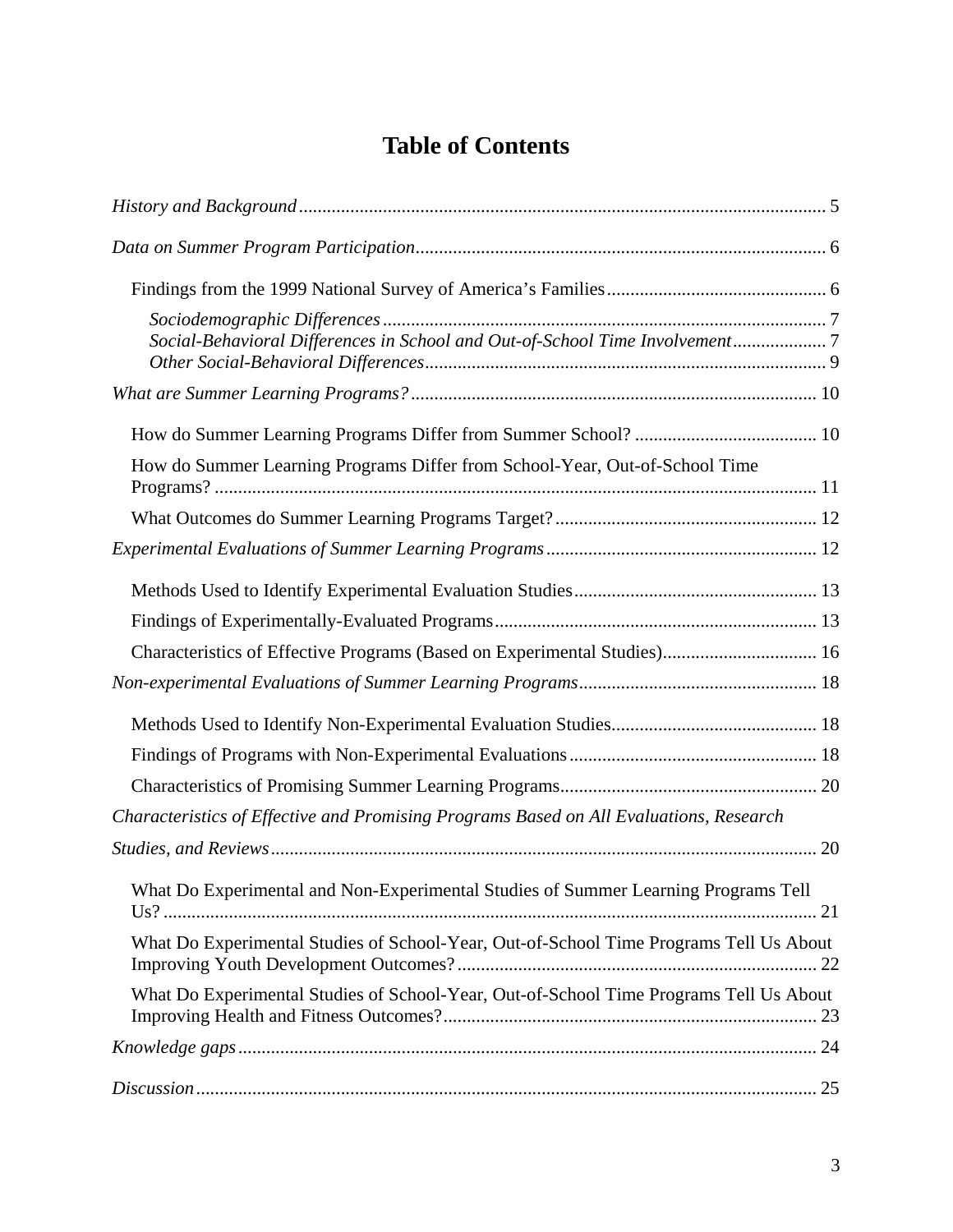| Table 4: Effective Experimentally-Evaluated Programs with At Least One Positive Impact 35  |  |
|--------------------------------------------------------------------------------------------|--|
| Table 4 continued: Experimentally-Evaluated Programs with At Least One Positive Impact. 36 |  |
|                                                                                            |  |
| Table 5 continued: Experimentally-Evaluated Programs with Mixed or Null Findings  38       |  |
|                                                                                            |  |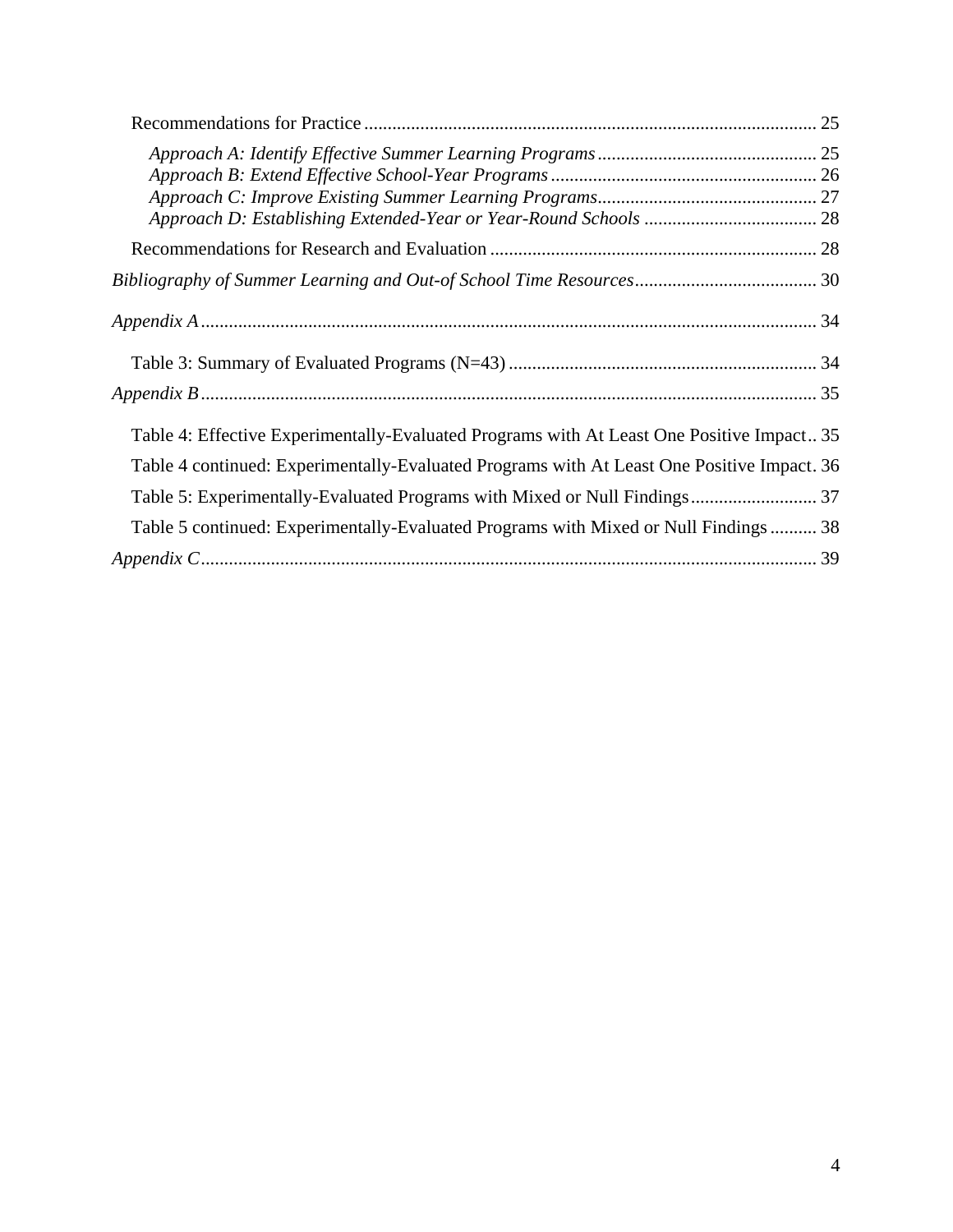## *History and Background*

Summer learning and enrichment programs (including educational camps and summer reading programs) originated in the late 1880s (Fiore, 2005), if not before. By this time, perceptions of youth residing in urban, inner-city areas had shifted from viewing children as little adults who needed religious education and distance from the social problems of urban life to viewing them as individuals who needed guidance and support from caring adults and social institutions. While some programs focused on developing vocational and reading skills, others, like *Trailblazers,* focused on the development of values and life skills. *Trailblazers* was founded in 1887 to improve the youth development outcomes of poor children from New York City. This organization, which runs a summer camp on a 1,100 acre Nature Conservancy area in New Jersey, continues to this day. Organizations like *Trailblazers* paved the way for summer camps and many other youth serving organizations.

Although summer camp programs in the U.S. have a rich history, few have undergone rigorous evaluation and even fewer are designed to support the needs of economically disadvantaged youth. This is partially because many parents with limited resources can not afford to send their children due to the cost of tuition. Overnight or sleep away camps range from 2 to 8 weeks and cost \$300 to \$2000 per week; day camps cost substantially less, but are rarely offered free of charge.<sup>2</sup> Nonetheless, summer camps are believed to promote child and adolescent well-being. A recent pre-experimental (no comparison group, no random assignment), study of 3,395 families whose child attended one of 90 day or residential summer camps for at least one week found improvements from pre-test to post-test in positive identity, social skills, physical and thinking skills, and positive values and spirituality.<sup>3</sup>

In recent years, attention to summer learning programs for disadvantaged children and youth has grown. Much of this heightened attention may relate to the impetus of the *No Child Left Behind* legislation and by studies on summer learning loss which find that low-income youth regress more in reading skills over the summer than their higher income peers. <sup>4,5,6</sup> For example, Alexander and his colleagues  $(2007)^7$  found that about two-thirds of the ninth-grade academic achievement gap between economically disadvantaged and advantaged teens can be explained by summer learning loss during the elementary school years. The reasons low-income students suffer greater reading loss than higher-income students are not fully understood. Some have attributed this phenomenon to less time spent reading, less access to books at home, and less time spent in the library during the summer months than their middle- and high income peers.<sup>8</sup> Others have speculated low-income students are more highly affected because they do not have as many resources and opportunities in their homes and neighborhoods to cushion the lack of school structure, learning, and support.

Offering disadvantaged youth access to a variety of summer learning experiences has become a priority for the new administration. In their position paper entitled "Plan for Lifetime Success through Education", <sup>9</sup> President Barack Obama and Vice-President Joe Biden recommend "expand[ing] summer learning opportunities" as a way to narrow the achievement gap. This White Paper may be viewed as a resource to inform funders, policymakers, and administrators on the various ways in which they may respond to this recent call for action.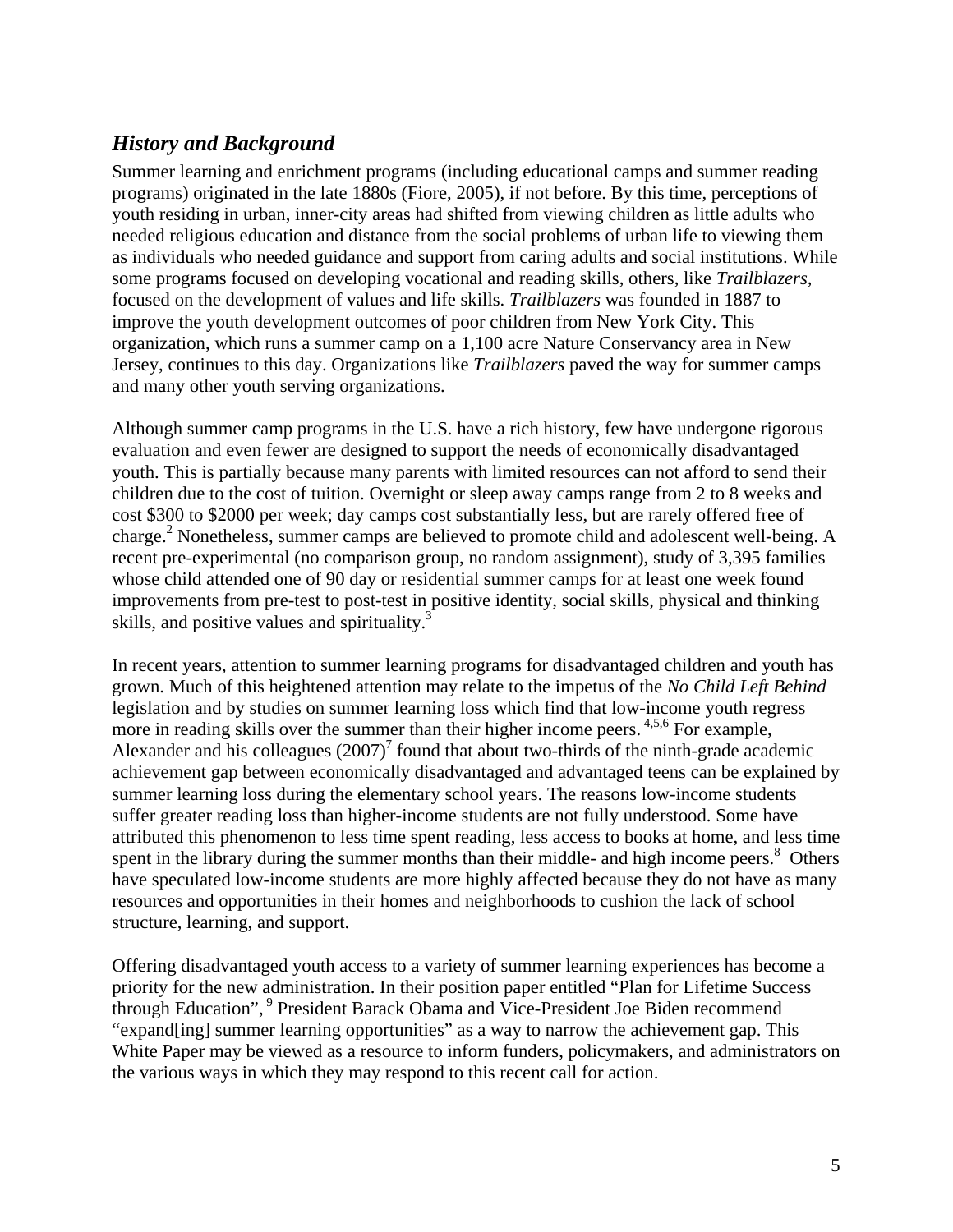### *Data on Summer Program Participation*

Out of 11 nationally-representative surveys reviewed, only four surveys – the *National Survey of America's Families (NSAF)* 1999*10,* the *Early Childhood Longitudinal Study – Kindergarten Cohort (ECLS-K)-* 1998-99*<sup>11</sup>*, the *Child Development Supplement (CDS) to the Panel Study of Income Dynamics (PSID)* 2002*12,* and the *Current Population Survey (CPS)13* 1996, – offered information on summer program participation.<sup>14</sup> Findings for three of these surveys are summarized below:

- An analysis of *ECLS-K* 1998-99 data found that approximately 1 out of 5 children participate in overnight or day camps. Children with a high socioeconomic status background were about 8 times more likely to participate than children with a low socioeconomic status background  $(42.5$  percent versus 5.4 percent).<sup>15</sup>
- An analysis of *CDS-PSID* 2002 data found that children and adolescents (aged 6 to 17) from higher income families were more likely to participate in summer overnight camps and more likely to participate in organized activities during the summer. In addition, white children and adolescents were more likely to participate than non-white children and adolescents, with Hispanic children and adolescents being the least likely to participate. 16
- An analysis of the *CPS 1996* data found that 36 percent of children aged 6 to 11 participate in organized summer activities. $17$

The following analysis builds on existing work by examining *NSAF* data to explore additional correlates of summer program participation, such as social-behavioral factors and school and out-of-school-time involvement. In addition, the *NSAF* 1999 variable specifically asks about summer programs. The question is worded: ""Is [your child] attending a summer program?" *(Section C: Parent/Child/Family Interaction and Education*, item C02). [Although 2002 data are available, these data do not include variables that focus exclusively on summer program participation.]

#### **Findings from the 1999 National Survey of America's Families**

We analyzed the summer version of the 1999 *NSAF* survey (of 6,656 households), to explore whether children aged 6 to 11 who participate in summer programs differ from children who do not participate. Analyses of overall participation suggest that 1 in 4 children participate in summer programs.<sup>18</sup> This proportion falls in between the proportions obtained in analyses of the *ECLS-K* 1998-99 and the *CPS 1996*. It is higher than the *ECLS-K* finding (20 percent), most likely because the *ECLS-K* item is limited to overnight and day camps; and it is lower than the *CPS 1996* finding (36 percent), most likely because the *CPS 1996* item uses more inclusive wording ("organized summer activities, such as camp, organized recreation or sports, special interest programs, or [lessons/classes]").

Overall, summer program participation rates are lower than participation rates for school-year, out-of-school time programs. (It is estimated that 4 in 5 children and youth participated in some type of out-of-school time activity in the past  $12$  months.)<sup>19</sup> Several reasons may account for this. First, many summer programs are offered at a cost, whereas most afterschool time programs are offered free of charge. Second, summer program offerings may be less available to students than afterschool and other school-year, out-of-school time programming – due to there being fewer programs. Third, summer programs, on balance, are less accessible than afterschool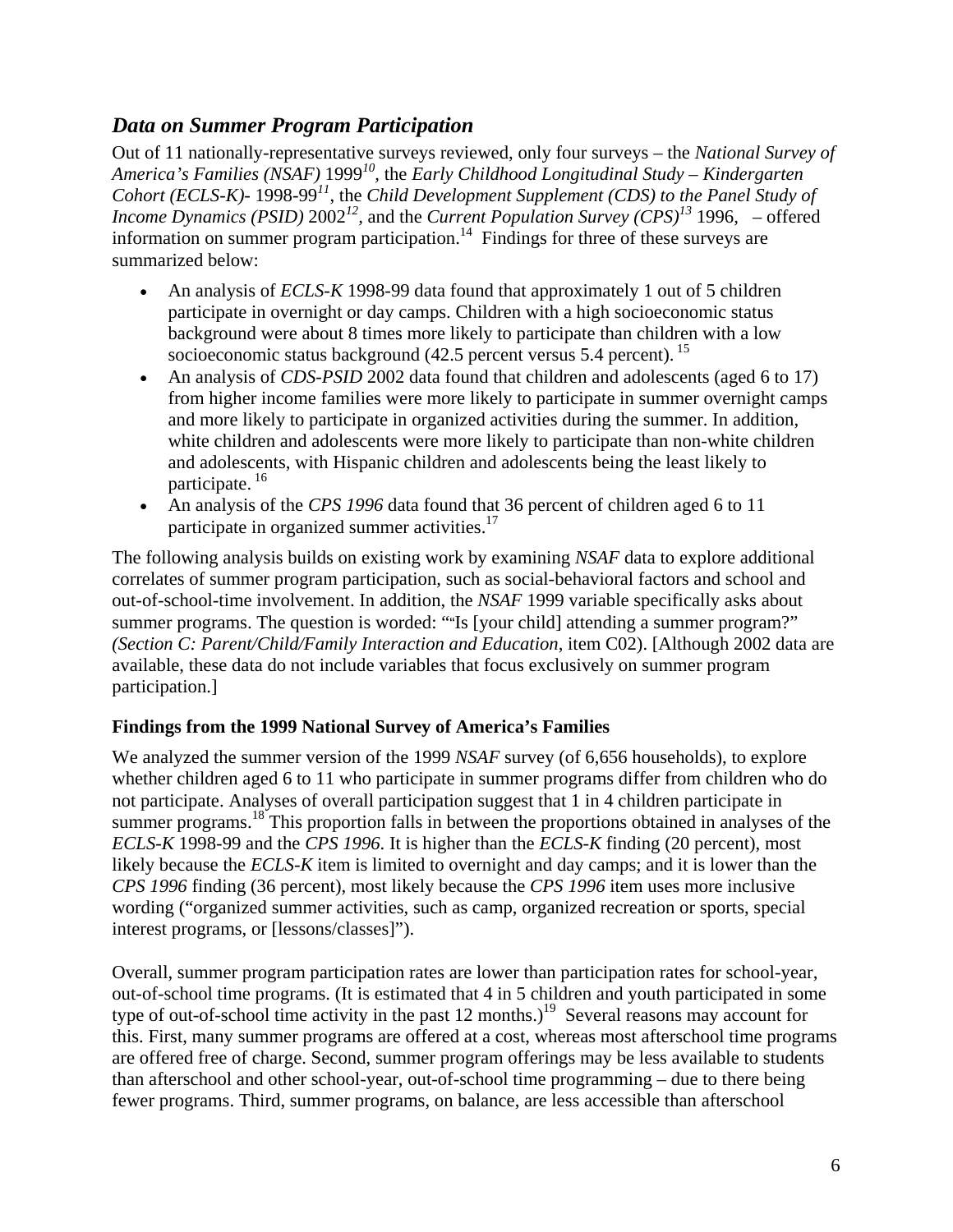programs, because they are more likely than afterschool programs to require transportation back and forth from the program. Other factors are also likely to account for the lower summer program enrollment rates.

To better understand who participates in summer programs, we ran crosstabulations and multivariate regressions to identify sociodemographic and social-behavioral differences between summer program participants and non-participants. The findings of these analyses are summarized in the next section and outlined in Table 1. Significant differences by income and club participation are depicted in Figure 1.

#### *Sociodemographic Differences*

Demographic and socioeconomic backgrounds were associated with summer program participation (see Table 1). A comparison of percentages found:

- **Children who reside in households with two biological or adoptive parents** are more likely than children from other family types to participate in summer programs (28 percent versus 21 percent of those who reside with single mothers); and
- **Children who come from non-poor households** (200% or above the poverty line) are more likely than children from poor households (below 200% of the poverty line) to participate in summer programs (29 percent versus 18 percent)

However, after controlling for the covariates (i.e., gender, race, poverty, and family structure), socioeconomic differences were the only differences that remained. The strong association between poverty and program participation is consistent with research on out-of-school time programming which has found that children living in families below 200% of the federal poverty line are less likely to participate in activities out of school  $(34$  percent versus 9 percent).<sup>20</sup>

Interestingly, although a much higher proportion of white children participate in school-year, out-of-school time programs than black children  $(82$  percent versus 65 percent)<sup>21</sup>, summer program participation rates were found to be slightly higher for black and white children than for children of other races (about 25 percent and 24 percent compared to 22 percent).

#### *Social-Behavioral Differences in School and Out-of-School Time Involvement*

Children who are more engaged in school and more involved in out-of-school time activities are more likely to participate in summer programs than children who are less engaged (see Table 1). A comparison of percentages found:

- **Children with high school engagement** were more likely than children with low school engagement to participate (30 percent versus 15 percent) in summer learning programs;
- **Children who attend social and recreational clubs** are more likely than children who do not attend social and recreational clubs, such as the Girl Scouts or the Boys and Girls Club, in the past year to participate (29 percent versus 20 percent); and
- **Children who are involved in 3 or more extracurricular activities** are more likely than children who are not involved in any activities to participate (27 percent versus 15 percent).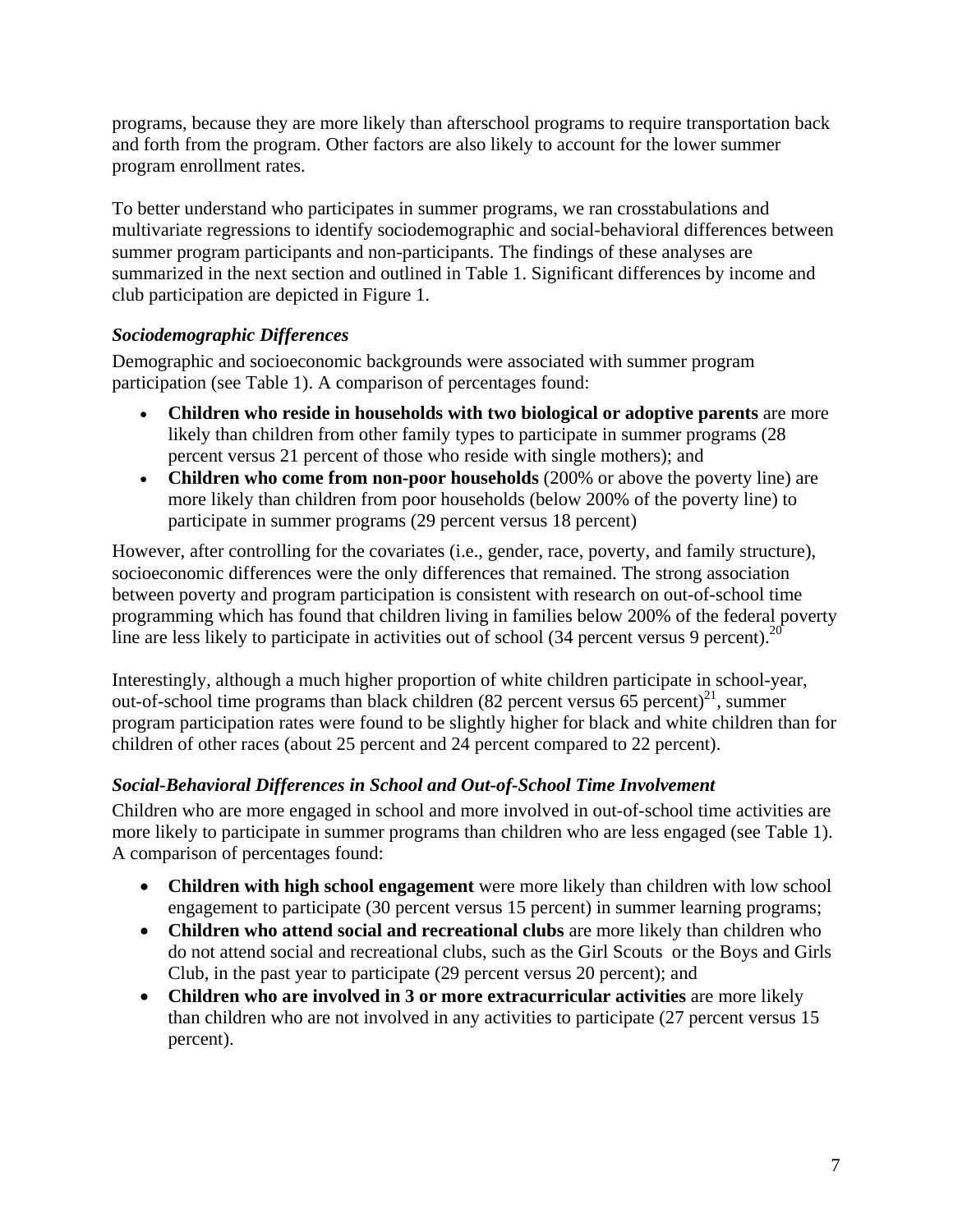|                                          | <i>rable 1</i> . Felecinage of <i>all</i> children aged 6 to 11 participating in summer programs, by various<br>child socioeconomic, demographic, and other characteristics |              |                   |              |
|------------------------------------------|-----------------------------------------------------------------------------------------------------------------------------------------------------------------------------|--------------|-------------------|--------------|
|                                          |                                                                                                                                                                             | Participates | Significance      | Significance |
| Total $N = 684$                          |                                                                                                                                                                             | in Summer    | before            | after adding |
|                                          | *Children with bold-highlighted characteristics are more likely                                                                                                             | Programs     | adding            | covariates   |
|                                          | to participate in summer programs                                                                                                                                           | (row %)      | covariates<br>*** |              |
|                                          | Gender (% within gender)                                                                                                                                                    |              |                   | ns           |
|                                          | <b>Male</b><br>Female                                                                                                                                                       | 25%<br>23%   |                   |              |
| Demographic                              |                                                                                                                                                                             |              |                   |              |
|                                          | Race (% within race)                                                                                                                                                        |              | ***               | ns           |
|                                          | <b>Black</b><br>Other                                                                                                                                                       | 25%<br>22%   |                   |              |
|                                          | White                                                                                                                                                                       | 24%          |                   |              |
|                                          |                                                                                                                                                                             |              | ***               | $\ast$       |
|                                          | Poverty (% within poverty level)<br>Below 200% of poverty line                                                                                                              | 18%          |                   |              |
|                                          | 200% or above of poverty line                                                                                                                                               | 29%          |                   |              |
| Socioeconomic                            |                                                                                                                                                                             |              | ***               |              |
|                                          | Family Structure (% within family type)<br>Single parent household                                                                                                          | 21%          |                   | ns           |
|                                          | Household with 2 bio/adoptive parents                                                                                                                                       | 28%          |                   |              |
|                                          | Household with 2 parents (one is stepparent)                                                                                                                                | 14%          |                   |              |
|                                          | Lives with no parents                                                                                                                                                       | 10%          |                   |              |
|                                          | School engagement (% within engagement level)                                                                                                                               |              | ***               | ns           |
|                                          | Low school engagement                                                                                                                                                       | 15%          |                   |              |
|                                          | <b>High school engagement</b>                                                                                                                                               | 30%          |                   |              |
| School and Out-of-<br><b>School Time</b> | Social clubs (% within each group)                                                                                                                                          |              | ***               | $\ast$       |
|                                          | Did not participate in clubs last year                                                                                                                                      | 20%          |                   |              |
|                                          | Participated in clubs last year                                                                                                                                             | 29%          |                   |              |
|                                          | Extracurricular Activities (% within each group)                                                                                                                            |              | ***               | ns           |
|                                          | Not involved in any activities                                                                                                                                              | 15%          |                   |              |
|                                          | Involved in 3 or more extracurricular                                                                                                                                       |              |                   |              |
|                                          | activities                                                                                                                                                                  | 27%          |                   |              |
|                                          | Social Competence (% within each group)                                                                                                                                     |              | ***               | ns           |
|                                          | Acts too young for his or her age                                                                                                                                           | 14%          |                   |              |
|                                          | Acts appropriately for his or her age                                                                                                                                       | 26%          |                   |              |
|                                          | Behavior (% within each group)                                                                                                                                              |              | ***               | ns           |
|                                          | Has high behavior problem scores                                                                                                                                            | 13%          |                   |              |
|                                          | Has low behavior problem scores                                                                                                                                             | 18%          |                   |              |
|                                          | Peer Relations (% within each group)                                                                                                                                        |              | ***               | ns           |
|                                          | Doesn't get along with other kids                                                                                                                                           | 12%          |                   |              |
| <b>Behavior and Health</b>               | Gets along with other kids                                                                                                                                                  | 25%          |                   |              |
|                                          | Health (% within each group)                                                                                                                                                |              | ***               | ***          |
|                                          | Fair or poor health                                                                                                                                                         | 55%          |                   |              |
|                                          | Good, Very Good or Excellent Health                                                                                                                                         | 23%          |                   |              |

*Table 1*. Percentage of *all* children aged 6 to 11 participating in summer programs, by various

\*p<.05 and \*\*\*p<.001= statistically significant; ns = not statistically significant.

*Note:* Covariates include gender, race, poverty, and family structure.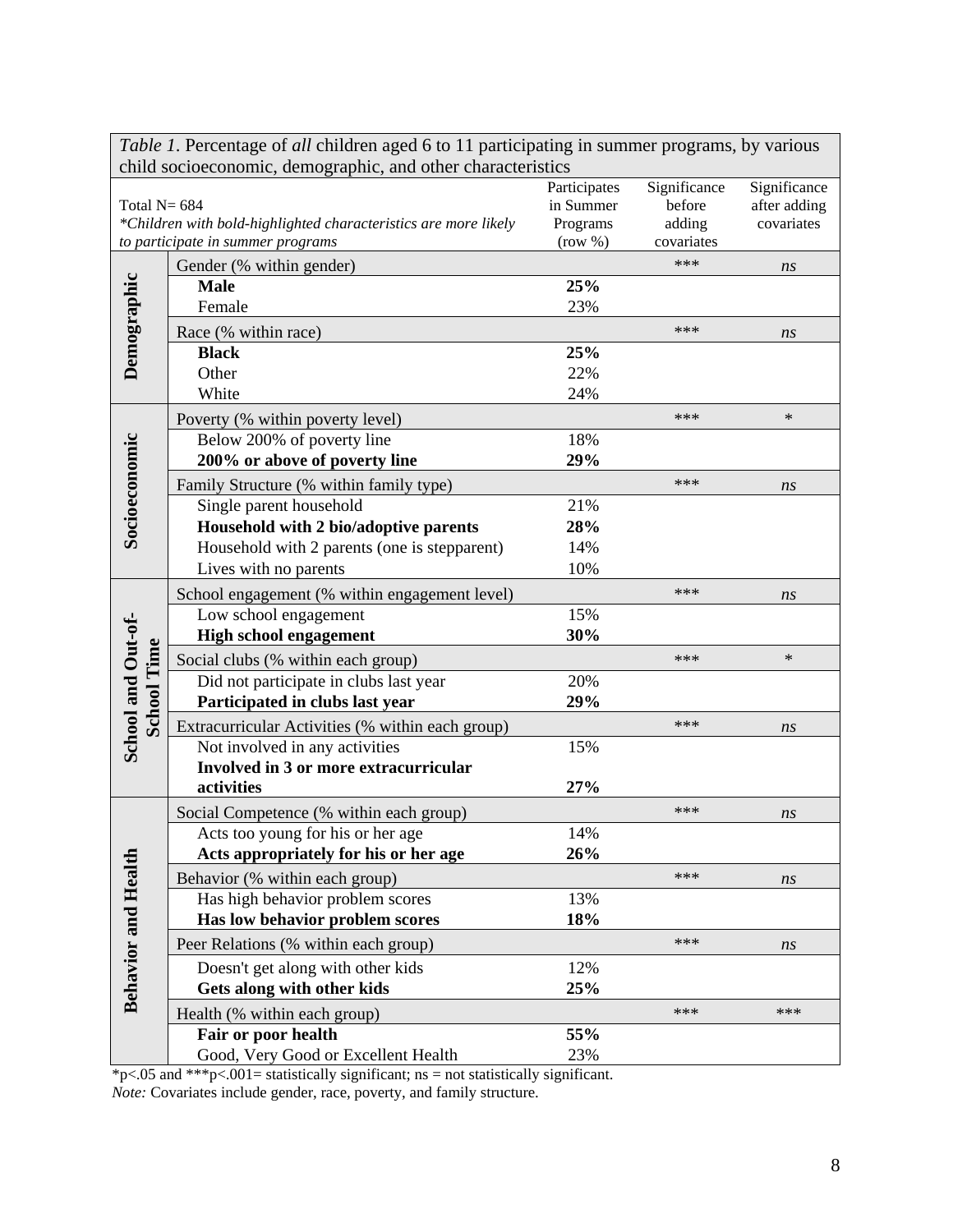

After controlling for sociodemographic covariates, however, club participation was the only measure that was significantly associated with summer program participation. Because these are cross-sectional data, it is not possible to say whether these findings reflect selection effects. They do indicate, though, that participation in summer learning programs is more common among children who enjoy or are able to spend time with groups of peers in organized activities.

#### *Other Social-Behavioral Differences*

Finally, children described by parents as having more social competence, fewer behavioral problems, and better peer relations are more likely than their counterparts to participate in summer programs (see Table 1). A comparison of percentages found:

- **Children with higher levels of social competence** are more likely than children with lower levels of social competence to participate (26 percent versus 14 percent);
- **Children with fewer behavioral problems** are more likely than children with many behavioral problems to participate (18 percent versus 13 percent); and
- **Children who get along with other kids** are more likely than children who do not get along with other kids to participate in summer programs (25 percent versus 12 percent).

These differences, however, become non-significant after controlling for covariates. Interestingly, children having fair or poor health are much more likely than those with good health to participate in summer programs (55 percent versus 23 percent), and this difference remains significant  $(p<.001)$ , after controlling for covariates.

Although many of the differences are modest, these data tell a consistent story: children who have greater problems or fewer assets being less likely to participate in a summer program. In other words, those children who might benefit most are the least likely to have participated in summer programs. Children in fair or poor health are the only exception. These children are considerably more likely to be in a program than are more healthy children. Although the sample size is small, the data suggest that parents of children who are in fair or poor health may be more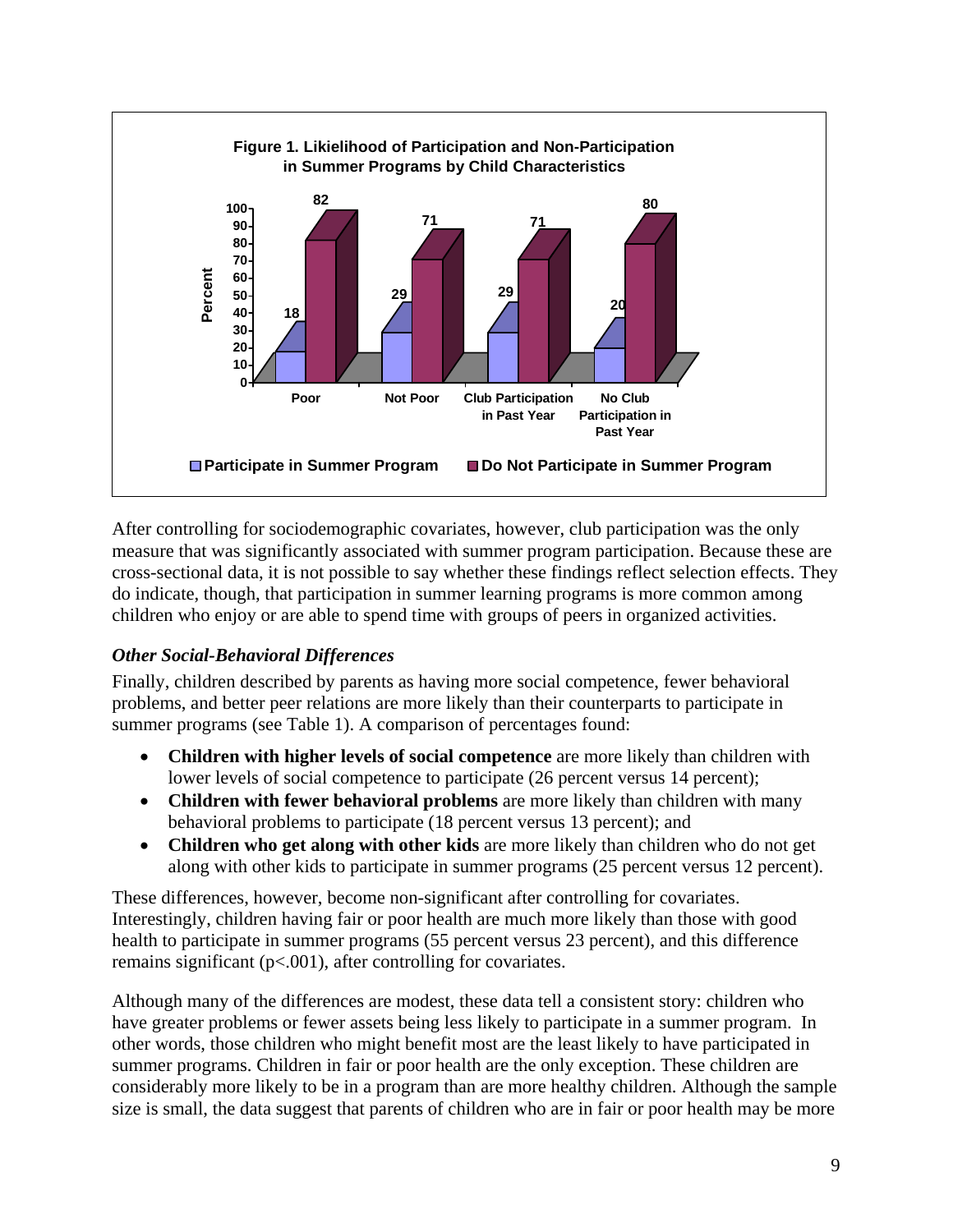likely to send their children to summer programs than parents of children with good or excellent health.

# *What are Summer Learning Programs?*

Summer programs have been developed for students with wide-ranging interests and needs. Examples include outdoor adventure camps, arts and music camps, sports camps, summer school, summer reading programs, high school transition programs, college preparatory programs, apprenticeships, and paid internship programs. Program formats range from a oneweek course, to a two-week overnight camp, to a summer-long day camp. Typically, summer learning programs are about six weeks in duration and may be held at schools, places of worship, cultural centers, and youth-focused non-profit organizations.

In this White Paper, we focus on summer learning programs, as opposed to recreational, wilderness, or child care programs. Summer schools that focus on remediation are also not reviewed. Five types of summer learning programs are considered: (a) Educational/Cognitive (b) Youth Development; (c) Career Development; (d) Health and Fitness; and (e) Multi-element (see Figure 2).

#### **How do Summer Learning Programs Differ from Summer School?**

Traditionally, summer learning programs differ from summer schools in various ways. Although there is a growing movement to transform summer schools into learning environments that offer more engaging and enriching learning experiences for students, summer school has typically had the following characteristics:

- Solely include academic instruction;
- Focused on remediation and review;
- Attended by low-performing students;
- Frequently mandatory; and
- Takes place over a half day.

Alternately, summer learning programs are more likely to:

- Engage students in recreational and enrichment activities, as well as activities focused on building positive relationships with peers and adults;
- Blend remediation with enrichment activities and more advanced curricula;
- Be attended by students of varied skill levels;
- Be voluntary; and
- Take place over a full day.

Given how little we know about the relative effectiveness of summer school versus summer learning programs for minimizing summer learning losses, we are not advocating that one type of program supplant the other. There has been some evidence to suggest that summer school programs may not benefit the students from lower-income backgrounds as much as they benefit students from middle-income backgrounds. <sup>22</sup> However, this finding should not diminish the potential of summer schools to positively impact on the academic trajectories of low-income students, if effective out-of-school time practices (such as attracting students of varied skill levels, offering a greater variety of experiences to students, and offering accelerated learning and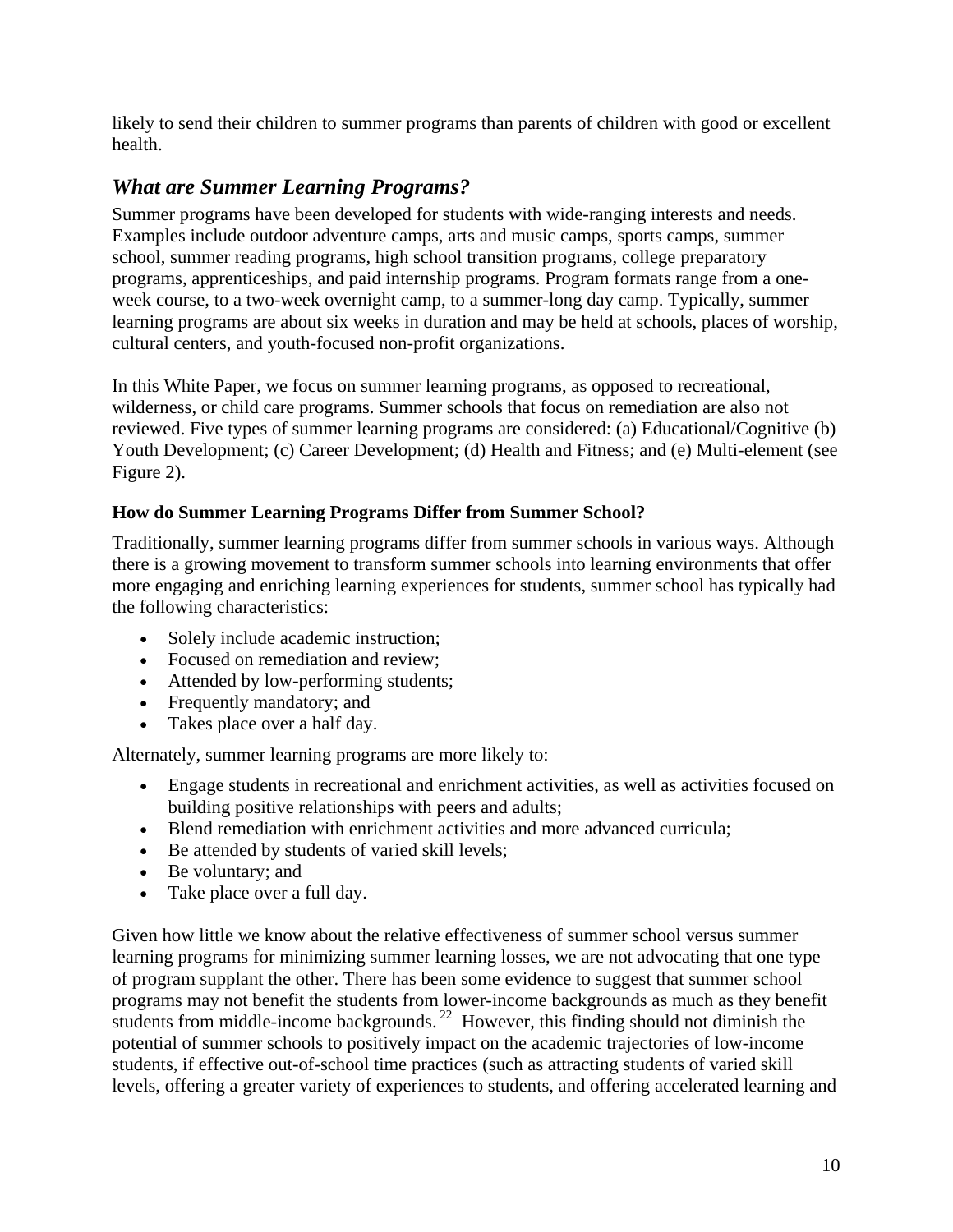enrichment activities) were integrated. These practices might improve student engagement and eliminate any negative stigmas attached to summer school programs.

#### **Figure 2: Types of Summer Learning Programs**

*Educational/Cognitive* programs attempt to increase academic motivation, improve skills relating to reading, math, science, and technology, increase math and reading achievement, promote high school completion, and improve college preparation skills. Effective programs teach these skills in the context of hands-on learning experiences and/or engaging cultural enrichment activities that often incorporate the arts. Some educational summer programs are designed to meet the needs of under-performing children and some are designed for talented and gifted children, but typically programs are intended for all children. Summer educational programs may be remedial or enrichment, or use some combination of these two approaches.

*Youth development* programs focus on fostering the skills necessary for personal, social, and career-related success. These skills include character development, interpersonal skills, life skills, health-related behaviors, conflict resolution skills, communication skills, leadership skills, and management skills. Activities related to service learning are often used to encourage civic participation and cooperation as well as career-related skills such as leadership and management. Some programs target a specific subpopulation of children, such as children with Attention Deficit and Hyperactivity Disorder or children with emotional and behavioral problems, however the majority of programs do not.

*Career development programs* seek to improve career decision-making skills, promote interviewing skills and other job-related skills, increase employment, and reduce the need for welfare benefits. These programs are typically delivered to upcoming high school juniors and seniors.

*Health and fitness* programs target behaviors such as developing healthy exercise and nutrition habits as well as developing disease management skills. These programs tend to target children with weight issues, disabilities, or other health-related issues.

*Multi-element* programs are designed to impact some combination of the above-mentioned program areas.

#### **How do Summer Learning Programs Differ from School-Year, Out-of-School Time Programs?**

Summer learning programs differ from school-year, out-of-school time programs primarily in terms of structure and format. For example, summer learning programs are more likely than afterschool programs to:

- Be offered to participants at a cost;
- $\bullet$  Be implemented with more intensity (6-8 hours per day, 5 days per week);
- Be implemented over a shorter duration (6 to 8 weeks);
- Focused on academic instruction; and
- Use an accelerated learning approach.

Alternately, school-year, out-of-school time programs tend to: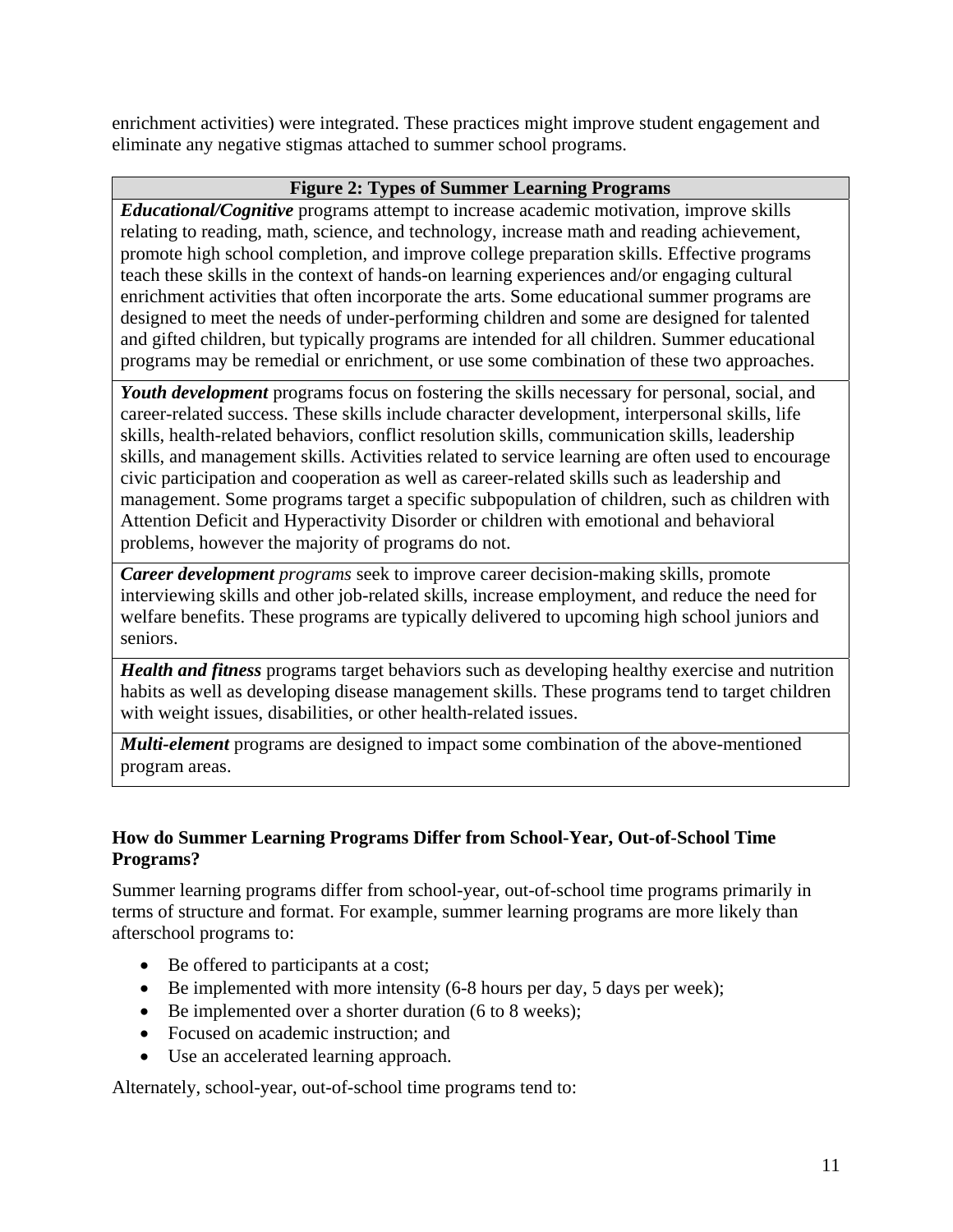- Be offered at no cost;
- Meet one to five times per week;
- Be implemented with less intensity  $(2-3$  hours per day, 1 to 5 days per week);
- Be implemented over a longer duration (6 to 8 months);
- Be focused on youth development; and
- Use remedial academic improvement strategies, homework support and tutoring.

Comparing summer learning programs with school-year, out-of-school time programs allows us to better understand the range of out-of-school time options available to children and youth.

#### **What Outcomes do Summer Learning Programs Target?**

Summer learning and enrichment programs target a wide array of outcomes. Although most summer learning programs evaluate a narrow set of outcomes based on core program goals, many expect to achieve a broader range of outcomes – relating to youth development, career development, and health and fitness – in addition to educational outcomes (see *Figure 3* for a select range of targeted outcomes). However, due to limited evaluation resources, most programs are not able to evaluate the outcomes of all program activities.

| <b>Figure 3: Targeted Child and Youth Outcomes</b>                                                                                                                                                                                                                         |                                                                                                                                                                                                                                                                                                                                                          |  |  |
|----------------------------------------------------------------------------------------------------------------------------------------------------------------------------------------------------------------------------------------------------------------------------|----------------------------------------------------------------------------------------------------------------------------------------------------------------------------------------------------------------------------------------------------------------------------------------------------------------------------------------------------------|--|--|
| <b>Educational/Cognitive</b>                                                                                                                                                                                                                                               | <b>Youth Development</b>                                                                                                                                                                                                                                                                                                                                 |  |  |
| Grades and test scores<br>Motivation to learn<br>Attachment and belonging to school<br>٠<br>Academic self-efficacy<br>$\bullet$<br>Reading and math achievement/skills<br>٠<br>Science and technology<br>٠<br>Graduation/high school completion<br>College enrollment<br>٠ | • Life skills (conflict resolution,<br>negotiation, decision-making)<br>Character development (positive<br>values, respect for others)<br>Social/emotional (self concept, peer<br>relations, teacher relations)<br>Behavior problems (e.g., school<br>$\bullet$<br>attendance, aggression)<br>• Civic engagement<br>Reproductive health<br>Substance Use |  |  |
| <b>Career Development</b>                                                                                                                                                                                                                                                  | <b>Health and fitness</b>                                                                                                                                                                                                                                                                                                                                |  |  |
| Career decision-making skills                                                                                                                                                                                                                                              | • Nutrition                                                                                                                                                                                                                                                                                                                                              |  |  |
| Job skills<br>$\bullet$                                                                                                                                                                                                                                                    | Physical activity                                                                                                                                                                                                                                                                                                                                        |  |  |
| Vocational skills                                                                                                                                                                                                                                                          | Weight loss                                                                                                                                                                                                                                                                                                                                              |  |  |
| Employment                                                                                                                                                                                                                                                                 |                                                                                                                                                                                                                                                                                                                                                          |  |  |

# *Experimental Evaluations of Summer Learning Programs*

This section outlines the impacts of programs evaluated using experimental research designs. We focus on random assignment experimental evaluations to inform our discussion of the impacts of summer learning programs in the next section, as random assignment experiments represent the gold standard for examining impacts. That is, the findings of these studies are more reliable and valid and allow us to draw conclusions about what intervention strategies do and do not work.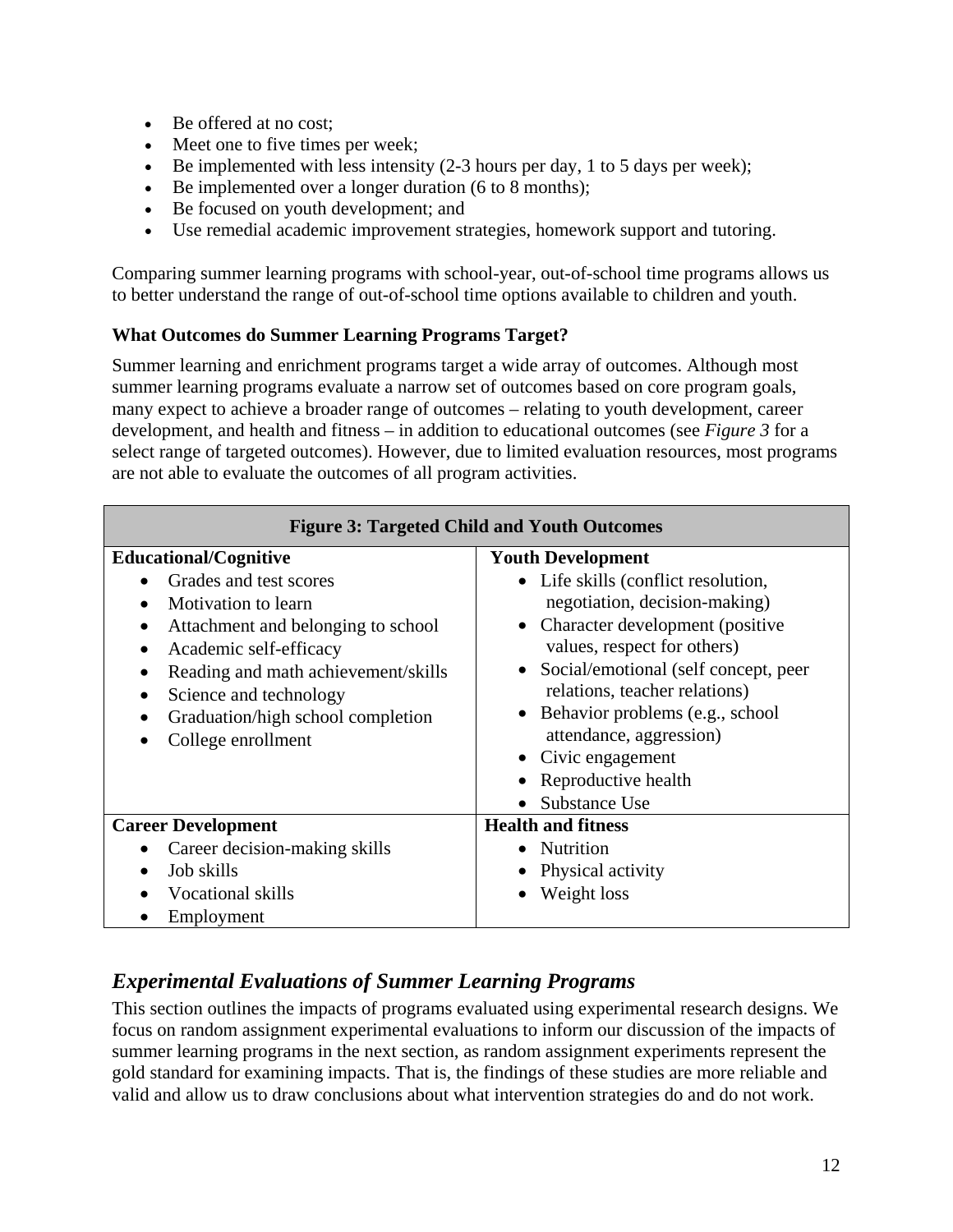Findings from non-experimental evaluations of summer learning programs and from evaluations of out-of-school time programs are discussed later in this paper.

To discern effective summer learning practices, we identified experimentally-evaluated summer learning programs, summarized their impacts, and analyzed whether effective programs shared any characteristics that distinguished them from non-effective programs. The methods we used to identify experimentally-evaluated programs, the findings/impacts of these programs, and a synthesis of their characteristics are summarized below.

#### **Methods Used to Identify Experimental Evaluation Studies**

We searched the following online databases to identify experimental evaluation studies:  $-$ LINKS (Lifecourse Interventions to Nurture Kids Successfully)<sup>23</sup>, the Out-of-School Time (OST) Program Research and Evaluation Database<sup>24</sup>, JSTOR, EBSCO, ED Pubs, ProQuest, and Google Scholar. EBSCO search terms were "summer learning," and "out-of-school-time" and "program". JSTOR search terms were "experiential summer education," "summer learning," "summer school," "summer camp," and "program evaluation." All publications and presentations on the National Center for Summer Learning's web site (www.summerlearning.org) were downloaded. Programs that were delivered in the summer, targeted educational outcomes, and were evaluated using experimental research designs after 1985 were selected.

#### **Findings of Experimentally-Evaluated Programs**

Out of the 43 programs that were reviewed, only 11 programs have been evaluated using an experimental research design (see Table 3 in Appendix A). Program findings were classified into three different categories (see Table 2 below):

- *Not Proven to Work.* Programs in this category have *no impacts* on particular outcomes.
- *Mixed Findings.* Programs in this category have *varied impacts* on particular outcomes. For example, a program that results in significant improvements in reading test scores at post-test but has no impact at a one-year follow-up would be rated as having "mixed findings". A program that works for one subgroup of participants but not for another subgroup (on a particular outcome) would also receive a "mixed findings" rating.
- *Found to Work.* Programs in this category have *positive impacts* on particular outcomes.

For an overview of experimental studies that have positive impacts on at least one outcome, see Appendix B, Table 4. For an overview of experimental studies with mixed or null findings, see Appendix B, Table 5.

Overall, findings suggest:

 **Reading achievement gains are possible**. Of the 8 experimentally-evaluated programs targeting reading achievement, 3 were found to work (*Building Educated Leaders for Life, Louisiana State Youth Opportunities Unlimited*, and *Read to Achieve Summer Day Camp*), 4 had mixed findings, and one was not found to work.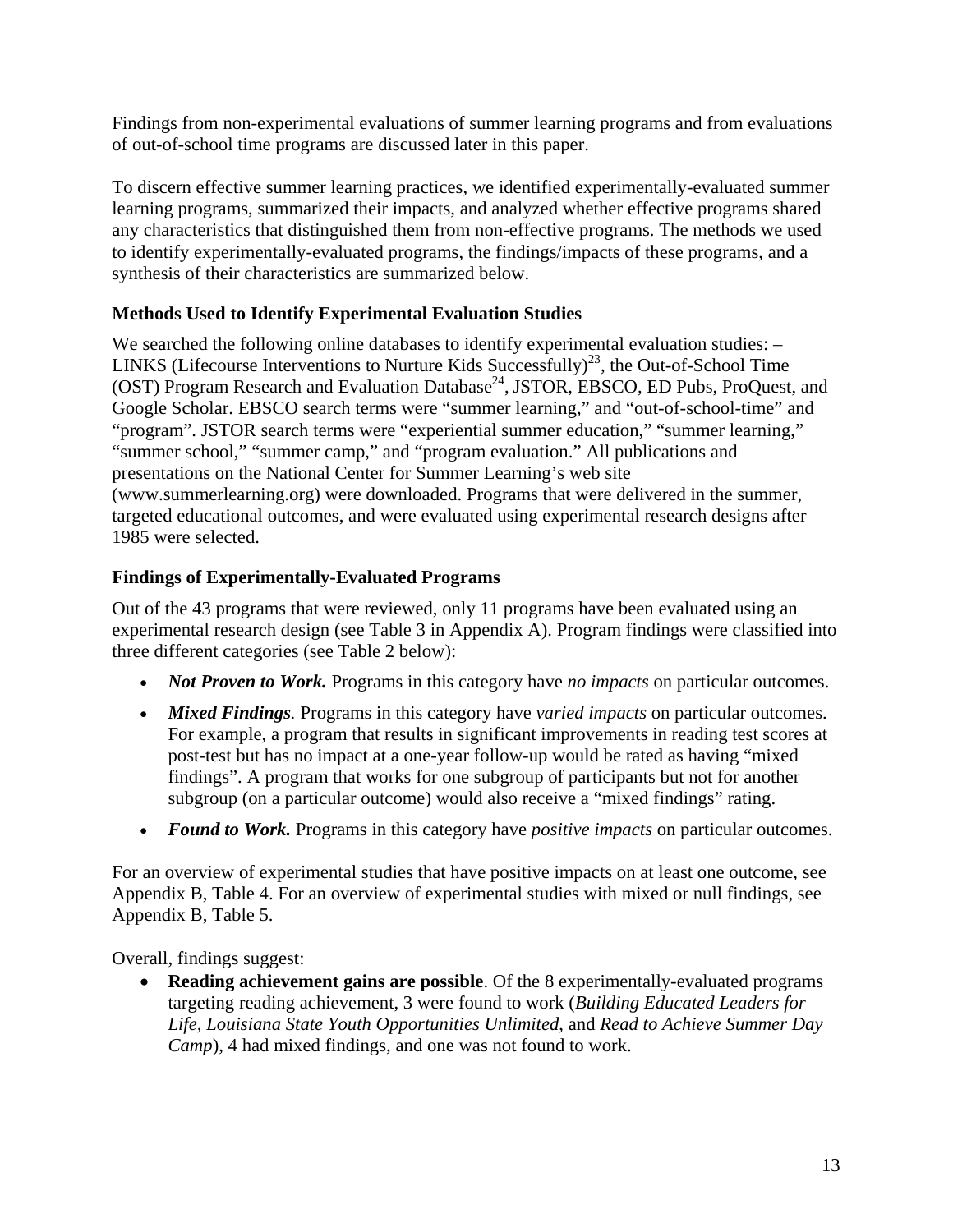**Math gains appear less possible, although only a few studies evaluated math-related outcomes.** One out of three experimentally-evaluated programs *(Louisiana State Youth Opportunities Unlimited)* improved math outcomes.

| <b>OUTCOME AREA</b><br><b>Educational/Cognitive</b>                                     | <b>NOT PROVEN TO WORK</b>                                                                                                                                                                                                                                                                                                                                          | <b>MIXED FINDINGS</b>                                                                                                                                                                                                                                                                                                                                                                                                                                                                                                                                                                                                                                                                                                                                                                                                                                                                | <b>FOUND TO WORK</b>                                                                                                                                                                                                                                                                                                                                             |
|-----------------------------------------------------------------------------------------|--------------------------------------------------------------------------------------------------------------------------------------------------------------------------------------------------------------------------------------------------------------------------------------------------------------------------------------------------------------------|--------------------------------------------------------------------------------------------------------------------------------------------------------------------------------------------------------------------------------------------------------------------------------------------------------------------------------------------------------------------------------------------------------------------------------------------------------------------------------------------------------------------------------------------------------------------------------------------------------------------------------------------------------------------------------------------------------------------------------------------------------------------------------------------------------------------------------------------------------------------------------------|------------------------------------------------------------------------------------------------------------------------------------------------------------------------------------------------------------------------------------------------------------------------------------------------------------------------------------------------------------------|
| <b>Reading</b><br>Achievement                                                           | <b>Teach Baltimore</b> did not improve<br>reading achievement after one year<br>of program participation.                                                                                                                                                                                                                                                          | <b>Interactive Strategy Trainer for Active</b><br><b>Reading and Thinking (i-START)</b><br>improved answers to text-based<br>questions for students with low prior<br>knowledge of reading strategies and<br>improved answers to bridging-inference<br>questions for students with high prior<br>knowledge of reading strategies.<br><b>Summer Training and Education</b><br><b>Program</b> (STEP) improved reading<br>scores but impacts were not sustained.<br><b>Voluntary Summer Reading Program</b><br>The program improved reading<br>achievement for black students only.<br><b>KindergARTen Summer Camp</b><br>improved word list scores (a small effect<br>size of .27) and improved Developmental<br>Reading assessment scores (a small-to-<br>medium effect size of .40); but it did not<br>improve phoneme segment skills, letter<br>naming skills, or dictation skills. | <b>Building Educated Leaders for</b><br><b>Life</b> (BELL) improved reading<br>test scores and increased time<br>spent reading books.<br><b>Louisiana State Youth</b><br><b>Opportunities Unlimited</b><br>(LSYOU) decreased rate of<br>reading comprehension loss<br><b>Read to Achieve Summer Day</b><br><b>Camp</b> improved reading<br>comprehension scores. |
| <b>Reading Skills</b><br>(Decoding,<br><b>Reading Fluency,</b><br><b>Oral Fluency</b> ) |                                                                                                                                                                                                                                                                                                                                                                    | <b>Read to Achieve Summer Day Camp</b><br>improved decoding abilities at post-test<br>and 3-months but impact decayed by the<br>9 month follow-up.<br><b>Voluntary Summer Reading Program</b><br>improved reading fluency for students<br>owning fewer than 100 books and for<br>students with reading fluency below<br>national norms. No impacts on oral<br>fluency were found.                                                                                                                                                                                                                                                                                                                                                                                                                                                                                                    |                                                                                                                                                                                                                                                                                                                                                                  |
| <b>Math Outcomes</b>                                                                    | *Building Educated Leaders for<br><b>Life (BELL)</b> had no impact on<br>children's effort to solve math<br>problems independently (according<br>to parent report)                                                                                                                                                                                                 | <b>Summer Training and Education</b><br><b>Program (STEP)</b> improved math scores<br>but impacts were not sustained.                                                                                                                                                                                                                                                                                                                                                                                                                                                                                                                                                                                                                                                                                                                                                                | Louisiana State Youth<br><b>Opportunities Unlimited</b><br>(LSYOU) increased math<br>computation and understanding<br>of concepts and applications.                                                                                                                                                                                                              |
| <b>Grade Point</b><br><b>Average (GPA)</b>                                              | <b>Upward Bound</b> had no impact on<br>GPA, 3 years after program<br>completion                                                                                                                                                                                                                                                                                   |                                                                                                                                                                                                                                                                                                                                                                                                                                                                                                                                                                                                                                                                                                                                                                                                                                                                                      |                                                                                                                                                                                                                                                                                                                                                                  |
| <b>High School</b><br><b>Completion</b>                                                 | <b>Upward Bound</b> had no impact on<br>high school completion rates 3<br>years after program completion<br><b>Summer Career Exploration</b><br><b>Program (SCEP)</b> had no impact<br>high school graduation rates.<br>*Summer Training and<br><b>Education Program (STEP)</b><br>lacked positive impacts on high<br>school dropout; impacts varied by<br>cohort. |                                                                                                                                                                                                                                                                                                                                                                                                                                                                                                                                                                                                                                                                                                                                                                                                                                                                                      | Louisiana State Youth<br><b>Opportunities Unlimited</b><br>(LSYOU) increased high school<br>completion rates.                                                                                                                                                                                                                                                    |

*Table 2***: Select Impacts of Summer Learning Programs**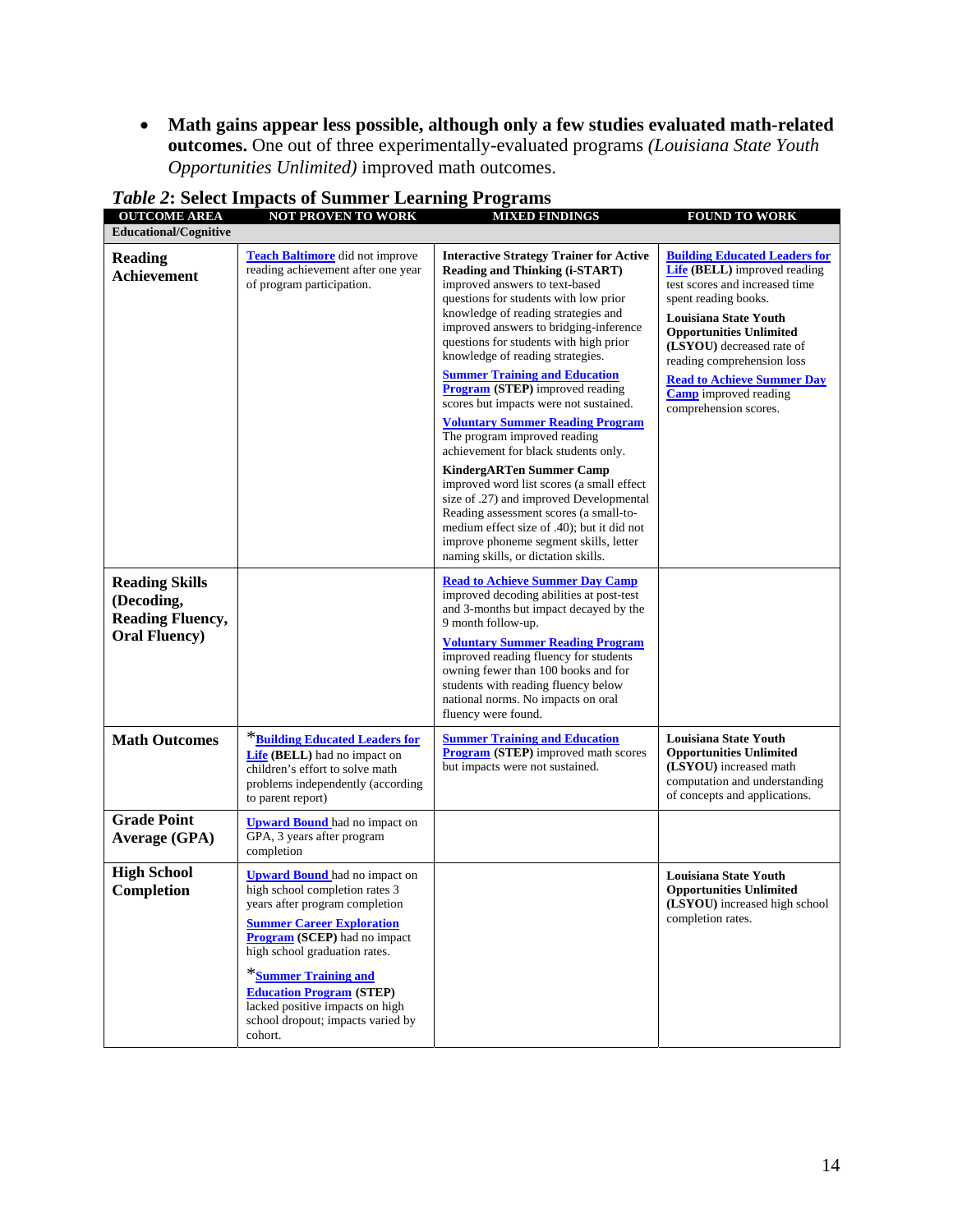| <b>OUTCOME AREA</b>                                       | <b>NOT PROVEN TO WORK</b>                                                                                                                                                                      | <b>MIXED FINDINGS</b>                                                                                                                                                                                                                                                                                                                      | <b>FOUND TO WORK</b>                                                                                                                                                                                |  |  |
|-----------------------------------------------------------|------------------------------------------------------------------------------------------------------------------------------------------------------------------------------------------------|--------------------------------------------------------------------------------------------------------------------------------------------------------------------------------------------------------------------------------------------------------------------------------------------------------------------------------------------|-----------------------------------------------------------------------------------------------------------------------------------------------------------------------------------------------------|--|--|
| <b>Educational Outcomes</b>                               |                                                                                                                                                                                                |                                                                                                                                                                                                                                                                                                                                            |                                                                                                                                                                                                     |  |  |
| College<br><b>Preparation</b>                             |                                                                                                                                                                                                | <b>Summer Career Exploration</b><br><b>Program (SCEP)</b> increased<br>enrollment in college-track<br>curricula and visits to college<br>information centers, but it did not<br>impact the taking a college<br>entrance exam; visiting a college;<br>consulting adults about college or<br>financial aid applications.                     |                                                                                                                                                                                                     |  |  |
| <b>College</b><br><b>Enrollment</b>                       |                                                                                                                                                                                                | <b>Upward Bound</b> increased college<br>enrollment in students with low<br>expectations of obtaining an<br>education beyond high school.<br>*Summer Training and<br><b>Education Program (STEP)</b>                                                                                                                                       | <b>Career Beginnings</b> increased<br>college enrollment and length in<br>stay in college.                                                                                                          |  |  |
|                                                           |                                                                                                                                                                                                | increased college attendance for<br>Hispanic students in one cohort, 42<br>months after program enrollment.                                                                                                                                                                                                                                |                                                                                                                                                                                                     |  |  |
| <b>Engagement</b> in<br><b>Postsecondary</b><br>education |                                                                                                                                                                                                |                                                                                                                                                                                                                                                                                                                                            | <b>Upward Bound</b> students had<br>greater postsecondary attendance;<br>and use of personal counseling,<br>learning skills centers and tutoring<br>services. (3 years after program<br>completion) |  |  |
| <b>Youth Development</b>                                  |                                                                                                                                                                                                |                                                                                                                                                                                                                                                                                                                                            |                                                                                                                                                                                                     |  |  |
| <b>Social Skills</b>                                      | <b>Building Educated Leaders for Life</b><br>(BELL) did not improve social skills.<br><b>Summer Training and Education</b><br><b>Program</b> (STEP) did not improve<br>social behavior.        |                                                                                                                                                                                                                                                                                                                                            |                                                                                                                                                                                                     |  |  |
| <b>Substance Use</b>                                      |                                                                                                                                                                                                | <b>Summer Training and Education</b><br><b>Program</b> (STEP) appeared to<br>decrease alcohol use in treatment<br>group males, blacks, and Hispanics<br>in one cohort of youth but not in<br>another, after a little more than 3<br>years after program completion.<br>Long-term impacts on marijuana<br>and cocaine were non-significant. |                                                                                                                                                                                                     |  |  |
| Reproductive<br><b>Health</b>                             |                                                                                                                                                                                                | <b>Summer Training and Education</b><br><b>Program (STEP)</b> improved<br>contraceptive knowledge but not<br>level of sexual activity, pregnancy,<br>and contraception use.                                                                                                                                                                |                                                                                                                                                                                                     |  |  |
| <b>Career Development/Self-Sufficiency</b>                |                                                                                                                                                                                                |                                                                                                                                                                                                                                                                                                                                            |                                                                                                                                                                                                     |  |  |
| <b>Career Decision</b><br><b>Making</b>                   |                                                                                                                                                                                                | <b>Louisiana State Youth</b><br><b>Opportunities Unlimited</b><br>(LSYOU) improved 4 out of 5<br>career decision making skills:<br>decisiveness, involvement,<br>orientation, and compromise; but<br>not independence.                                                                                                                     |                                                                                                                                                                                                     |  |  |
| Work-related<br><b>Attitudes</b>                          | <b>Summer Career Exploration</b><br><b>Program (SCEP)</b> did not improve<br>participants' attitudes towards work<br>nor their ability to recognize the<br>connection between school and work. |                                                                                                                                                                                                                                                                                                                                            |                                                                                                                                                                                                     |  |  |

#### *Table 2* **continued: Select Impacts of Summer Learning Programs**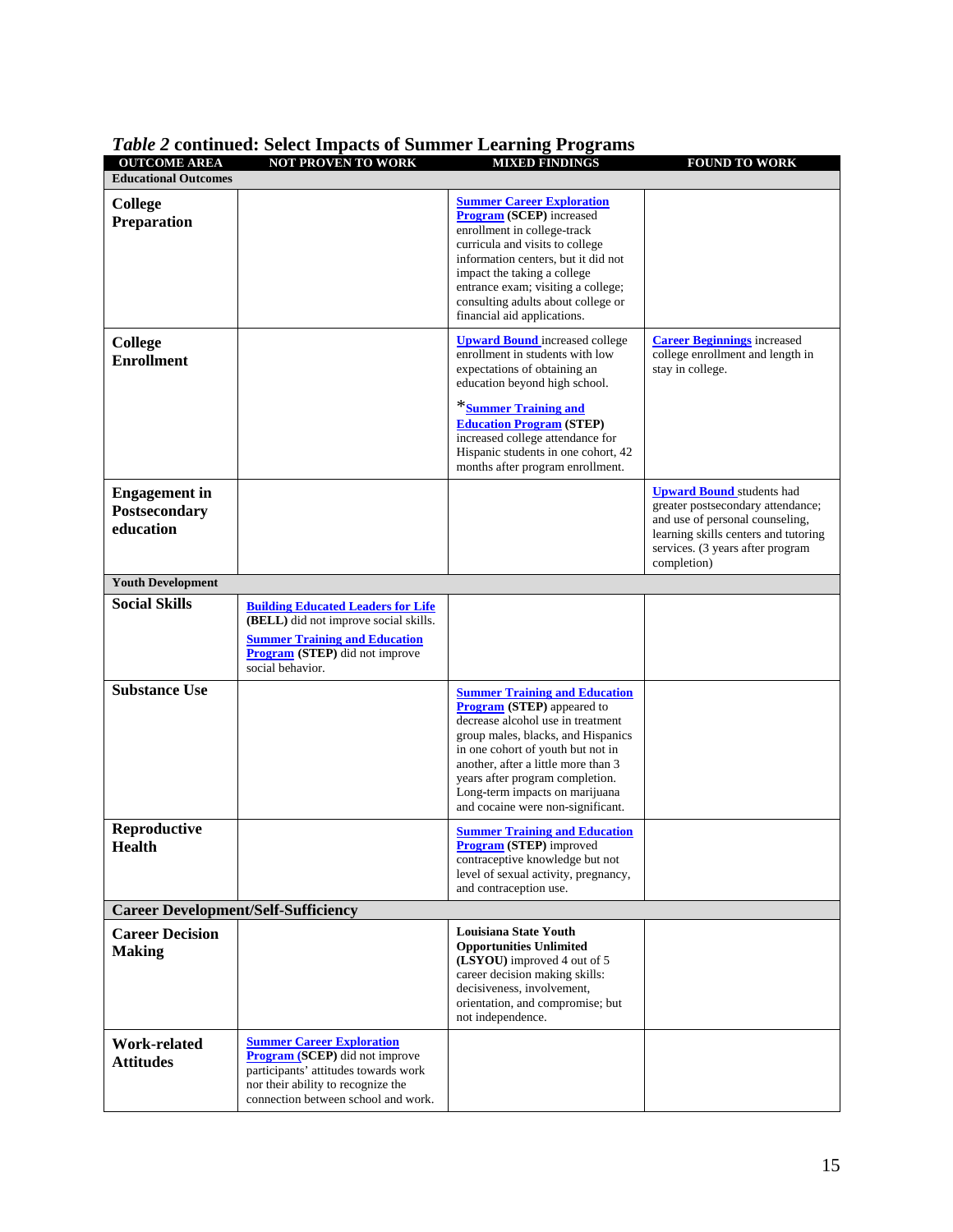| <b>Self Efficacy/</b><br><b>Self Concept</b> | <b>Building Educated Leaders for Life</b><br>(BELL) did not improve academic<br>self-concept.                                                                                                                                                                                                                                                                                                                                                               | <b>Summer Career Exploration</b><br><b>Program (SCEP)</b> increased<br>participants' confidence in their<br>ability to teach or hold a job that<br>requires reading and writing, but<br>did not increase participants'<br>confidence about their ability to<br>make a decision about their careers. |                                                                                                                                          |
|----------------------------------------------|-------------------------------------------------------------------------------------------------------------------------------------------------------------------------------------------------------------------------------------------------------------------------------------------------------------------------------------------------------------------------------------------------------------------------------------------------------------|-----------------------------------------------------------------------------------------------------------------------------------------------------------------------------------------------------------------------------------------------------------------------------------------------------|------------------------------------------------------------------------------------------------------------------------------------------|
| <b>Employment</b>                            | <b>Summer Career Exploration</b><br><b>Program (SCEP)</b> did not impact the<br>frequency and duration of<br>employment or continuation of work<br>once school resumed.<br><b>Summer Training and Education</b><br><b>Program (STEP)</b> had no impact on<br>the likelihood of employment at most<br>follow-up points.<br><b>Career Beginnings</b> did not increase<br>employment rates, however this was<br>attributed to increased college<br>enrollment. |                                                                                                                                                                                                                                                                                                     | <b>Upward Bound</b> increased<br>employment, the number of hours<br>per week worked during college (3<br>years after program completion) |
| <b>Welfare Receipt</b>                       | <b>Summer Training and Education</b><br><b>Program</b> (STEP) had no impact on<br>the likelihood of receiving welfare<br>(AFDC, WIC, and food stamps).                                                                                                                                                                                                                                                                                                      |                                                                                                                                                                                                                                                                                                     |                                                                                                                                          |

- **Impacts of summer learning programs on high school completion look less promising.** Only 1 out of 4 experimentally-evaluated programs (the *Louisiana State Youth Opportunities Unlimited)* increased high school completion rates.
- **Impacts of summer learning programs on college enrollment were also uncommon.**  One out of three programs that evaluated this outcome (*Career Beginnings*) had a positive impact.
- **Impacts on employment are similarly lacking.** Only 1 out of 4 experimentallyevaluated programs improved employment outcomes. *Upward Bound* was successful in increasing employment three years after program completion.

Due to insufficient experimental evidence, we could not evaluate impacts relating to youth development outcomes (only two programs evaluated youth development impacts). Studies of youth development outcomes were more likely to be found in the non-experimental literature (see section entitled "*Findings of Programs with Non-Experimental Evaluations*" to review findings). No studies examined impacts on health and fitness outcomes.

#### **Characteristics of Effective Programs (Based on Experimental Studies)**

From the perspective of funders, policy makers, practitioners, and parents, the primary goal of summer learning programs is to prevent learning losses that occur over the summer. But, for most children and adolescents, the summer is a time to get a break from school and have fun. Thus, to be effective, summer learning programs tend to balance educational activities with activities typical of summer camps, such as games and sports. In addition, summer learning programs use an accelerated learning approach to teaching that relies more heavily on interactive, hands-on projects and enrichment activities.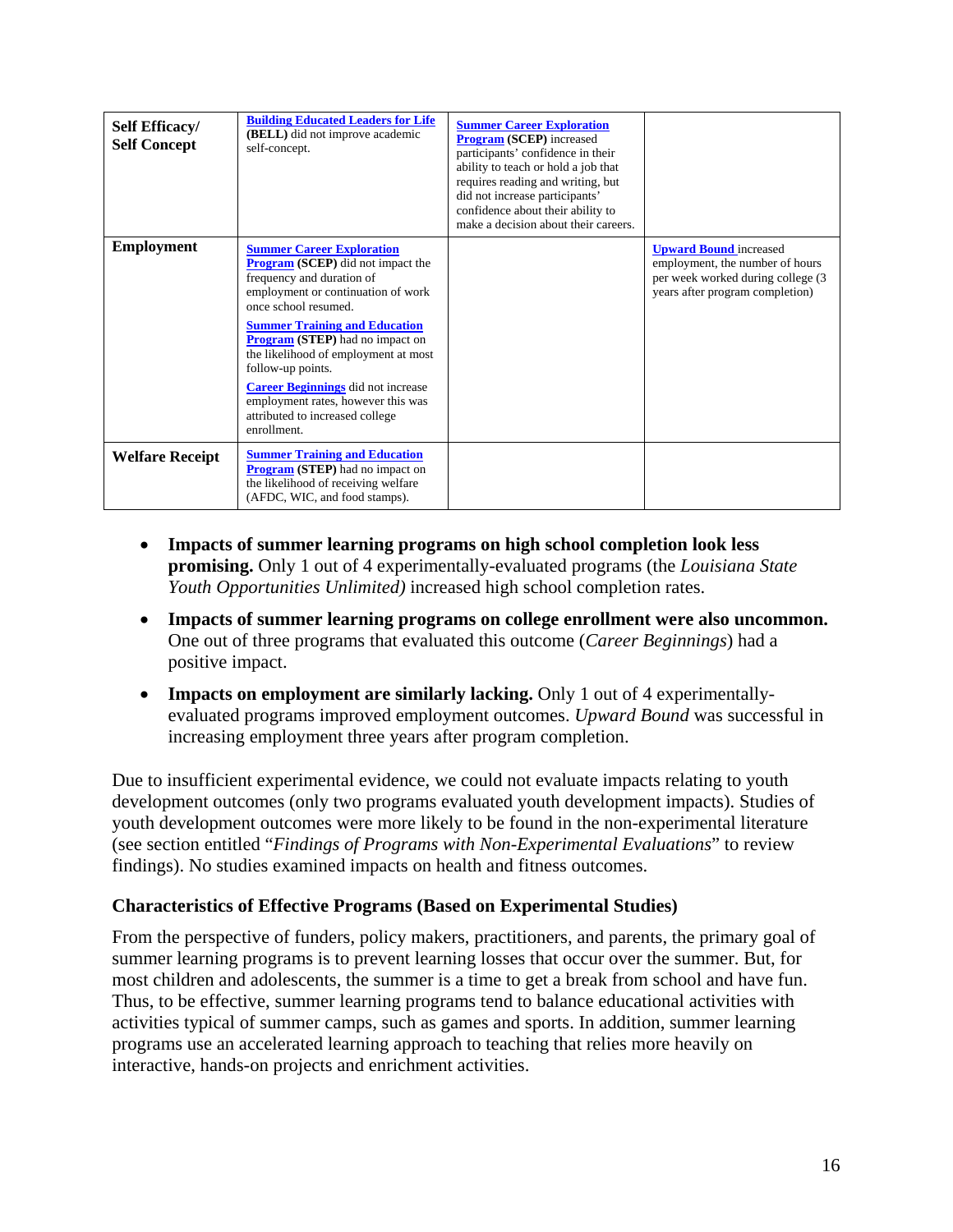Programs that positively impact at least one child and/or adolescent outcome shared several characteristics. These characteristics, due to the fact they are based on a limited number of programs, may also be viewed as *promising approaches*. (For a summary of impacts yielded by effective experimental studies, see Table 4 in Appendix B). We have listed these practices below:

- **Make learning fun.** Successful summer learning programs supplement academic instruction with enrichment activities that are relevant and engaging to children and youth. Some examples include a debate on current events, use of technology, field trips, hip-hop dance, rap and spoken word, improvisational comedy, art, drama, and storytelling. They also include time for sports and recreational activities to offer students a chance to participate in the physical activities they enjoy.
- **Figure 2** Ground learning in a real-world context. Consistent with an accelerated learning approach, academic concepts are best learned when applying them in a real-world context, for example, by teaching students about the difference between deciduous and coniferous trees by taking them on a hike through the forest.
- **Integrate hands-on activities.** Didactic lectures may increase knowledge but are not very effective at changing behavior. 25 Interactive forms of instruction such as immersion and experiential learning help to keep students engaged in the material. Engaging children in games, group projects, field trips to historic sites, nature expeditions, and science experiments are all ways in which to make learning more interesting and applied. $^{26}$
- **Content should complement curricular standards.** Successful educational programs integrate learning activities that complement what children are learning during the school year.27 Therefore, academic content is aligned with statewide, grade-level curricular standards for English Language Arts and Mathematics.
- **Hire experienced, trained teachers to deliver the academic lessons.** All 3 programs that produced favorable outcomes for reading and math achievement used experienced teachers who had at least a Bachelors degree, whereas, 4 out of 5 programs resulting in mixed impacts hired college students and provided them with training or, as with the *I-START* intervention, did not rely on live instructors to deliver academic content.
- $\triangleright$  **Keep class sizes small.** Class sizes of about 10-15 students tended to be most effective for small-group instruction, with one lead teacher and one teaching assistant (or about a 1:5 adult-to-student ratio). Individualized instruction is also helpful.

For economically-disadvantaged students, who often miss out on extracurricular activities such as sports and music during the school year, combining academic instruction with youth development and physical fitness activities may be particularly effective.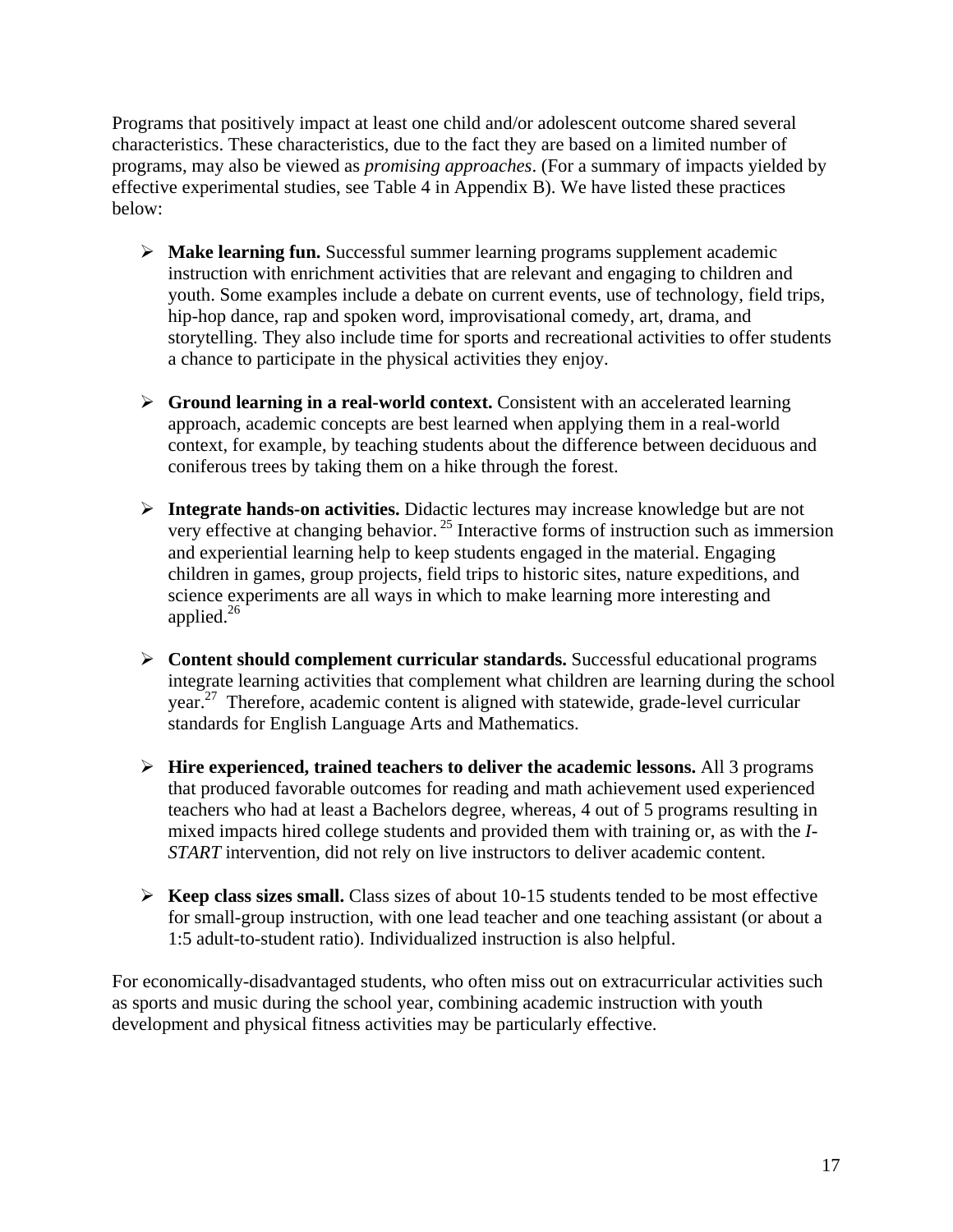## *Non-experimental Evaluations of Summer Learning Programs*

To further discern promising summer learning practices, we also identified non-experimental (quasi-experimental, pre-experimental, and qualitative) evaluations of summer learning programs, summarized the outcomes they were associated with, and analyzed whether promising programs shared any characteristics that distinguished them from non-promising programs. The methods we used to identify these programs, the findings of these programs, and a synthesis of their characteristics are summarized below.

#### **Methods Used to Identify Non-Experimental Evaluation Studies**

To locate non-experimental evaluation studies, a literature search was conducted in a manner similar to that used for identifying experimental studies – by searching the online databases (i.e., LINKS, OST Program Research and Evaluation Database, JSTOR, EBSCO, ED Pubs, ProQuest, and Google Scholar), using keywords. In addition, review articles, meta-analyses, and monographs were reviewed, and program contacts were emailed with specific questions about program implementation when necessary. Key words, such as "summer slide", "achievement gap", "summer learning loss", and "expanded learning" were used. Web sites, such as the National Center for Summer Learning's web site (www.summerlearning.org), the National Clearinghouse of Educational Facilities (www.edfacilities.org/rl/community\_use.cfm), the National Institute on Out-of-School Time (www.niost.org), and the U.S. Department of Education (www.ed.gov) were also consulted for resources on best practices for summer learning programs. To inform the identification of practices that characterize promising programs, programs were selected if they met any of the following criteria: (a) they were evaluated using an quasi-experimental, pre-experimental, or qualitative research design; (b) they had been selected as a promising program by field experts; (c) they were delivered in the summer and targeted educational outcomes; and (d) they included a summer component which was evaluated separately from the school-year program.

#### **Findings of Programs with Non-Experimental Evaluations**

We were able to identify non-experimental evaluations for only 17 out of the 32 remaining programs. Of these, 7 studies were quasi-experimental, 8 were pre-experimental, and 2 were qualitative. (The other 14 programs were identified because they were noted in a report, nominated for an award, or received an award for being a promising summer learning program). While these less rigorous evaluations cannot definitively address causality, we share these findings to provide a more comprehensive review of summer learning programs and to suggest directions for future evaluations.

Findings from these 17 non-experimental studies suggest:

- **Improvements in reading were likely to occur.** Six out of the 10 non-experimental studies of reading improvement were consistently associated with positive outcomes, three programs appeared to work better for students who are at greater risk for reading loss, and one program worked better for younger children. (Because these programs worked for certain subgroups better than others their findings were rated as *mixed*).
	- o *Quasi-experimental studies* of reading outcomes generally yielded mixed findings. One program (*Voyager Summer Reading Program*) *<sup>28</sup>* consistently found positive associations with reading test scores. While others programs found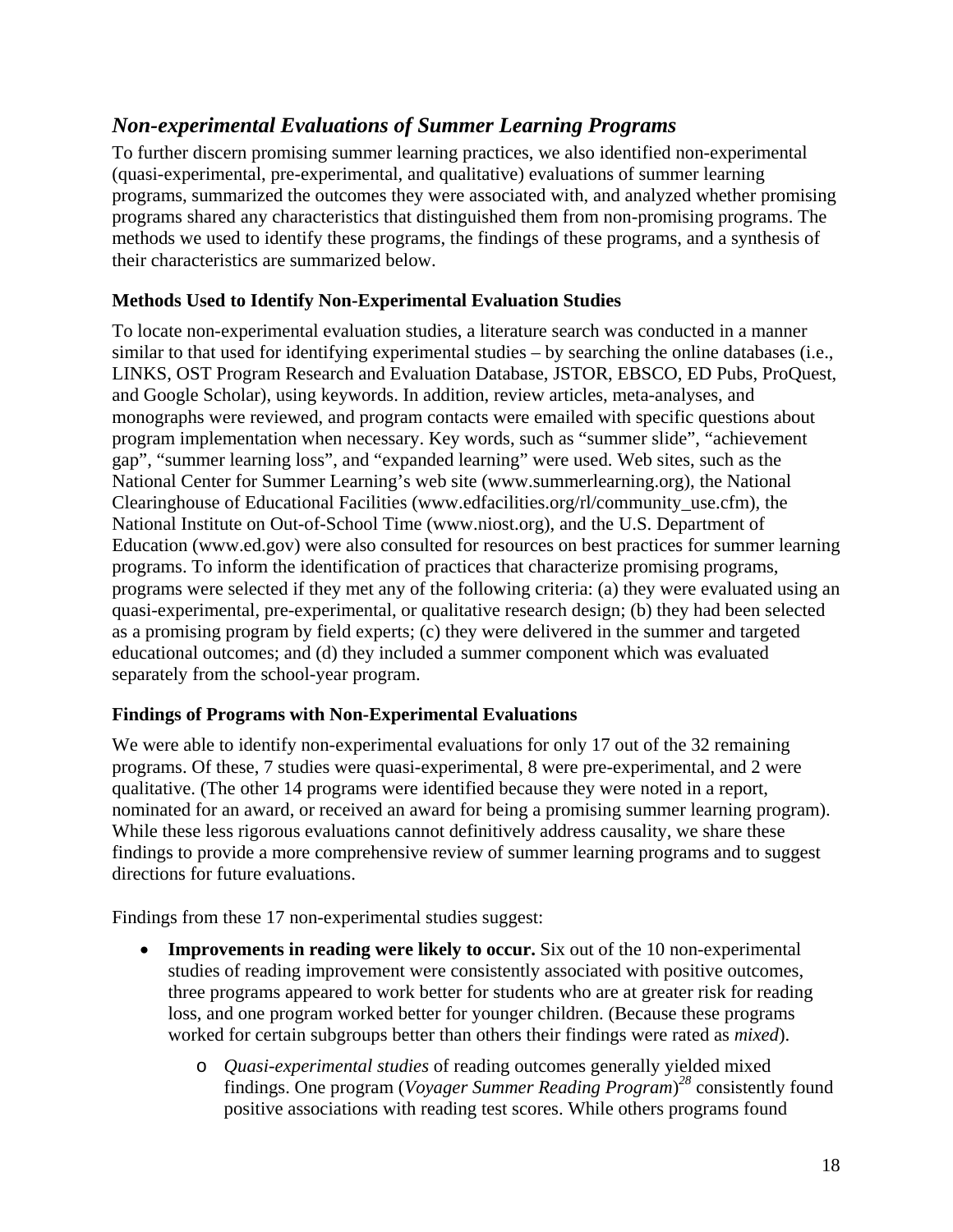positive impacts for low-achieving or low-income students (*Horizons,29 Children's Defense Fund Freedom Schools Initiative,30 Chicago Public Schools Summer Bridge Program*).*<sup>31</sup>*

- o *Pre-experimental* and *qualitative studies* found positive associations with reading outcomes. Positive impacts on letter naming and dictation (*Girls Creating Games*),<sup>32</sup> guided reading (*Summer Literacy Program*),<sup>33</sup> reading achievement (*Energy Express*<sup>34</sup> and *REAL Kids*<sup>35</sup>), and reading skills (*SuperKids*)<sup>36</sup> were found. Associations with reading performance varied for one program (*Summer Scholars*)<sup>37</sup> –appearing to benefit younger children more than older children.
- **Positive associations with career development and college preparation were generally found.** All four programs evaluating career development and college preparation outcomes found positive associations. Associations with the following outcomes were identified:
	- o *Quasi-experimental studies* found improvements in participants' efficacy for career planning and exploration and ability to select careers that match their interests (*Career Horizons*),*<sup>38</sup>* as well as an increased comfort with the use of technology and improved technical skills (*InfoLink*).*<sup>39</sup>*
	- o *Pre-experimental studies* found an increased interest in pursuing a career in science, math, engineering or technology (*RISE*) *<sup>40</sup>* and increased college preparation skills (*Gain the Edge*).41
- **Positive associations with math outcomes were generally found**. Four studies evaluating math outcomes were found: 3 had positive findings and 1 had mixed findings.
	- o *Quasi-experimental studies* of *Chicago Public Schools Summer Bridge Program42* and the *Voyager Reading Intervention Program*, *<sup>43</sup>* found different results. In the *Voyager Reading Intervention Program* similar improvements in math test scores were found for all students. In the *Chicago Public Schools Summer Bridge*<sup>44</sup> program, improvements varied according to the age and risk status of the student. Older students made larger gains than younger students. Low-risk sixth graders experienced larger gains than moderate- and high-risk sixth graders in math.
	- o A *pre-experimental study* of the *SuperKids45* program was associated with better arithmetic skills.
- **Associations with youth development outcomes, where evaluated, are not consistent**. Four studies (3 quasi-experimental and 1 qualitative) reported varied youth development outcomes - 2 programs had positive findings and 2 programs had mixed findings.
	- o One *quasi-experimental study* of the *Children's Defense Fund Freedom Schools Initiative* found positive associations with love of learning, community involvement, conflict resolution skills, acceptance of responsibility, and social adjustment. Another quasi-experimental study of the *Ascend Summer Youth Program<sup>46</sup>* had mixed findings in that an association with increased self-efficacy was found for younger children more than for older children. The *Grand Slam Program<sup>47</sup>* also had mixed findings: positive associations with compliance and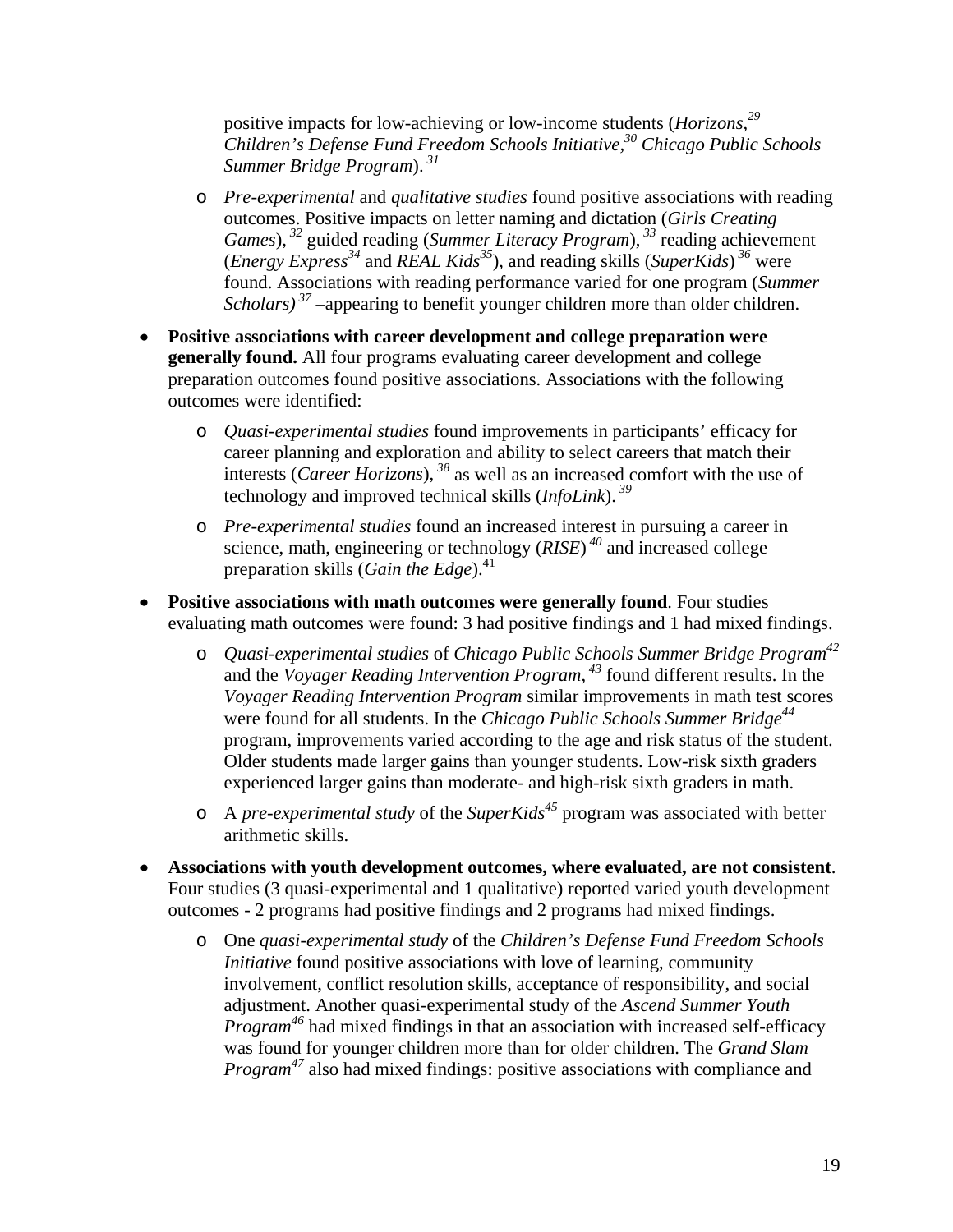self control were only found for youth "who were less likely to value the program for learning new things".

o A *pre-experimental study* of the *RISE (Raising Interest in Science and Engineering)<sup>48</sup>* program was associated with girls deciding to pursue a career in science, math, engineering, or technology.

Some programs found positive associations with concrete skills such as learning how to travel by metro and learning how to use a debit account (*Ascend*) *<sup>49</sup>* and others found increases for measures such as an interest in taking algebra and geometry courses, a desire to become more fluent in technology, and an interest in pursuing a career in technology (*Build IT*).<sup>50</sup> In their 2007 Annual Report, *Bridges to a Brighter Future51* found that, out of the 18 participants who were in 12<sup>th</sup> grade in 2006, all 18 graduated or received a GED and 17 enrolled into a four-year college.<sup>52</sup>

#### **Characteristics of Promising Summer Learning Programs**

Not surprisingly, studies using quasi-experimental, pre-experimental, and qualitative methods were found to produce more positive associations, compared with those using experimental methods. Due to the limited variation with respect to the outcomes of these studies (for example, 4 out of 4 programs were associated with gains in college preparation and career development, 8 out of 11 programs were associated with improvements in reading, and 3 out of 4 programs were associated with improvements in math), our ability to identify promising practices was greatly diminished. And generally speaking, non-experimental studies lack the level of rigor necessary for extracting convincing evidence to support or deny the effectiveness of one intervention strategy over another.

## *Characteristics of Effective and Promising Programs Based on All Evaluations, Research Studies, and Reviews*

In 2006, the *National Center for Summer Learning* 53 and the *Harvard Family Research Project*<sup>54</sup> each issued reports that outlined practices, challenges, and strategies that effective and promising summer learning programs share in common. Both emphasized the early formation of collaborative partnerships with key stakeholders (e.g., community-based organizations, localand state- government entities), to inform program planning and design. If formed effectively, partnerships benefit all involved and enable stakeholders to reach their goals more efficiently and effectively. Also, both reports highlighted the importance of designing programs with specific goals and objectives, recruiting qualified staff, and providing them with high-quality training and staff development.

To boost participation rates and ensure program success, the *Harvard Family Research Project* recommends that programs develop strong, positive connections with youth participants and their families and form ongoing, mutually supportive relationships with schools.<sup>55</sup> In addition, a proactive approach to summer learning could incorporate a variety of fun and engaging program activities, complement what is being learned during the academic year, and hold students to high standards with an intentional focus on accelerated learning.

A report by the *National Center for Summer Learning*<sup>56</sup> notes that successful summer learning programs gather evaluation data in a rigorous and ongoing way and use these data to inform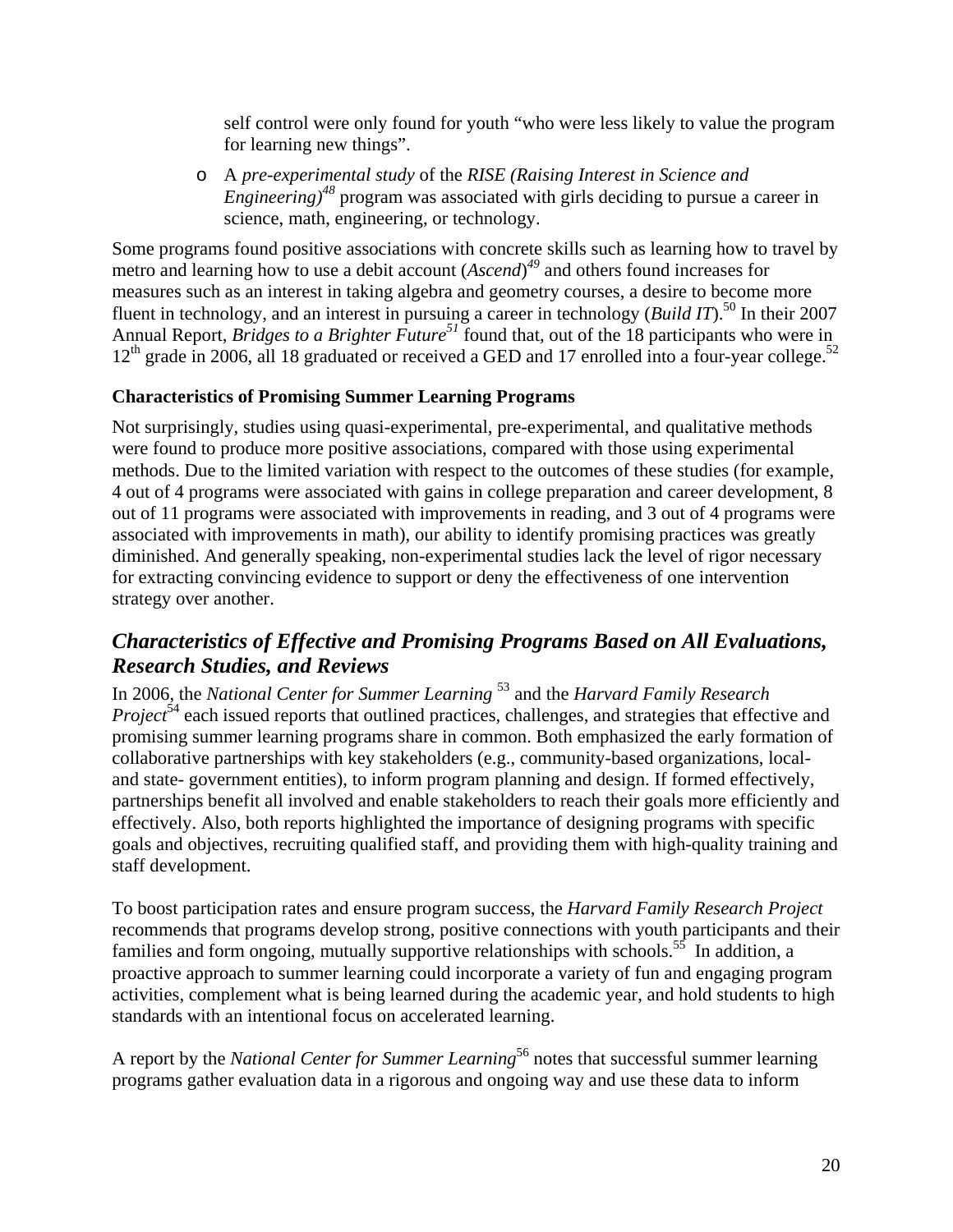program implementation and development. These programs also maintain a clear focus on sustainability and cost-effectiveness throughout program planning and implementation.

This White Paper seeks to build upon the set of practices identified in previous reviews in two ways. First, it draws from the best available research on summer learning programs and other out-of-school time programs, to identify practices that promote educational/cognitive, youth development, career development, and health and fitness outcomes. And second, it highlights program practices that work best for involving economically disadvantaged youth and their families.

#### **What Do Experimental and Non-Experimental Studies of Summer Learning Programs Tell Us?**

Based on our review of 43 summer learning programs and on the literature on summer learning programs, effective and promising summer learning programs for disadvantaged youth share three critical characteristics:

- **They are affordable and accessible.** Programs generally offered their programs free of cost. Most were offered over a full day, or approximately 6 to 8 hours (providing a free source of child care for families). During family events, parents were offered child care on site. Transportation to and from the program location was generally available to participants. In addition, programs offered breakfast and lunch to participants.<sup>57</sup>
- **They involve parents.** Most effective and promising programs for children involved parents. Programs that involve parents in the community (for example, as volunteers or as decision makers) may be more likely to have positive impacts on children.<sup>58</sup> :Programs that encourage parents to support their children's reading over the summer – either through teaching or by encouraging the reading of at least four books – may also be effective.<sup>59, 60</sup> However, many programs lack parental involvement. A 2004 Public Agenda survey<sup>61</sup> on out-of-school time suggests that, although parents in low-income communities are very concerned about summer learning loss (about two-thirds, according to this survey), many have concerns about the lack of quality, affordable summer activities for their children. Evaluations to date have not tested whether involving parents in summer programs increases the participation rates of low-income children and youth.
- $\triangleright$  **They involve the community.** Effective and promising programs had strong community partnerships. Making sure that information about summer learning programs is accessible to the community – at schools, community centers, and public libraries, for instance – is one way to increase awareness of these programs among parents and children. School and community events could be held to inform community members about the program and community volunteers may interact with family members to increase the visibility and credibility of the program. In addition, community partners can offer resources such as money, volunteers, technical assistance, and in-kind contributions. In sum, forming longterm, community partnerships are critical to insuring and sustaining program success.<sup>62</sup>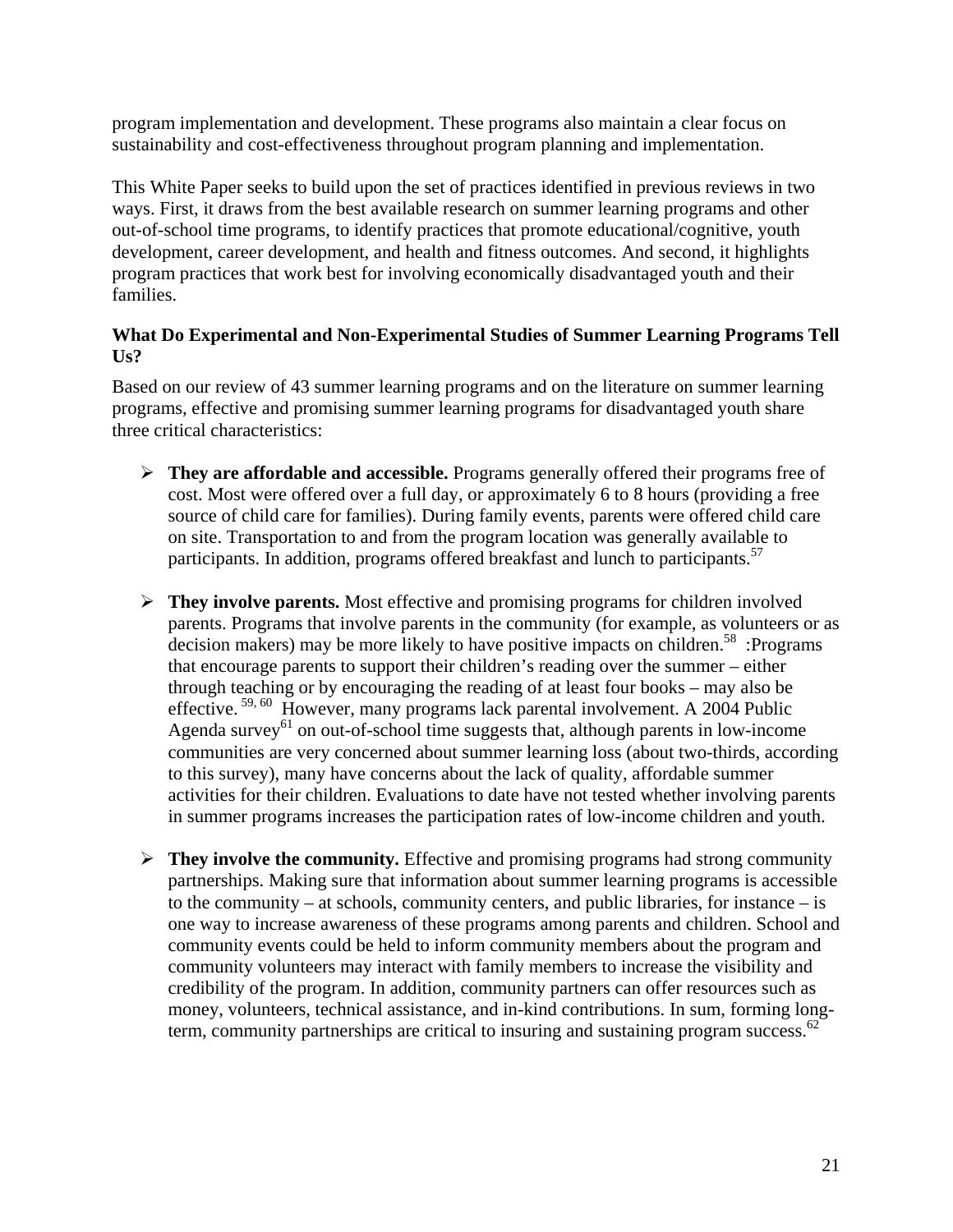To augment these points, we share additional findings from a review of the larger literature on out-of-school time programs in which Moore (2008) identified several other promising practices (see Appendix C).

#### **What Do Experimental Studies of School-Year, Out-of-School Time Programs Tell Us About Improving Youth Development Outcomes?**

Although many summer learning programs integrate activities to promote positive youth development, few evaluations to date have examined impacts on youth development outcomes. Thus, to identify practices associated with improved youth development outcomes, this section draws from experimental studies of effective, school-year, out-of-school time programs.

- **Improve social problem solving (***social cognitive***) skills**. Skills training programs are best suited for children, since they are developing abstract thinking skills and need guidance when it comes to social problem solving.<sup>63</sup>
- **Promote character development**. Infusing the values of fairness, respect, and nonviolence into school routines appears to decrease the display of negative classroom behavior in children.  $64$
- **Promote life skills**<sup>65</sup>. This strategy is particularly effective with adolescents, who must become better decision makers as they obtain greater autonomy from their parents.
- **►** Foster positive relationships with caring adults. <sup>66, 67</sup> This strategy has proven effective with both children and adolescents when it comes to preventing and deterring problem behaviors, such as aggression and drug and alcohol use, and promoting academic success.
- **Foster relationships with pro-social peers.** Research has found that putting a number of high-risk children or youth together in one group is an ineffective strategy that is likely to produce deleterious effects – worsening rather than improving behavior. Intervention strategies that are organized around positive interactions with pro-social (and preferably well-liked) peers have had positive impacts. For example, interventions that use peer leaders who are nominated by teachers and peers and interventions that involve interactions between small groups of heterogeneous children have been found to be successful.  $68, 69$
- **Reward good behavior.** Interventions that reward good behavior, whether they involve teachers rewarding good behavior in the classroom or parents rewarding good behavior at home, have high success rates.  $70, 71$
- $\triangleright$  **Support the development of effective parenting skills.**<sup>72</sup> This strategy has proven effective with both children and adolescents when it comes to preventing and deterring problem behaviors.
- **For disadvantaged and high-risk youth, intensive multi-element programs may be needed.** With a few exceptions, children and adolescents who are exposed to higher levels of risk are more likely to benefit from longer-term interventions targeting multiple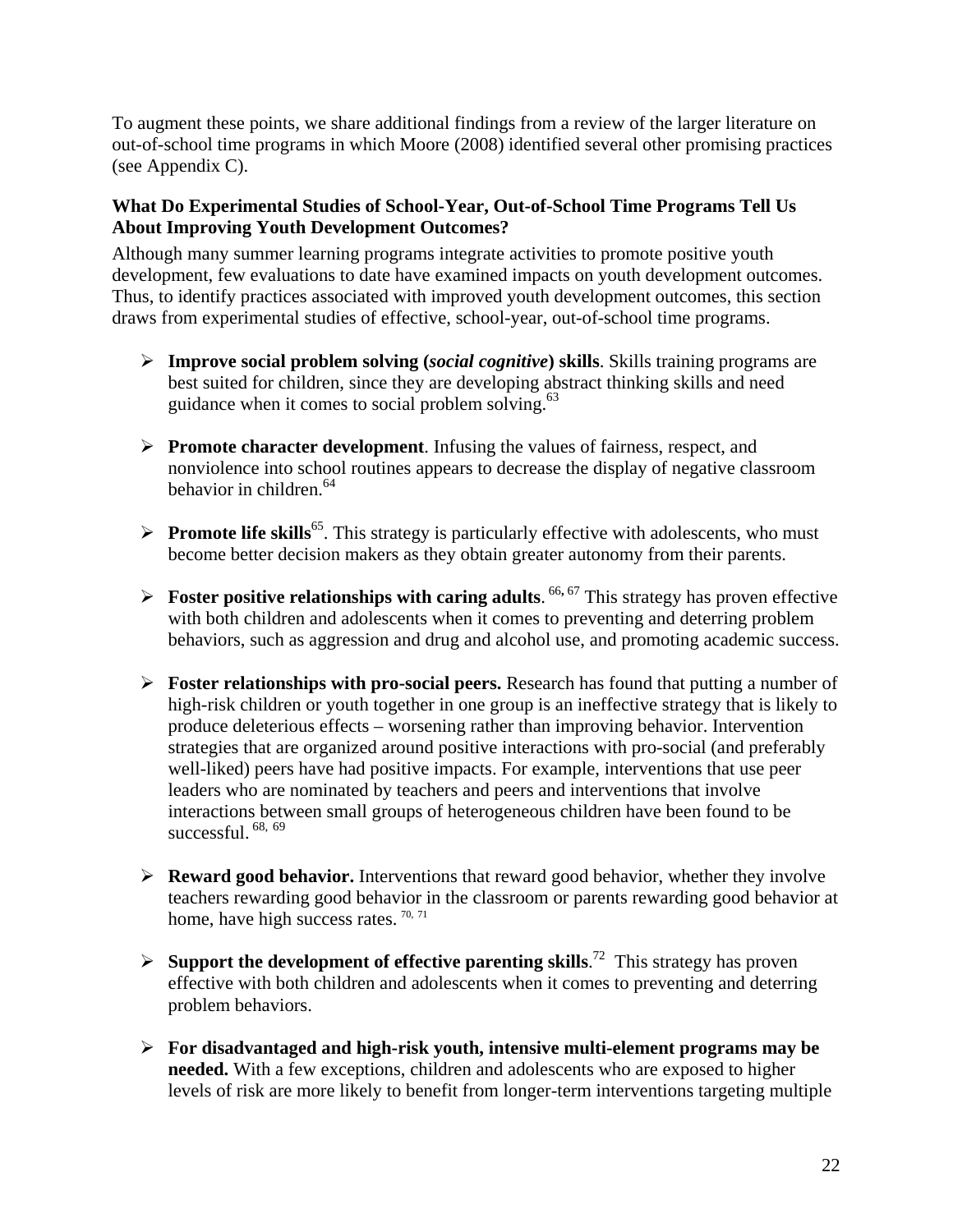social domains.<sup>73</sup> This might involve combining a summer program with a school-year program.

Of course, for these strategies to be successful, they must be applied in tandem with the general practices of effective summer learning programs highlighted above. Research indicates that poor implementation, lack of accessibility, poor recruitment and retention, staffing issues, and a lack of organizational support can undermine any program, no matter how much evaluation evidence there is for its effectiveness under optimal conditions.

#### **What Do Experimental Studies of School-Year, Out-of-School Time Programs Tell Us About Improving Health and Fitness Outcomes?**

During the summer months, children (especially minority and overweight children) are vulnerable to excessive weight gain due to inactivity and limited access to healthy meals and snacks.<sup>74</sup> Due to the lack of summer learning programs measuring impacts on health and fitness outcomes, we could not identify effective practices and approaches in summer learning. Thus, listed below are effective practices identified from our recent synthesis of experimental, intentto-treat studies (identified in the LINKS<sup>75</sup> database) with positive impacts on health and fitness.

- **Hire professionally-trained staff.** Having staff with training in physical education and nutrition is important due to the level of sensitivity and expertise needed for working with children and youth who are experiencing weight problems.
- **Involve parents as role models**. Using parents as role models can maximize the shortterm impact of the program, as well as increase the likelihood that new exercise and nutrition routines learned over the summer will be maintained during the school year.
- **Teach self-regulatory skills.** Examples of self-regulatory nutrition skill-building include teaching children how to prepare healthy snacks and how to ask for fruits and vegetables at fast food restaurants. Helping participants identify stimuli that trigger unhealthy eating habits is another self-regulation strategy.
- **Support the development of healthy exercise routines**. Teaching children and adolescents how to incorporate exercise into their daily lives and on how to make physical activity fun and personalized is critical to increasing physical activity.

Using these strategies in combination with each other is particularly likely to produce positive impacts on weight loss, exercise, and nutrition. Moreover, a three-pronged prevention approach that combines health and fitness activities with youth development and summer learning activities might help reduce risk of academic failure, obesity, drug use, and delinquency in children and youth from low-income families. To date, few, if any, summer programs have applied this approach. However, we caution against conducting a summer program with the expectation that it will improve youth development outcomes, unless children continue to participate during the school year. Evidence from previous studies indicates that behavioral improvement is unlikely to result from short-term social interventions that are implemented over a span of only few weeks or months.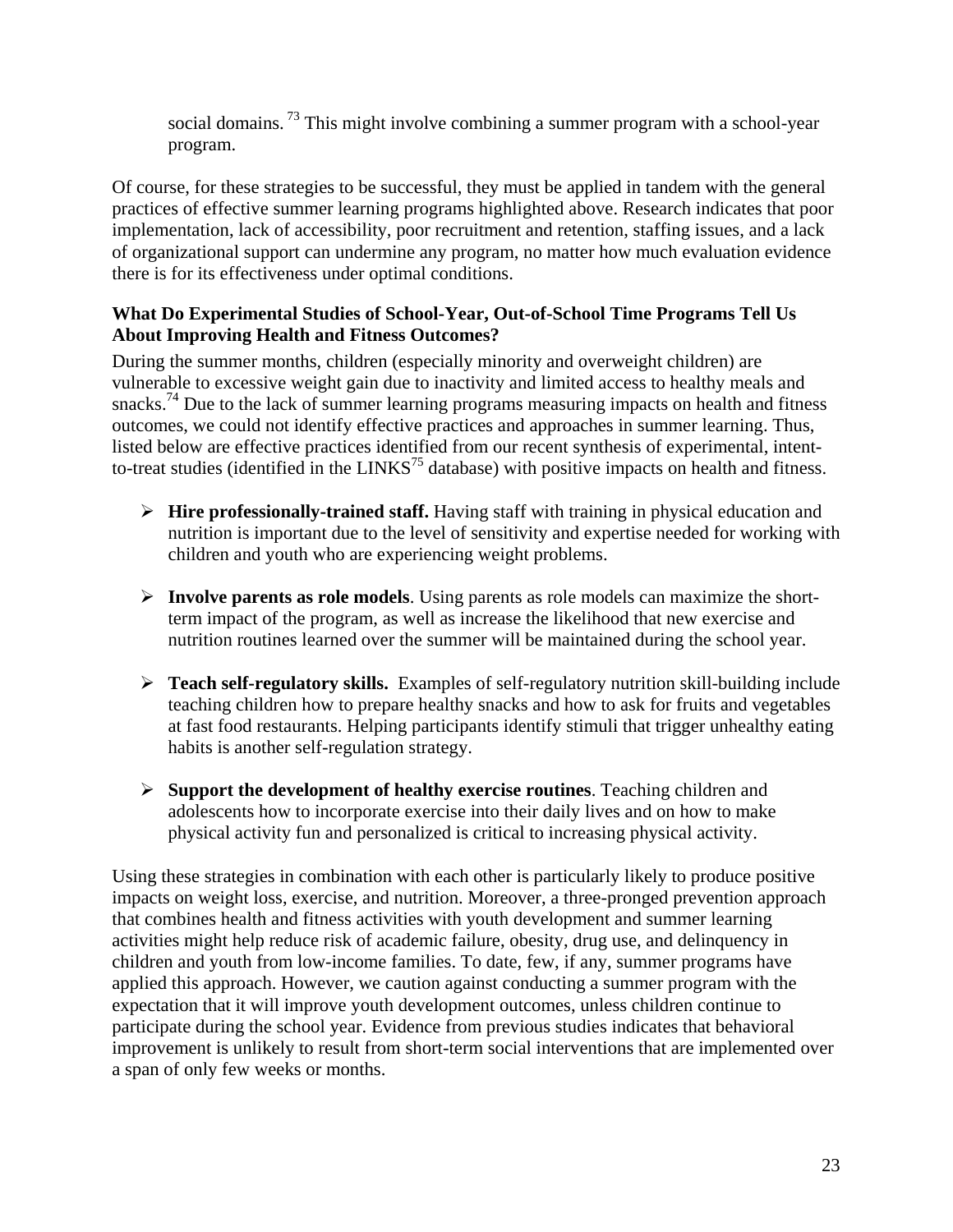## *Knowledge gaps*

This review of the literature on summer learning programs revealed several areas of research and evaluation that warrant further investigation.

- **Understanding how to reach low-income populations.** Several strategies can and have been used to reach low-income populations (such as subsidizing or waiving application fees, offering transportation to students who need it, involving parents in the program, and offering incentives). Despite this, low-income students are less likely to participate in summer programs than higher-income students. They are also less likely to participate in summer programs than in school-year, out-of-school time programs. The reasons for these varied participation rates are unclear. Understanding (and addressing) the factors that limit summer program participation in low-income children and youth would increase the power of summer learning programs to bridge the achievement gap between economically disadvantaged and advantaged students by reducing summer learning loss.
- **Assessing the impacts of dosage and duration.** We could not discern from these studies whether more intensive participation or a longer duration of exposure to the program would improve program benefits. Ten out of 11 experimentally-evaluated studies with mixed or positive impacts were delivered over a period of at least five weeks, for 6 to 8 hours per day. In addition, studies that examine summer learning versus school-year plus summer programs are needed.
- **The need to widen the scope of the evaluation.**
	- o *Mathematics.* Only 3 out of the 7 experimentally-evaluated programs that targeted math outcomes evaluated whether students made improvements in this domain *(Building Educated Leaders for Life, Louisiana State Youth Opportunities Unlimited, and Summer Training and Education Program)*.
	- o *Youth development*. Only 2 out of 4 experimentally-evaluated programs that target youth development outcomes (the *Summer Training and Education Program* and *Building Educated Leaders for Life*) evaluated these outcomes.
	- o *Science and technology*. None of the experimentally-evaluated programs that integrated science and technology evaluated new knowledge gained in these areas.
	- o *Health and Fitness.* Although almost all experimentally-evaluated programs included physical activities and sports, none of the studies evaluated this domain.

Knowing whether summer learning programs are able to improve math skills, decrease children's weight gain over the summer, or improve social skills, for instance, would be valuable information to parents, teachers, administrators, program providers, and policymakers.

 **Few programs have been adapted for various ethnic and gender subgroups.** Of all programs included in this review, only three programs (*Girls Creating Games<sup>76</sup>*, *BuildIT*<sup>77</sup>, and *Oceanography Camp for Girls*<sup>78</sup>), were gender-specific<sup>79</sup>. Only one culturally-adapted program was identified (the *Children's Defense Fund Freedom Schools Initiative*). One program, the *Voluntary Summer Reading Program*, was effective for black youth but not for any other ethnic or racial group.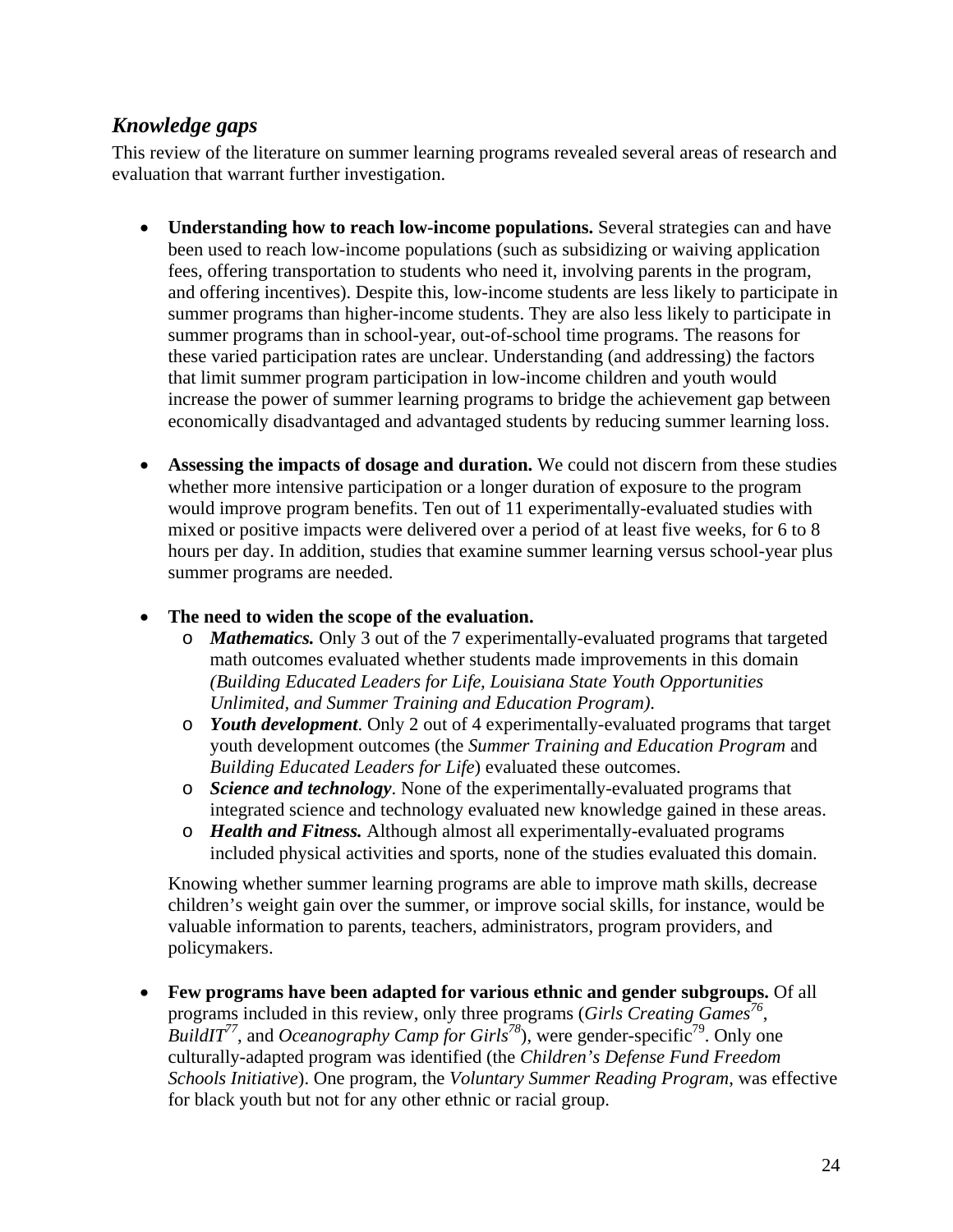## *Discussion*

Children and youth who reside in economically disadvantaged households and reside in lowresource, urban neighborhoods are more likely to lose ground in math and reading over the summer than their middle- and higher-income peers. This achievement gap widens as children grow older, creating a social inequity that can be prevented. Summer learning programs can be an important strategy for narrowing this gap.

This paper has outlined findings from a wide range of summer learning programs and highlighted common and outcome-specific characteristics of promising and effective programs. The paper concludes by offering recommendations for practice and recommendations for research and evaluation. These recommendations might be used to guide funders and policymakers in decisions about how and where to allocate resources to help reduce summer learning loss.

#### **Recommendations for Practice**

Four approaches might be used to improve how schools and communities address summer learning loss. First, effective school-year programs can be extended to serve children and youth year-round. Second, effective summer learning programs could be identified and more widely disseminated. Third, existing summer learning programs could be improved, by applying what we know from evaluation studies, basic research, and wisdom from the field. Fourth, extendedyear or year-round schools could be established. We have outlined strategies for each of these approaches below.

#### *Approach A: Identify Effective Summer Learning Programs*

With the limited number of experimental studies, identifying effective summer learning programs, especially ones that impact academic outcomes, is a challenging task. This review identified only 3 out of the 7 programs that evaluated impacts on reading that improve reading achievement:

- *Louisiana Summer Youth Opportunities Unlimited (LSYOU)* is a 6-8 week, residential, dropout prevention program for at-risk, 14- to 16-year-old students designed to improve academic achievement, increase high school completion rates, and improve college enrollment. The random assignment study evaluated the summer program and found it to be effective at post-test. We should add a caveat that a follow-up study has not yet been done. Therefore, evidence for the long-term benefits for this program is inconclusive.
- *Building Educated Leaders for Life (B.E.L.L)* is a 6-week academic enrichment program that seeks to prevent summer learning loss among low-income, elementary school students of color.
- *Read to Achieve* is a 7-week literacy promotion day camp for first-grade students from low-income families. Two hours of camp time each day are devoted to literacy activities, and the remainder of each day was devoted to typical camp activities.

In addition, only 1 out of the 3 experimentally-evaluated programs that evaluated impacts on math*, Louisiana State Youth Opportunities Unlimited,* improve math skills.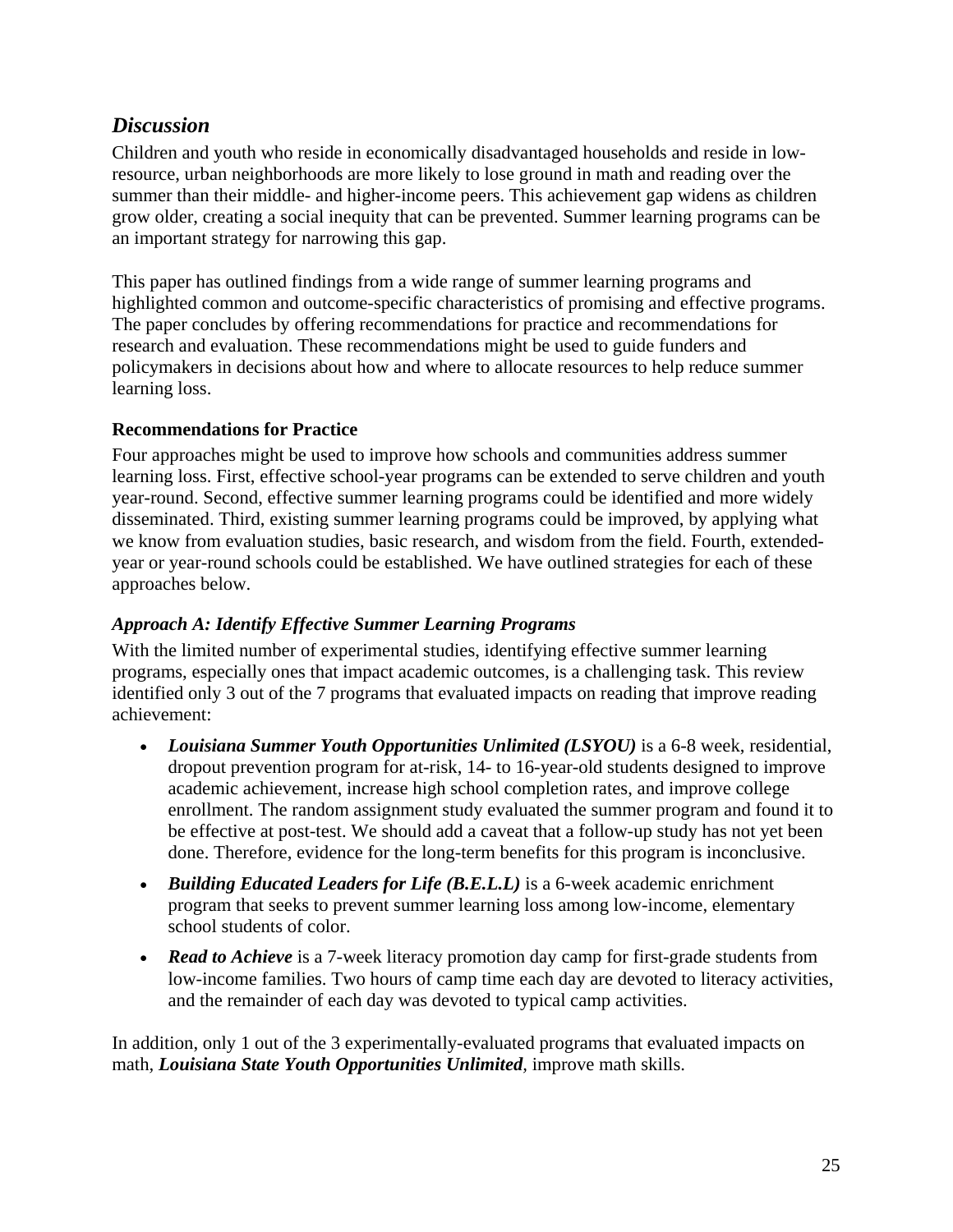#### *Approach B: Extend Effective School-Year Programs*

The new Administration recognizes the need for expanded learning time. Extending school-year programs through the summer is one strategy for helping the most at-risk children succeed in school. The new sociopolitical context may make it possible to support the extension of effective, school-year, out-of-school time programs into the summer months. The ability to provide services over the summer months fills an unmet need for out-of-school time programs that seek to enhance positive relationships with caring adults.

For example, extending after-school mentoring programs into the summer would allow positive mentor-mentee relationships, which take time to develop, to mature and decrease the chances that the mentoring relationship would end prematurely, before children are able to reap the benefits of this relationship $80$ , such as in increased school engagement and behavioral improvement. Extending programs like the *Linking the Interests of Families and Teachers (LIFT)* program, which seek to build positive teacher-parent relationships, into the summer would also be beneficial. Extending school-year programs that positively impact reading outcomes – such as *Reading One to One* and *Schools and Families Educating Children (SAFEChildren)* – might also help to reduce summer learning loss.

Interestingly, all effective, experimentally-evaluated programs included in this review offered school-year components. For example, during the school year:

- *Building Educated Leaders for Life* offers an afterschool program delivered three hours per day for 30 weeks – focused on improving math and reading skills, academic self concept, and social skills;
- *Career Beginnings* offers: (a) monthly academic advising; (b) career counseling; (c) information about post-secondary alternatives  $\&$  financial aid; (d) 12 months of mentoring; and (e) workshops in life skills, diversity, and pregnancy prevention;
- *Louisiana State Youth Opportunities Unlimited* offers tutoring, exit test preparation, mentoring, personal and family counseling, and weekend retreats to the LSU campus;
- *Upward Bound* offers tutoring services.

Although the summer components of these programs were evaluated separately, offering yearround, youth development and learning opportunities to students makes sense for several reasons. Children and adolescents, especially children from low-income backgrounds, need youth development opportunities over the summer as much, or perhaps more, than they do over the school year, when there is more structure and routine in their lives. Although policymakers and funders could remedy this by funding summer learning programs that address youth development, this could be deleterious rather than effective. What we have learned from evaluating effective youth development programs is that programs that intervene for a short period of time are less likely to produce behavioral change. Social interventions can take more time than many medical or academic interventions and require a great degree of investment. Indeed, relationships that are truncated can be harmful to children. Thus, extending school-year, out-of-school time programs with an academic focus into the summer would appear to be a very good idea.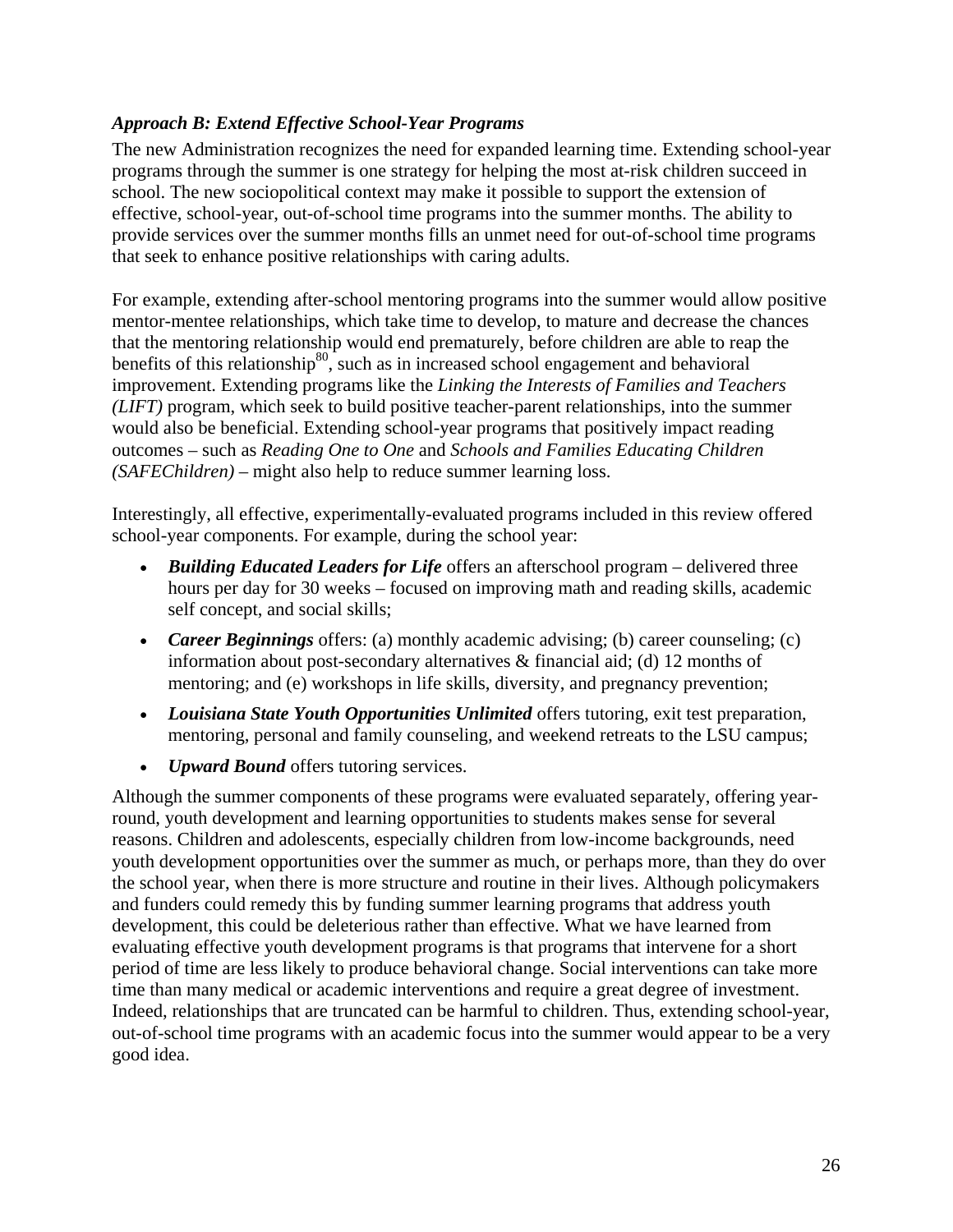#### *Approach C: Improve Existing Summer Learning Programs*

Although preliminary research suggests that summer learning programs can yield benefits for children and youth, more can be done to improve existing programs. Below, we list several recommendations we have gleaned from the research, for improving summer learning programs:

- *Increase participation among at-risk children and adolescents***.** This can be achieved by making programs affordable (e.g., by subsidizing them or waiving fees where necessary) making them accessible (e.g., offering transportation to children and youth who need it), involving parents, offering incentives to both children and parents, and asking community-based organizations for assistance with recruitment. Increasing the ability of low-income families to send their children to summer learning programs can help to reduce the stress of finding child care over the summer months and reduce the burden placed on extended family members.
- *Differentiate summer learning from school-year learning*. Unlike school-based instruction, which is often lecture-based, summer learning activities should be interactive, fun, hands-on, relate to real-world experiences, and incorporate cultural enrichment as well as group activities to keep students engaged and interested. Moreover, academic content should complement academic standards but not re-hash material covered during the school year.
- *Differentiate summer learning from summer camp*. Although summer learning programs may often be referred to as camps, they are not the same as most recreational summer camps. The primary reason is that the primary goal of summer learning programs is academic improvement and most activities are carried out with this goal in mind.
- *The same principles that guide effective out-of-school time programs apply to summer learning programs.* Thus, summer learning programs should:
	- o Form collaborative partnerships with key stakeholders;
	- o Involve families and communities;
	- o Utilize well-trained, experienced staff;
	- o Offer ongoing staff development;
	- o Plan programs deliberately;
	- o Make programs affordable and accessible;
	- o Promote positive relationships with caring adults;
	- o Provide positive role models;
	- o Reward good behavior;
	- o Teach social cognitive skills, life skills, and character development;
	- o Make learning fun and hands on;
	- o Intervene more intensively with at-risk students; and
	- o Evaluate programs continually to inform design and implementation
- *Integrate non-academic, physical, recreational, and cultural enrichment activities.* Since summer learning programs are generally full-day programs, participants need physical exercise and other non-academic activities like photography and drama, built into the day.
- *Hire trained, experienced teachers for academic components.* Limited evidence indicates that academic instruction should be conducted by professional, trained,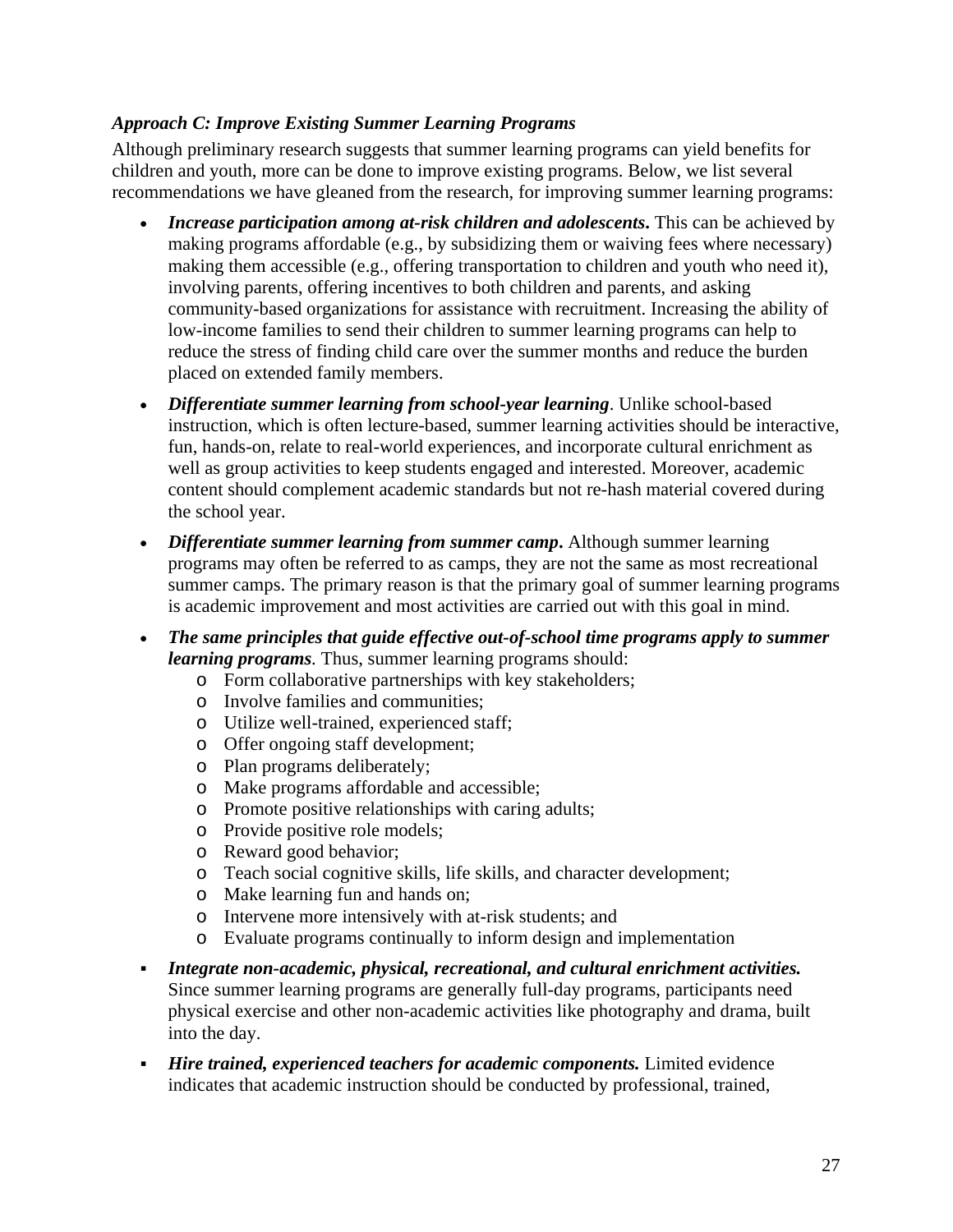experienced teachers. Other activities may be staffed by community volunteers. Students from organizations like AmeriCorps can serve as Teaching Assistants.

 *Utilize settings that are safe and inspire learning.* The ideal location for summer learning programs should be safe and inspire learning. College campuses and rural settings appear to be good options. Alternatively, many recommend the use of the schools that students attend during the school year, viewing schools as "community learning centers" that should be open to the community year-round.<sup>81</sup>

#### *Approach D: Establishing Extended-Year or Year-Round Schools*

This approach is beginning to grow in popularity, but states are still a long way away from executing this approach. Some school districts, like Cincinnati Public Schools, have added a "fifth quarter" to the school year; students attend school over 40 weeks instead of the traditional 36 weeks. Other school districts are entertaining the possibility of year-round schools. School would start in August and every 9 weeks there would be a 2-week intercession until the end of June; summer vacation would then be 5 weeks instead of 10 weeks in duration. This approach would offer 9 more weeks of classes than what is offered in the typical school year. Such efforts often make sure to provide, during the summer months, hands-on learning experiences and an array of engaging, educational activities. This approach may be more feasible solution for communities that lack organizations that are able to offer summer programs at no cost.

#### **Recommendations for Research and Evaluation**

- Collect data on program participation. Few evaluation studies collected data on student attendance or looked at participation patterns and trends.
- **Collect data on program implementation.** Evaluation data should be collected to examine whether program implementation characteristics impact program outcomes.
- **Broaden the range of outcomes evaluated.** Few evaluation studies measured youth development outcomes, and none of the programs reviewed examined impacts on how summer learning programs impact school engagement, curiosity, and love of learning – characteristics and behaviors we often associate with high-achieving students. Moreover, data should be collected from multiple sources (parent and teacher) – not just the child.
- **Increase the number of rigorous research designs employed by evaluation studies.** Given the lack of random assignment, intent-to-treat studies with long-term follow ups, identifying effective programs is challenging at best. Moreover, studies comparing modified versions of interventions –those of different durations and with fewer components perhaps– are needed in order to ensure that programs are cost-effective and sustainable.
- **Replicate programs with different populations and test whether program impacts vary for different subgroups.** For instance, does a summer learning program that works in Iowa with rural white children also work with Latino children in Brooklyn? Among the children who participated in this program, did the program result in similar gains between girls and boys, white children and black children? Are some interventions more effective with younger adolescents than they are for older adolescents?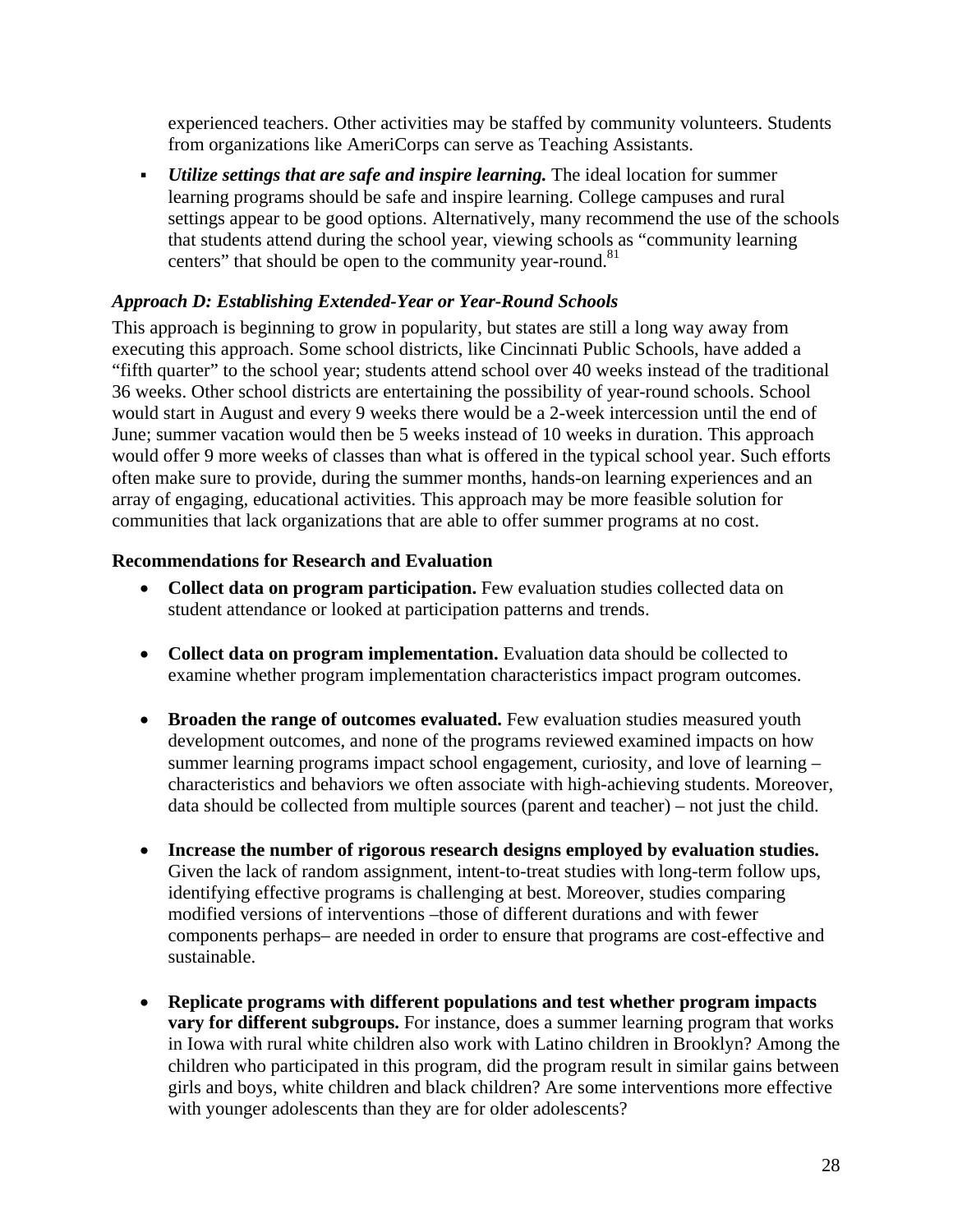# **Conclusion**

There is a dearth of experimental research to measure the impacts of summer learning programs on children and youth. At the same time, some preliminary evidence exists that suggests that good summer learning programs can improve the educational outcomes of economically disadvantaged students. Strategies for preventing summer learning loss include: (a) extending effective school-year, out-of-school time programs that have academic components through the summer; (b) identifying effective summer learning programs and approaches; (c) improving existing programs by incorporating characteristics of effective and promising programs; and (d) developing models of extended-year or year-round schooling.

The literature reviewed, though limited, indicates that programs leading to academic improvement include the following characteristics: making learning fun, interactive, and handson, relating academic content to a real-world context, using a curriculum that complements curricular standards, hiring experienced and trained teachers, and keeping class sizes small. For disadvantaged students, making programs affordable and accessible, involving parents, and involving the community appears to be aligned with best practices.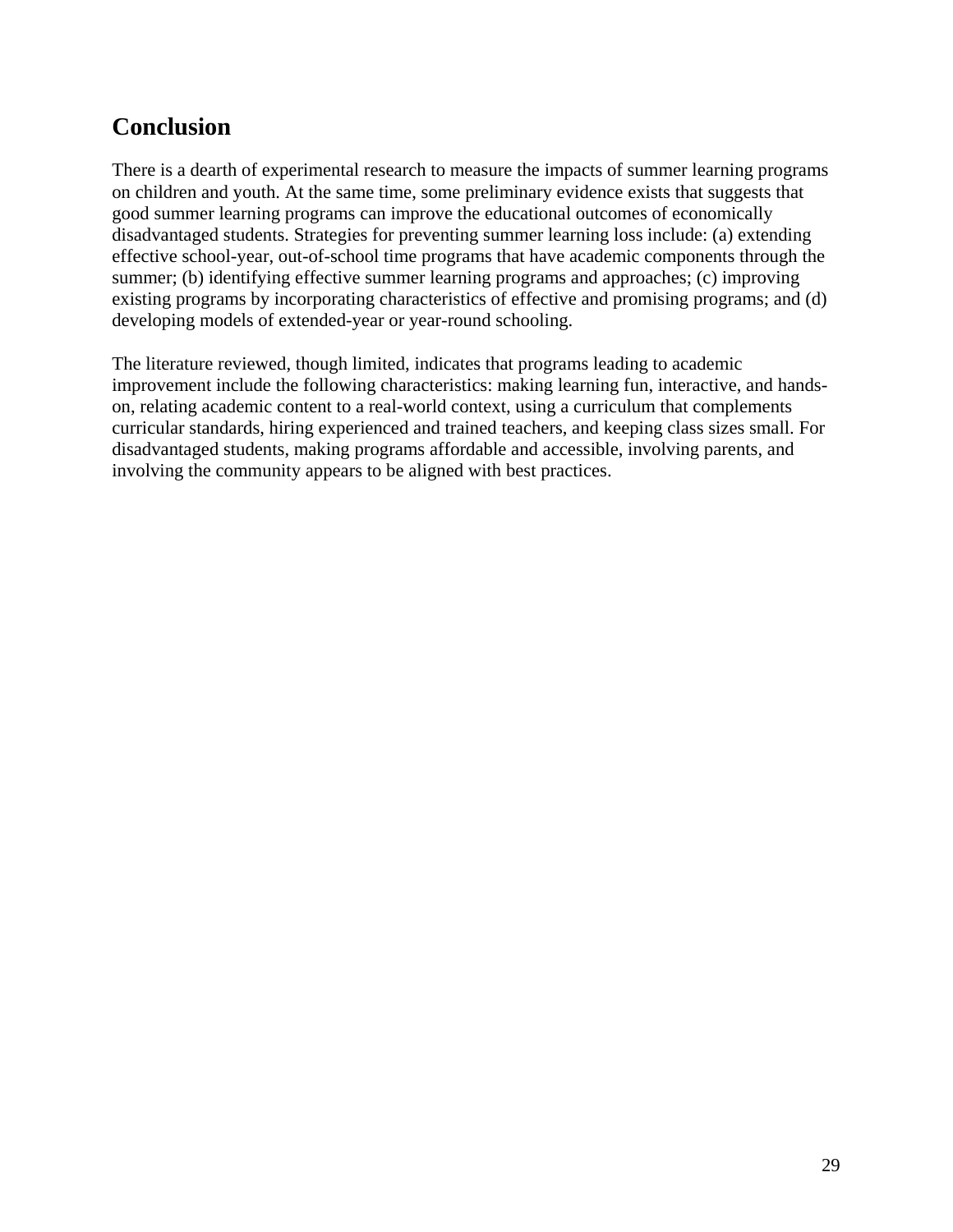## *Bibliography of Summer Learning and Out-of School Time Resources*

- Alexander, K. L., Entwisle D. R., & Olson L. S. (2007a). Lasting consequences of the summer learning gap. *American Sociological Review, 72*, 167-180.
- Alexander, K. L., Entwisle D. R., & Olson L. S. (2007b). Summer learning and its implications: Insights from the Beginning School Study. *New Directions for Youth Development, 114*, 11-32.
- Alexander, K. L., D. R. Entwisle, et al. (2001). Schools, achievement, and inequality: A seasonal perspective. *Educational Evaluation and Policy Analysis, 23*,171-191.
- Allinder, R. M., Fuchs, L. S. Fuchs, D. & Hamlett, C. L. (1992). Effects of summer break on math and spelling Performances as a function of grade level. *The Elementary School Journal, 92,* 451-460.
- Baker, M.L. (2008). *Summer Scholars external evaluation report: Program year 2006-2007.* Denver, CO: Outcomes, Inc,
- Bell, S. R. and N. Carrillo (2007). Characteristics of effective summer learning programs in practice. *New Directions for Youth Development, 114*, 45-63.
- Borman, G. D., & Dowling, N.M. (2006). Longitudinal achievement effects of multiyear summer school: Evidence from the Teach Baltimore randomized field trial. *Educational Evaluation and Policy Analysis, 28,* 25–48.
- Borman, G.D., Goetz, M.E., & Dowling, N.M. (2007). Halting the summer achievement slide: A randomized field trial of the KindergARTen Summer Camp. *Journal of Education for Students Placed at Risk, 14,* 133-147.
- Borman, G.D., Overman, L.T., Fairchild, R., Boulay, M., & Kaplan, J. (2004). Can a multiyear summer program prevent the accumulation of summer learning losses? In G.D. Borman & M. Boulay (Eds.). *Summer Learning: Research, Policies, and Programs* (pp. 233-253). New Jersey: Lawrence Erlbaum Associates.
- Burkam, D. T., Ready, D. D., Lee, V., & LoGerfo, L. (2004). Social-class differences in summer learning between kindergarten and first grade: Model specification and estimation. *Sociology of Education, 77*, 1-31.
- Butler, Y. J. (1999). *Introducing oceanography to eighth-grade girls: Evaluation of the Oceanography Camp for Girls, summer of 1998*. Philadelphia: Public/Private Ventures.
- Capizzano, J., K. Bischoff, et al. (2007). Ingredients of a Successful Summer Learning Program: A Case Study of the Building Educated Leaders for Life (BELL) Accelerated Learning Summer Program, Teaching Strategies Incorporated.
- Carrel, A. L., Clark, R. R., Peterson, S., Eickhoff, J., & Allen, D. B. (2007). School-based fitness changes are lost during the summer vacation. *Archives of Pediatrics & Adolescent Medicine, 161,* 561-564.
- Cave, G., & Quint, J. (1990). *Career Beginnings impact evaluation: Findings from a program for disadvantaged high school students.* New York: Manpower Demonstration Research Corporation. www.mdrc.org/publications/229/full.pdf
- Chaplin, D. and J. Capizzano (2006). Impacts of a summer learning program: A random assignment study of Building Educated Leaders for Life (BELL), The Urban Institute.
- Chin, T. and M. Phillips (2004). Social reproduction and child-rearing practices: Social class, children's agency, and the summer activity gap. *Sociology of Education, 77*(3): 185-210.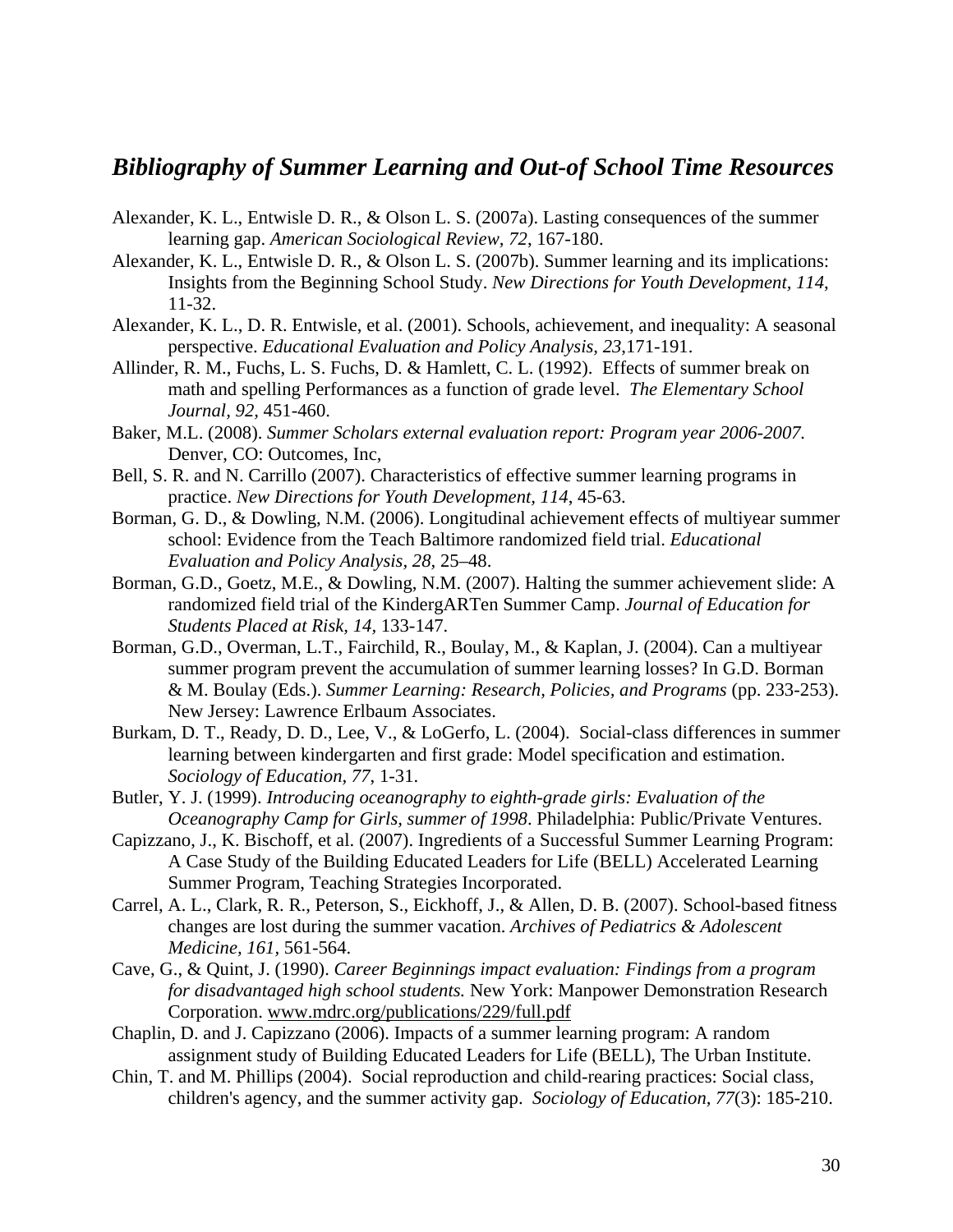- Cooper, H., Charlton, K., Valentine, J. C., & Muhlenbruck, L. (2000). Making the most of summer school: A meta-analytic and narrative review. *Monographs on Child Development, 65*(1). Malden, MA: Blackwell Press.
- Cooper, H., B. Nye, B., Charlton, K., Lindsay, J., & Greathouse, S. (1996). The effects of summer vacation on achievement test scores: A narrative and meta-analytic review. *Review of Educational Research, 66*, 227-268.
- Daponte, B. O., Wood, P., & Housknecht, M. (2007). *An Examination of the Horizons Program: Evaluation Report.* Hartford, CT: Yale University.
- Denner, J., L. Werner, L., Bean, S. & Campe, S. (2005). The Girls Creating Games Program: Strategies for Engaging Middle-School Girls in Information Technology. *Frontiers: A Journal of Women Studies, 26*(1): 90-98.
- Edmonds, B., Edmonds, A. (2008). *Energy Express Literacy Gains for Children 2008*. Bloomfield, IN: Indiana University.
- Fairchild, R. (2008, June). *Summer: A season when learning is essential. Afterschool Alert: Issue Brief No 33.* Baltimore, MD: Afterschool Alliance, Center for Summer Learning. Retrieved 2-23-08 at http://www.afterschoolalliance.org/issue\_briefs/issue\_summer\_33 .pdf
- Fairchild, R., McLaughlin, B., & Brady, J. (2006). *Making the most of summer: A handbook on effective summer programming and thematic learning.* Baltimore: Center for Summer Learning.
- Fiore, C. D. (2005). *Summer Library Reading Program Handbook*. New York: Neal-Schumann,
- Frechtling, J. A., Zhang, X., & Silverstein, G. (2007). The Voyager Universal Literacy System: Results from a study of kindergarten students in inner-city schools. *Journal of Education for Students Placed at Risk, 11*(1), 75-95.
- Georges, A. and A. Pallas (2006). *Instructional Practices and Summer Mathematics Achievement Among Kindergartners*. American Sociological Association Annual Meeting. Montreal.
- Hardy, J. M. (2000). *The effects of a Summer Science Enrichment Program on college enrollment, college majors, and career preferences of inner city youth*. Unpublished doctoral dissertation, University of Mississippi, Oxford.
- Herrera, C., Kauh, T., Cooney, S. M., Grossman, J. B., & McMaken, J. (2008). High school students as mentors: *Findings from the Big Brothers Big Sisters School-based Mentoring Impact Study*. Philadelphia, PA: Public Private Ventures.
- Heyns, B. (1987). Schooling and cognitive development: Is there a season for learning? *Child Development, 58,* 1151-1160.
- Jarvis, C. (2002). *SECME RISE Raising Interest in Science & Engineering: Final evaluation report, September 1, 1998–August 31, 2001*. Miami, FL: Miami Museum of Science.
- Johnson, P. (2000). *Building effective programs for summer learning*. America Reads Program New Haven, CT: Yale University. Corporation for National and Community Service: http://nationalserviceresources.org/practices/17334
- Kim, J. S., & White, T. G. (2008). Scaffolding voluntary summer reading for children in grades 3 to 5: An experimental study. *Scientific Studies of Reading, 12*, 15.
- Kim, J. S. (2006). The effects of a voluntary summer reading intervention on reading achievement: Results from a randomized field trial. Irvine, CA, University of California Irvine**:** 44.
- Kim, J. S. (2004). Summer Reading and the Ethnic Achievement Gap. Journal of Education for Students Placed at Risk 9(2): 169-188.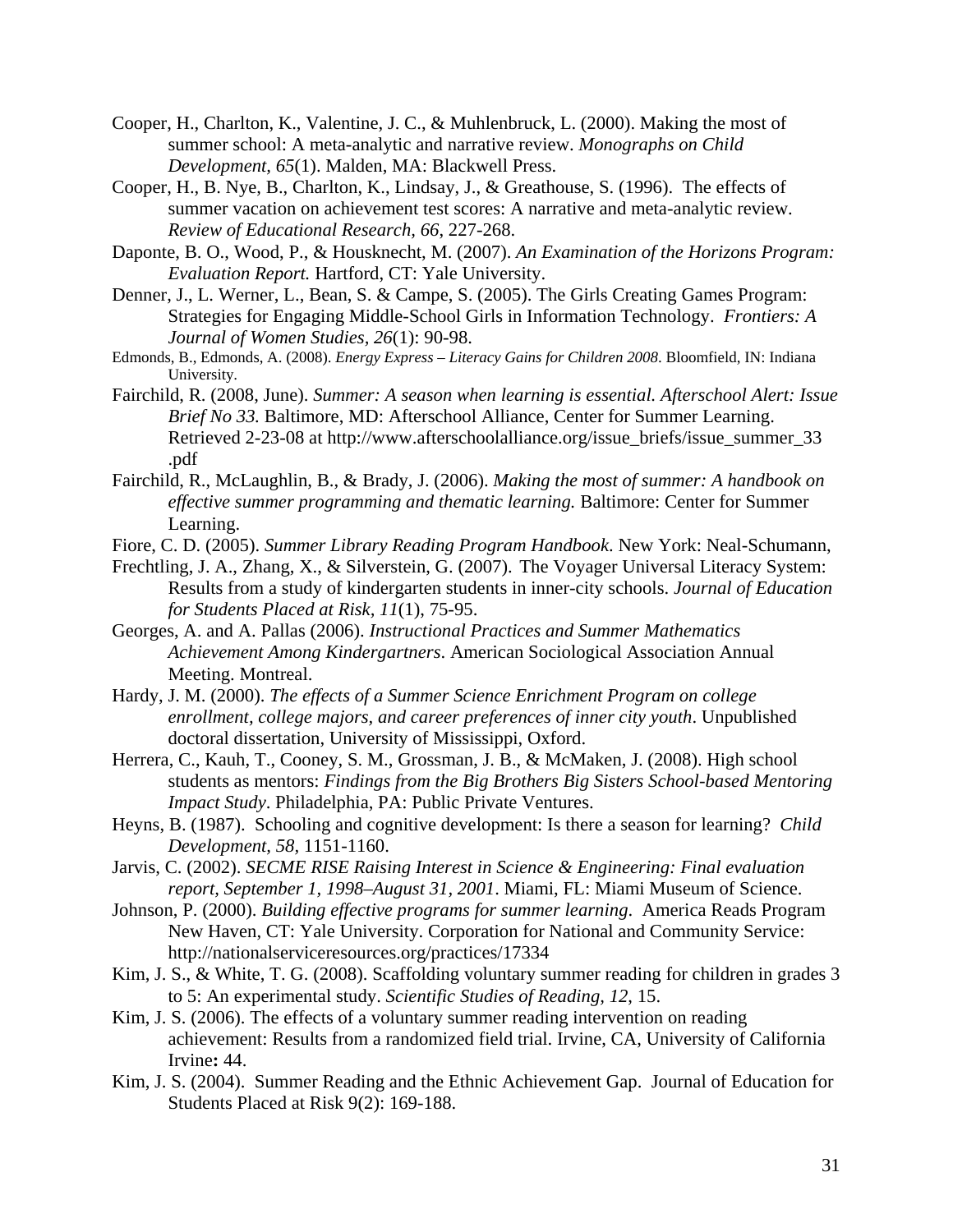Kleiber, D., & Cory, L. (2000). *Grand Slam Evaluation Project final report*. Athens, GA: Author. Available at: http://rptsweb.tamu.edu/faculty/witt/consort.htm

- Koch, M. (2006). Build IT: *Girls developing information technology fluency through design annual report.* Menlo Park, CA: SRI International. Available at http://ctl.sri.com/publications/downloads/Y1BuildITAnnualReport\_2006FIN.pdf
- McCall, M. S., C. Hauser, et al. (2006). Achievement Gaps: An Examination of Differences in Student Achievement and Growth, Northwest Evaluation Association.
- McGhee, R., & Nielsen, N. (2005). *Evaluation of the Ascend Summer Youth Program 2005: Summative report.* Washington, DC: Ascend, Inc.
- McClanahan, W. S., Sipe, C. L., & Smith, T. J. (2004). *Enriching summer work: An evaluation of the Summer Career Exploration Program*. Philadelphia: Public/Private Ventures. www.ppv.org/ppv/youth/youth\_publications.asp?section\_id=9
- McNamara, D. S., T. P. O'Reilly, et al. (2006). "Improving Adolescent Students' Reading Comprehension with i-START." *Journal of Educational Computing Research, 34,*147- 171.
- Miller, B. M. (2007). The Learning Season: The Untapped Power of Summer to Advance Student Achievement. Quincy, MA, Nellie Mae Education Foundation.
- Myers, D., Olsen, R., Seftor, N., Young, J., & Tuttle, C. (2004). *The impacts of regular Upward Bound: Results from the third follow-up data collection.* Washington D.C.: Mathematica Policy Research, Inc.
- Myers, D., & Schrim, A. (April 1999). *The impacts of Upward Bound: Final report for phase I of the national evaluation.* Washington DC: Mathematica Policy Research, Inc.
- National Institute on Out-of-School Time (2008). Making the Case: A 2008 Fact Sheet on Children and Youth in Out-of-School Time, Wellesley Centers for Women, Wellesley College**:** 8.
- Nelson, C. A., Post, J., & Bickel, B. (2002). *InfoLink final evaluation report: Building confidence and aspirations in low income high school students through a technology and workforce skills development program: Lessons learned from the InfoLink experience, 1994–2002*. Pittsburgh, PA: University of Pittsburgh.
- O'Brien, K., Dukstein, R. D., Jackson, S. L., Tomlinson, M. J., & Kamatuka, N. A. (1999). Broadening career horizons for students in at-risk environments. *The Career Development Quarterly, 47*, 215–228.
- Roderick, M., Engel, M., & Nagaoka, J. (2003). *Ending social promotion: Results from Summer Bridge*. Chicago: Consortium on Chicago School Research.
- Samaniego, F. J. and S. T. Rickard (1977). Covariance Analysis in the Evaluation of an Enrichment Program. *Journal of Educational Statistics, 2,*121-137
- Schacter, J. & Jo, B. (2005). Learning when school is not in session: a reading summer daycamp intervention to improve the achievement of exiting First-Grade students who are economically disadvantaged. *Journal of Research in Reading, 28*(2), 158-169.
- Seftor, N., Mamun, A., & Schirm, A. (2009). *The impacts of regular Upward Bound on postsecondary outcomes 7–9 Years after scheduled high school graduation: Final report*. Princeton, NJ: Mathematica Policy Research, Inc.
- Shapiro, J. Z., Gaston, S. N., Hebert, J. C., & Guillot, D. J. (1986, November). *LSYOU (Louisiana State Youth Opportunities Unlimited) project evaluation*. Baton Rouge, LA: College of Education Administrative and Foundational Services, Louisiana State University.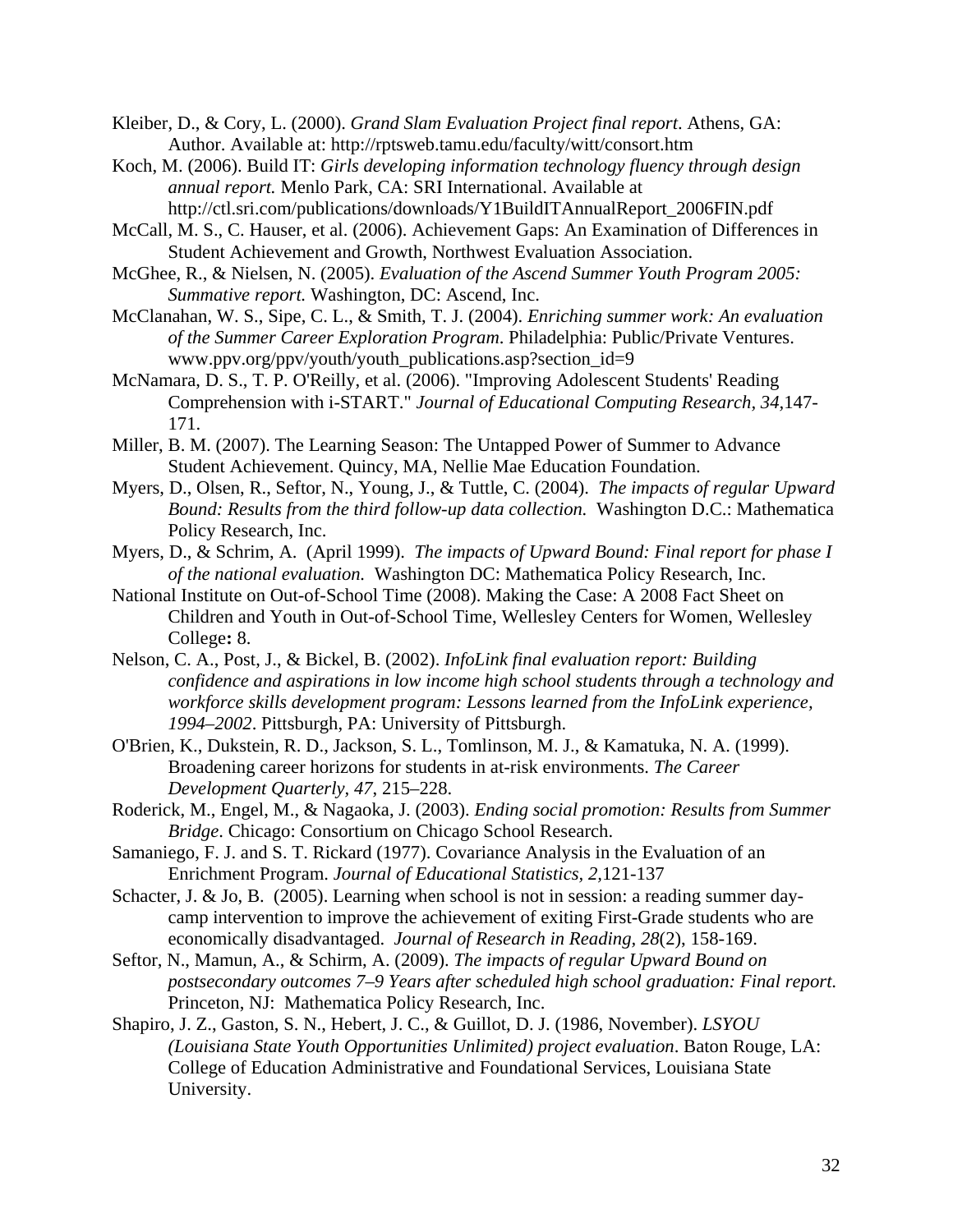- Smink, J. D. (2007). Summer learning programs and student success in the global economy. *New Directions for Youth Development, 116,* 35-48.
- Somers, G. G. and E. W. Stromsdorfer (1972). A Cost-effectiveness analysis of in-school and summer neighborhood Youth Corps: A nationwide evaluation. *The Journal of Human Resources, 7,* 446-459.
- Thurber, C. A., Scanlin, M. M., Scheuler, L., & Henderson, K. A. (2007). Youth development outcomes of the camp experience: Evidence for multidimensional growth. *Journal of Youth and Adolescence, 36*,241-254.
- Walker, G., & Vilella-Velez, F. (1992). *Testing the model. In Anatomy of a demonstration: The Summer Training and Education Program (STEP) from pilot through replication and postprogram impacts*. Philadelphia: Public/Private Ventures.
- Walker, G., & Vilella-Velez, F. (1992). *Long-term impacts. In Anatomy of a demonstration: The Summer Training and Education Program (STEP) from pilot through replication and postprogram impacts*. Philadelphia: Public/Private Ventures.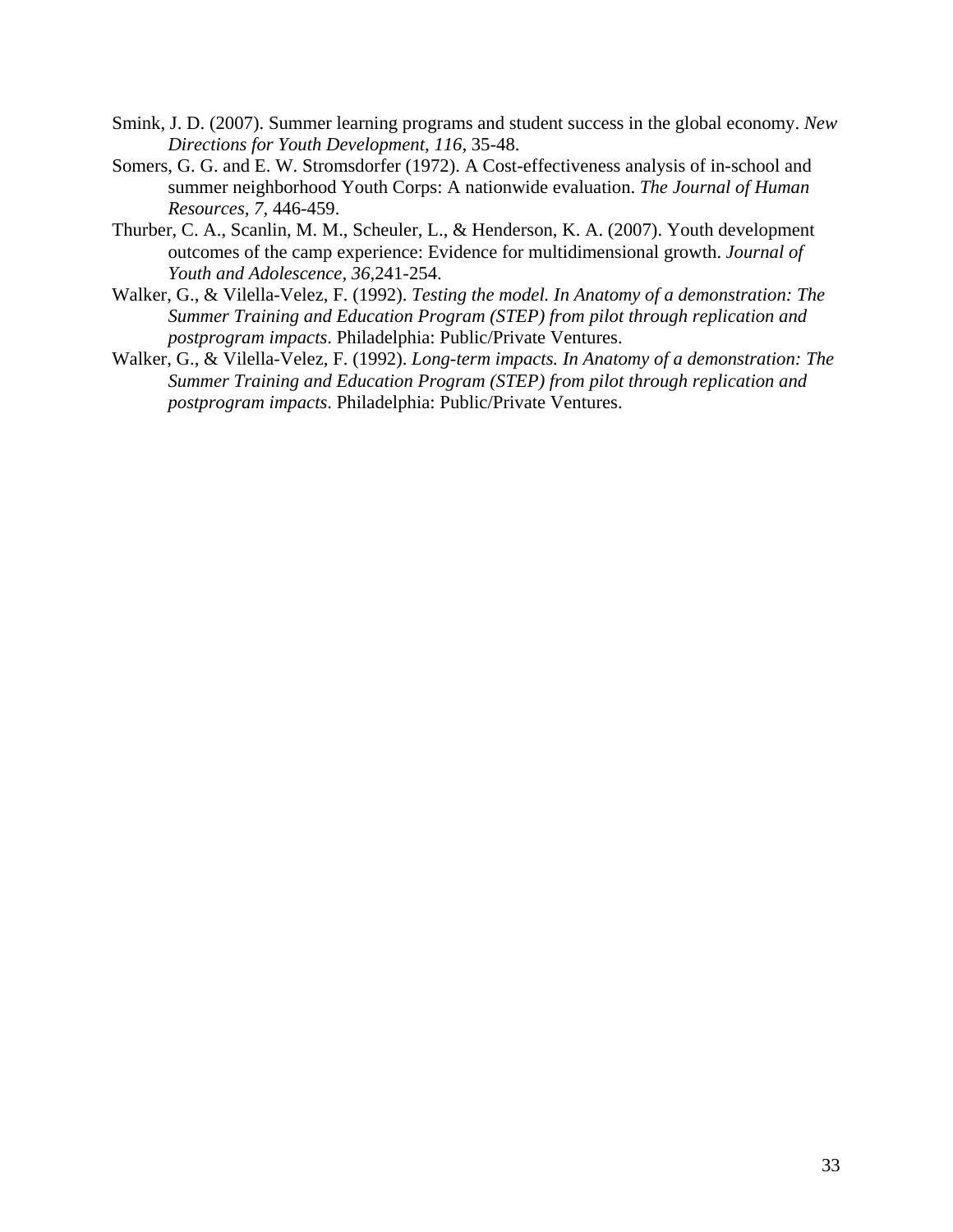# *Appendix A*

#### **Table 3: Summary of Evaluated Programs (N=43)**

|                   | Non-experimental (32)                               | <b>Experimental (11)</b>            |
|-------------------|-----------------------------------------------------|-------------------------------------|
| Educational/      | Quasi-experimental                                  | <b>Interactive Strategy Trainer</b> |
| Cognitive (19)    | Ascend Summer Youth Program                         | for Active Reading and              |
|                   | Chicago Public Schools Summer Bridge Program        | Thinking (i-Start)                  |
|                   | Children's Defense Fund Freedom Schools Initiative* | Read to Achieve Summer              |
|                   | <b>Grand Slam</b>                                   | Day Camp                            |
|                   | Horizons                                            | Summer Training and                 |
|                   | Voyager Summer Reading Intervention Program         | Education Program (STEP)            |
|                   |                                                     | <b>Teach Baltimore</b>              |
|                   | Pre-experimental                                    | <b>Voluntary Summer Reading</b>     |
|                   | Bridges to a Brighter Future*                       | Program                             |
|                   | <b>Build IT</b>                                     | KindergARTen Camp                   |
|                   | Energy Express*                                     |                                     |
|                   | Morry's Camp*                                       |                                     |
|                   | RISE (Raising Interest in Science and Engineering)  |                                     |
|                   | <b>Summer Literacy Program</b>                      |                                     |
|                   | Summer Extravaganza*                                |                                     |
|                   | Summer Scholars*                                    |                                     |
|                   | SuperKids Day Camp*                                 |                                     |
|                   | Qualitative                                         |                                     |
|                   | Gain the Edge                                       |                                     |
|                   | <b>Girls Creating Games</b>                         |                                     |
|                   |                                                     |                                     |
|                   | Other/Report                                        |                                     |
|                   | Aim High*                                           |                                     |
|                   | Beyond the Bell                                     |                                     |
|                   | Camp UPSC (formerly known as Summer READS           |                                     |
|                   | SWARM)                                              |                                     |
|                   | Discovery Creek Summer Nature Adventure Programs    |                                     |
|                   | Higher Achievement Program Summer Academy*          |                                     |
|                   | Reading Reaps Rewards (R3) -Philadelphia Reads*     |                                     |
|                   | Redhound Enrichment Program*                        |                                     |
|                   | Summerbridge Pittsburgh*                            |                                     |
| <b>Career</b>     | Quasi-experimental                                  | <b>Career Beginnings</b>            |
| Development (4)   | <b>Career Horizons</b>                              |                                     |
|                   |                                                     | <b>Summer Career Exploration</b>    |
|                   |                                                     | Program (SCEP)                      |
|                   | Pre-experimental<br>InfoLink                        |                                     |
|                   |                                                     |                                     |
| Multi-element (7) | Pre-experimental                                    | <b>Building Educated Leaders</b>    |
|                   | Reading and Enrichment Academy for Learning (REAL)  | for Life (BELL)                     |
|                   | Kids) - Harlem RBI*                                 | <b>Accelerated Learning</b>         |
|                   |                                                     | Summer Program*                     |
|                   | Other/Report                                        | Louisiana State Youth               |
|                   | Centro Nia*                                         | <b>Opportunities Unlimited</b>      |
|                   | Oceanography Camp for Girls                         | (LSYOU) program                     |
|                   | Trail Blazers Summer Program*                       | <b>Upward Bound</b>                 |
|                   |                                                     |                                     |

*Note:* Starred (\*) programs were awarded the *Summer Learning Award* by the National Center for Summer Learning at Johns Hopkins University, School of Education.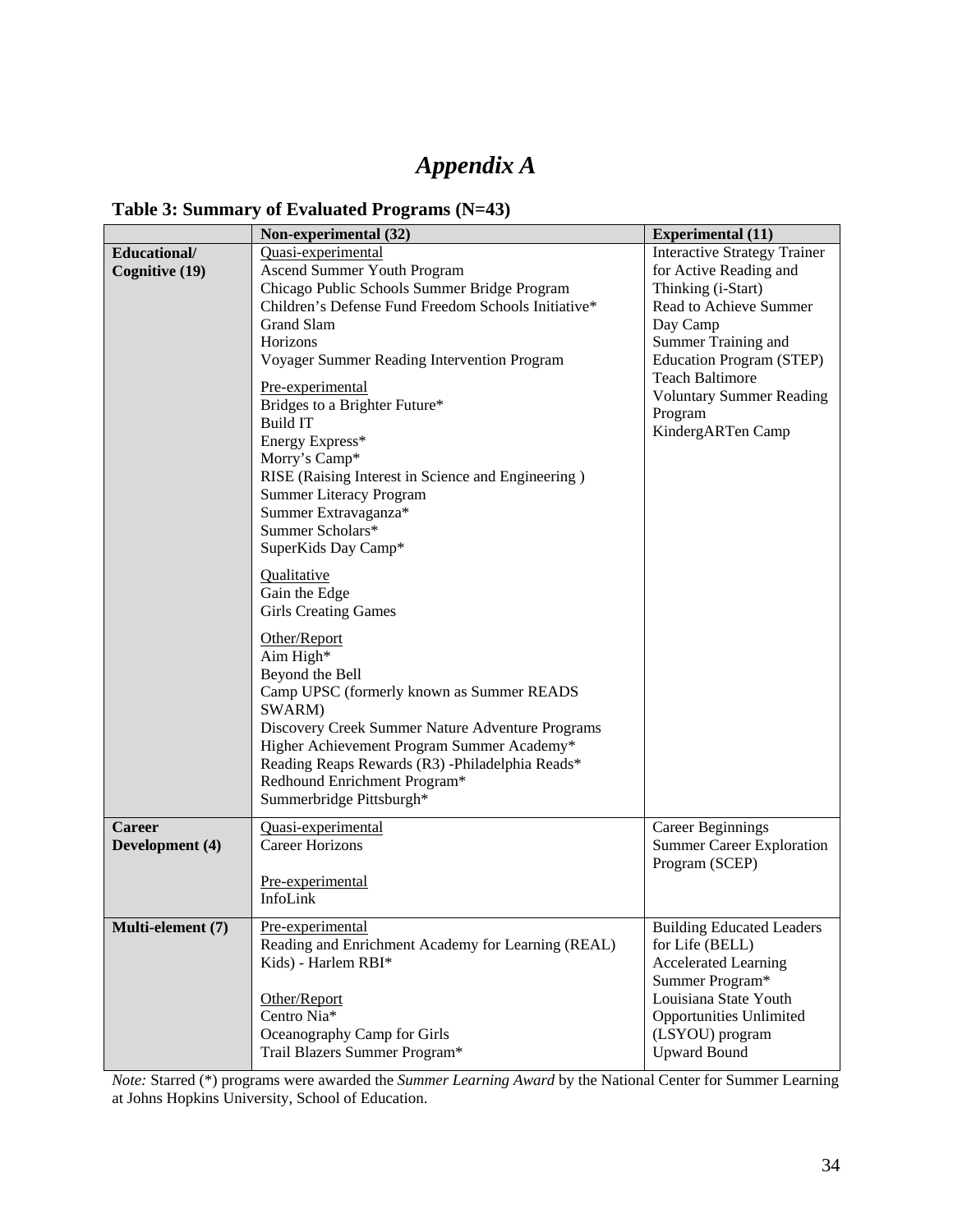# *Appendix B*

|                                 | <b>Read to Achieve</b><br><b>Summer Literacy Day Camp</b><br>(for children)                                                                                                                                                                                                                                                                     | <b>Building Educated Leaders for Life</b><br>(BELL)<br>(for children)                                                                                                                                                                                                                                                                     |
|---------------------------------|-------------------------------------------------------------------------------------------------------------------------------------------------------------------------------------------------------------------------------------------------------------------------------------------------------------------------------------------------|-------------------------------------------------------------------------------------------------------------------------------------------------------------------------------------------------------------------------------------------------------------------------------------------------------------------------------------------|
| <b>Reference</b>                | Schacter & Jo (2005)                                                                                                                                                                                                                                                                                                                            | Chaplin & Capizzano (2006)                                                                                                                                                                                                                                                                                                                |
| <b>Program Goals</b>            | To improve literacy skills - reading<br>comprehension, decoding, and vocabulary.                                                                                                                                                                                                                                                                | To improve the following academic<br>performance, self concept, and social<br>skills.                                                                                                                                                                                                                                                     |
| <b>Target Population</b>        | Low-income, children of color exiting 1 <sup>st</sup><br>grade (aged 6-7)                                                                                                                                                                                                                                                                       | Urban, low-income or low-performing<br>elementary school children of color<br>$(Grades 1-7)$                                                                                                                                                                                                                                              |
| <b>Duration and Dosage</b>      | 7 weeks, 5 days per week, from 8 am to 5<br>pm (315 hours)                                                                                                                                                                                                                                                                                      | 6 weeks, 5 days per week, 8 hours per<br>day (240 hours)                                                                                                                                                                                                                                                                                  |
| <b>Intervention Description</b> | Two hours per day devoted to literacy<br>activities that teach: 1) decoding, 2)<br>comprehension, 3) vocabulary, and 4)<br>writing skills using the Open Court<br>curriculum. The rest of the day included<br>summer camp activities, such as<br>swimming, organized sports, art, dance and<br>music. Participants go on weekly field<br>trips. | Intervention components are: (a)<br>academic instruction: two hours of<br>literacy and one hour of math per day,<br>four days/week; (b) parent<br>involvement and participation; (c) two<br>hours per day of enrichment activities<br>and physical education; community<br>service projects; and group mentoring<br>by community leaders. |
| <b>Select Impacts</b>           | • Reading comprehension scores 41%<br>better at 3-, 39% better at 6-, and 18%<br>better at 9-month follow ups than the<br>control group.<br>• Decoding abilities better at post-test and<br>the 3-month follow-up, but no impacts<br>were found at the 9-month follow-up.                                                                       | Improved reading skills<br>Improved reading test scores<br>Increased time spent reading books<br>$\bullet$<br>Increased parental involvement<br>$\bullet$<br>Did not improve academic self<br>$\bullet$<br>concept or social skills.<br>Did not improve children's effort<br>$\bullet$<br>to solve math problems<br>independently.        |

# **Table 4: Effective Experimentally-Evaluated Programs with At Least One Positive Impact**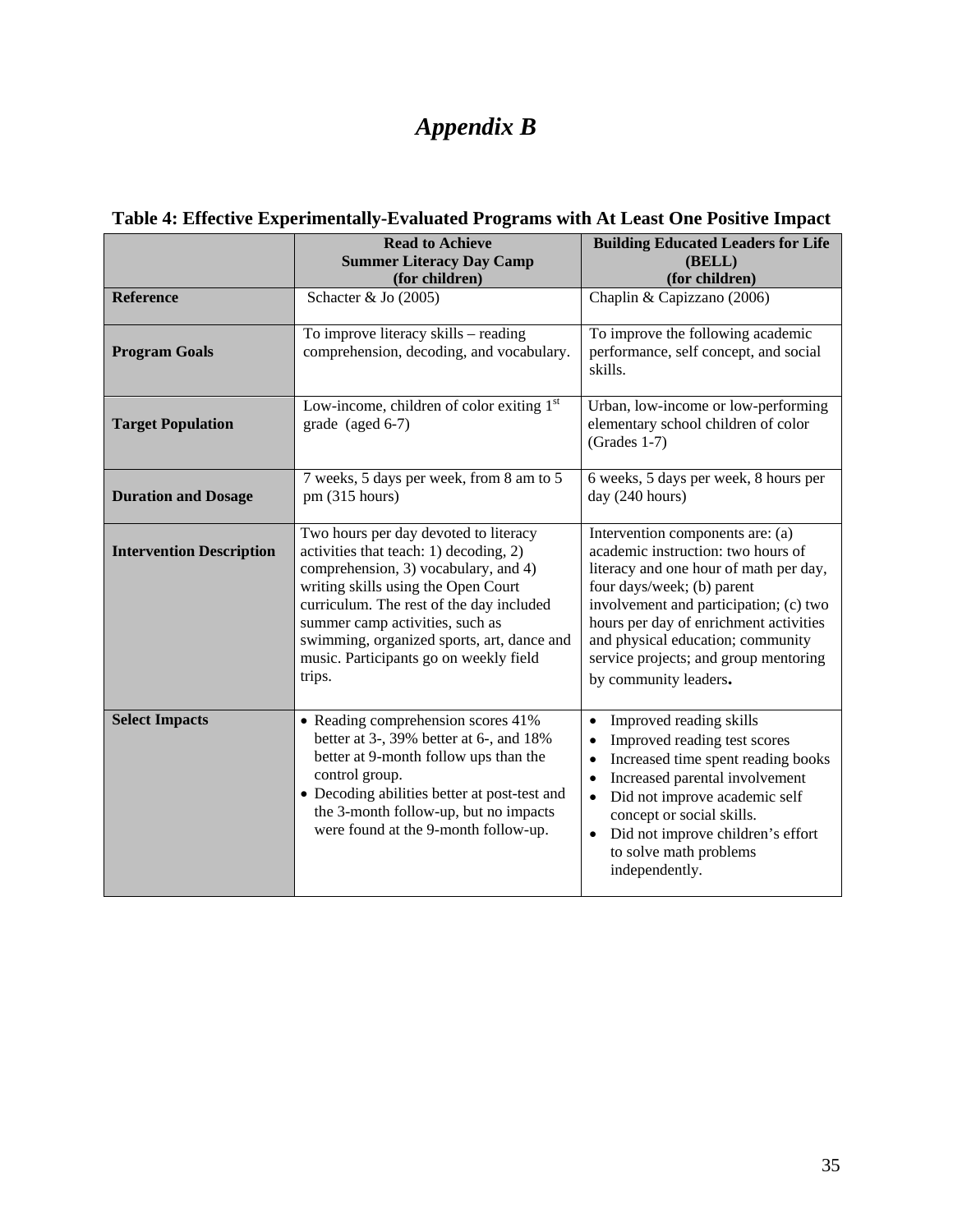|                                           | <b>Career Beginnings</b><br>(for teens)                                                                                                                                                                                                                                                                                | <b>Upward Bound</b><br>(for teens)                                                                                                                                                                                                                                                                                                                                                                                                                                                                    | <b>Louisiana State Youth</b><br><b>Opportunities Unlimited</b><br>(LSYOU) program<br>(for teens)                                                                                                                |
|-------------------------------------------|------------------------------------------------------------------------------------------------------------------------------------------------------------------------------------------------------------------------------------------------------------------------------------------------------------------------|-------------------------------------------------------------------------------------------------------------------------------------------------------------------------------------------------------------------------------------------------------------------------------------------------------------------------------------------------------------------------------------------------------------------------------------------------------------------------------------------------------|-----------------------------------------------------------------------------------------------------------------------------------------------------------------------------------------------------------------|
| <b>Reference</b>                          | Cave & Quint (1990)                                                                                                                                                                                                                                                                                                    | Seftor, Mamun, & Schirm<br>(2009); Myers, Olsen, Seftor,<br>Young, & Tuttle (2004);<br>Myers, & Schrim (1999)                                                                                                                                                                                                                                                                                                                                                                                         | Shapiro et al. (1986)                                                                                                                                                                                           |
| <b>Program Goals</b>                      | To improve the educational<br>and occupational potential of<br>low-income high school<br>students.                                                                                                                                                                                                                     | Help prepare disadvantaged<br>high school students for<br>college                                                                                                                                                                                                                                                                                                                                                                                                                                     | To improve academic<br>achievement, career maturity,<br>intention to remain in school<br>during the current year, and<br>intention to graduate.                                                                 |
| <b>Target</b><br><b>Population</b>        | Low-income, average-<br>performing high school<br>students who were in their<br>junior year.                                                                                                                                                                                                                           | High school students aged 13<br>to 19 (who have completed the<br>eighth grade) from low-income<br>families or who would be the<br>first in their family to attend<br>college.                                                                                                                                                                                                                                                                                                                         | Urban, at-risk, low-income,<br>low-achieving students aged<br>14-16, who are at high risk for<br>dropping out of school.                                                                                        |
| <b>Duration and</b><br><b>Dosage</b>      | The intervention was<br>implemented across 24 sites,<br>so duration and dosage varied.                                                                                                                                                                                                                                 | 6 weeks per summer for up to<br>4 summers (240 hours per<br>summer).                                                                                                                                                                                                                                                                                                                                                                                                                                  | 6-8 weeks, 7 days per week,<br>residential (336-448 hours).                                                                                                                                                     |
| <b>Intervention</b><br><b>Description</b> | Intervention includes a paid<br>work/study program, job<br>training, workshops, and<br>courses (in Algebra, English,<br>Geometry, Public Speaking,<br>Reading and Life Skills).<br>Students go on field trips to<br>local businesses and agencies<br>and have access to positive<br>adult mentors in the<br>community. | This summer residential<br>program requires students to<br>take college prep classes in<br>math, laboratory science,<br>literature, composition, and<br>foreign language and other<br>subjects are optional. They<br>also receive academic,<br>financial, or personal<br>counseling, tutorial services,<br>mentoring, participate in<br>academic programs and cultural<br>events. They also receive other<br>college preparatory assistance.<br>Finally, they participate in<br>work study positions. | Intervention components are:<br>(a) academic instruction: two<br>hours of literacy and two hours<br>of math per day; (b) 20-<br>hour/week job placement; (c)<br>counseling; and (d)<br>recreational activities. |
| <b>Select Impacts</b>                     | • Increased college<br>enrollment (53% percent of<br>experimental versus 49<br>percent of control group;<br>p<0.05<br>• Increased the length of stay<br>in college by little over a<br>half a month $(p<.05)$<br>• Did not increase<br>employment rates over time                                                      | Students with low<br>$\bullet$<br>educational expectations<br>were more likely to attend<br>a postsecondary school 7-9<br>yrs after scheduled<br>graduation<br>Increased college<br>$\bullet$<br>employment, hours per<br>week worked in college,<br>receipt of personal<br>counseling and tutoring,<br>and use of skills centers                                                                                                                                                                     | • Decreased the rate of<br>reading comprehension<br>loss<br>• Increased students' math<br>computation, concepts and<br>applications<br>• Increased high school<br>completion                                    |

# **Table 4 continued: Experimentally-Evaluated Programs with At Least One Positive Impact**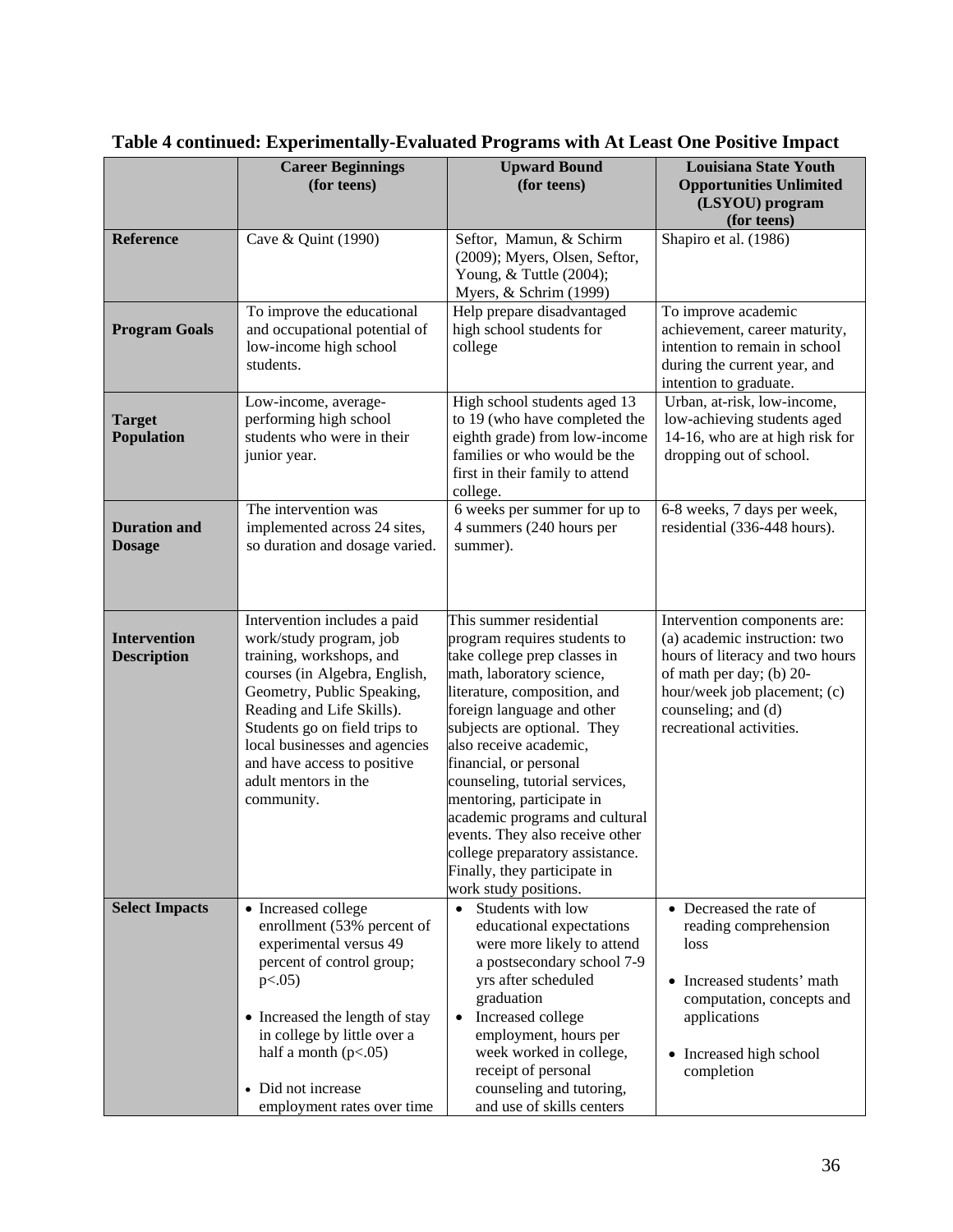|                                           | <b>Teach Baltimore</b><br>(for children)                                                                                                                                                                                                                                                                                                                                                                                                                                                        | <b>Voluntary Summer Reading</b><br>Program<br>(for children)                                                                                                                                                                                                                                                                                                                    | <b>KindergARTen</b><br><b>Sumer Camp</b><br>(for children)                                                                                                                                                                                                                                                          |
|-------------------------------------------|-------------------------------------------------------------------------------------------------------------------------------------------------------------------------------------------------------------------------------------------------------------------------------------------------------------------------------------------------------------------------------------------------------------------------------------------------------------------------------------------------|---------------------------------------------------------------------------------------------------------------------------------------------------------------------------------------------------------------------------------------------------------------------------------------------------------------------------------------------------------------------------------|---------------------------------------------------------------------------------------------------------------------------------------------------------------------------------------------------------------------------------------------------------------------------------------------------------------------|
| <b>Reference</b>                          | Borman & Dowling (2006);<br>Borman, Overman, Fairchild,<br>Boulay, & Kaplan (2004).                                                                                                                                                                                                                                                                                                                                                                                                             | Kim (2006)                                                                                                                                                                                                                                                                                                                                                                      | Borman, Goetz, &<br>Dowling (2007)                                                                                                                                                                                                                                                                                  |
| <b>Program Goals</b>                      | To prevent summer learning<br>loss and promote academic<br>achievement.                                                                                                                                                                                                                                                                                                                                                                                                                         | To improve reading<br>achievement scores                                                                                                                                                                                                                                                                                                                                        | To boost reading<br>achievement among low-<br>income children                                                                                                                                                                                                                                                       |
| <b>Target Population</b>                  | Low-income students in<br>kindergarten and first grade.                                                                                                                                                                                                                                                                                                                                                                                                                                         | Fourth grade voluntary student<br>participants in 10 schools                                                                                                                                                                                                                                                                                                                    | Urban, low-income,<br>students exiting<br>Kindergarten.                                                                                                                                                                                                                                                             |
| <b>Duration and</b><br><b>Dosage</b>      | 8 week program, instruction<br>(including breakfast and<br>lunch times) lasts 6 hours per<br>day, 5 days per week (240<br>hours)                                                                                                                                                                                                                                                                                                                                                                | 12-13 weeks. Dosage is<br>unknown because children<br>choose how often to read the<br>books that are mailed to them<br>and they may or may not read<br>the book that is mailed.                                                                                                                                                                                                 | 6 weeks, 5 days per<br>week, 7.5 hours per day<br>$(225$ hours)                                                                                                                                                                                                                                                     |
| <b>Intervention</b><br><b>Description</b> | Three intensive hours of<br>instruction on reading and<br>writing through read-<br>aloud/think-aloud activities<br>and phonics-based<br>instruction (Open Court<br>curriculum). This is followed<br>by physical activities (20<br>minutes per day), hands-on<br>math and science projects,<br>educational games,<br>recreational activities, arts<br>and crafts, and enrichment<br>activities, such as science<br>investigations, foreign<br>language, music and drama,<br>and arts and crafts. | Instructor-led, reading lessons<br>in June. 8 books mailed to<br>students biweekly, during the<br>months of July and August.<br>Students were encouraged to<br>practice oral reading with a<br>family member and practice<br>reading strategies during<br>independent, silent reading<br>sessions.                                                                              | Four days per week,<br>almost 3 hours per day<br>(160 minutes) are<br>devoted to building<br>literacy skills and 1 hour<br>and 20 minutes per day is<br>spent on science and art<br>activities. Fridays are<br>usually reserved for field<br>trips.                                                                 |
| <b>Select Impacts</b>                     | • Improved reading<br>achievement but impacts<br>were not statistically<br>significant<br>• Improved learning across<br>three literacy domains for<br>students who attended at<br>an above average rate<br>across at least 2 of the 3<br>summers.                                                                                                                                                                                                                                               | • Improved black students'<br>reading scores, but not<br>white, Latino, or Asian<br>students' scores.<br>• No significant impacts on<br>oral fluency<br>• Higher effect sizes (ESs)<br>for reading achievement<br>were found for students<br>owning fewer than 100<br>books and for students with<br>reading fluency below<br>national norms. However,<br>ESs were still small. | Improved word list<br>$\bullet$<br>scores (a small effect<br>size of $.27$ )<br>Improved<br>$\bullet$<br>Developmental<br>Reading assessment<br>scores (a small-to-<br>medium effect size of<br>.40)<br>Did not improve<br>$\bullet$<br>phoneme segment<br>skills, letter naming<br>skills, or dictation<br>skills. |

**Table 5: Experimentally-Evaluated Programs with Mixed or Null Findings**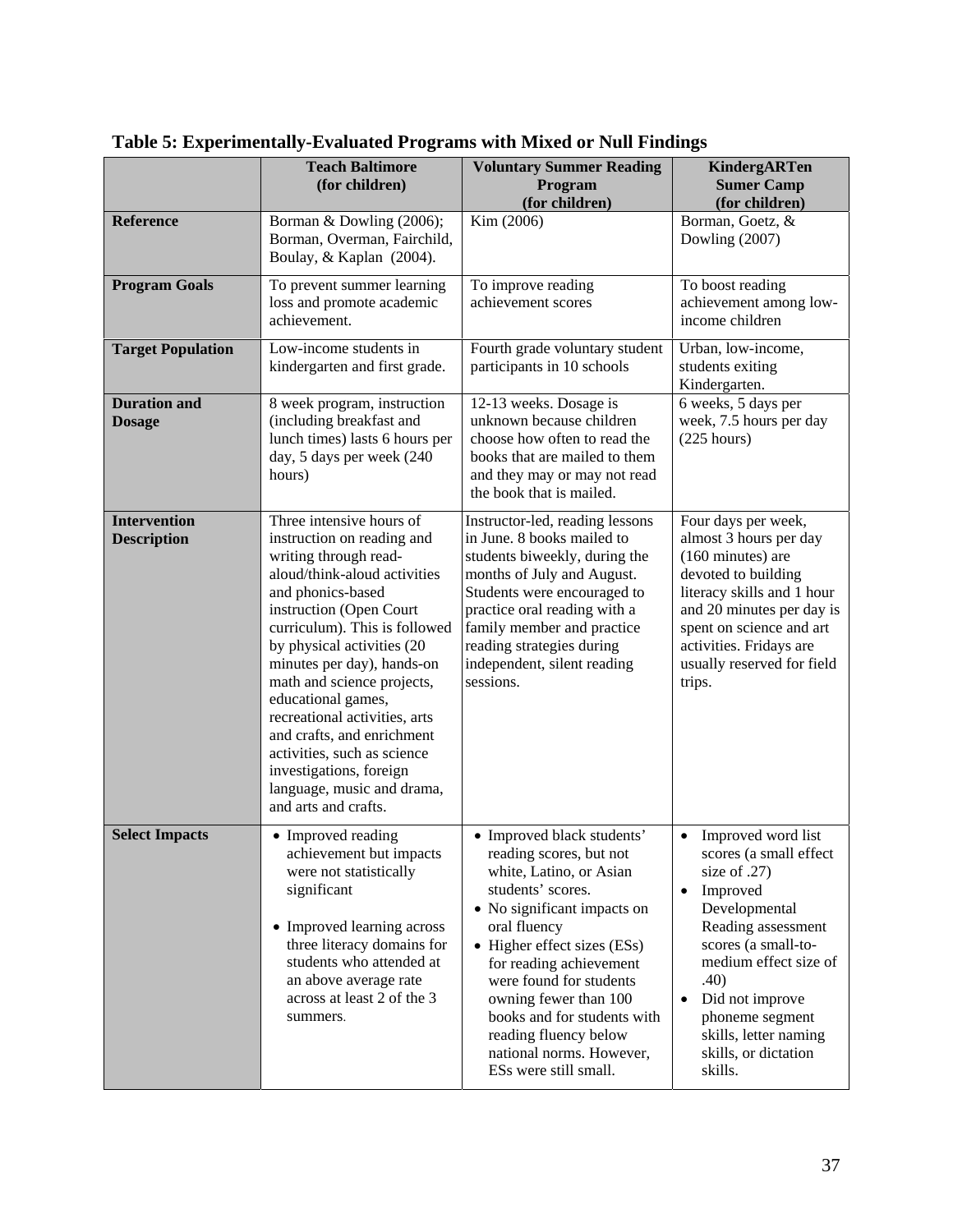|                                           | <b>Summer Career Exploration</b><br>Program (SCEP)<br>(for teens)                                                                                                                                                                                                                                                                                                                                                                                                                                                                                                                                                      | <b>Summer Training and</b><br><b>Education Program</b><br>(STEP)<br>(for teens)                                                                                                                                                                                                                                                                                              | <b>Interactive Strategy</b><br><b>Trainer for Active</b><br><b>Reading and Thinking (i-</b><br><b>START</b> ) (for teens)                                                                                                                                                                                                                  |
|-------------------------------------------|------------------------------------------------------------------------------------------------------------------------------------------------------------------------------------------------------------------------------------------------------------------------------------------------------------------------------------------------------------------------------------------------------------------------------------------------------------------------------------------------------------------------------------------------------------------------------------------------------------------------|------------------------------------------------------------------------------------------------------------------------------------------------------------------------------------------------------------------------------------------------------------------------------------------------------------------------------------------------------------------------------|--------------------------------------------------------------------------------------------------------------------------------------------------------------------------------------------------------------------------------------------------------------------------------------------------------------------------------------------|
| <b>Reference</b>                          | McClanahan, Sipe, & Smith (2004)                                                                                                                                                                                                                                                                                                                                                                                                                                                                                                                                                                                       | Walker & Vilella-Velez<br>(1992a; 1992b)                                                                                                                                                                                                                                                                                                                                     | McNamara & O'Reilly<br>(2006)                                                                                                                                                                                                                                                                                                              |
| <b>Program Goals</b>                      | Demonstrate the importance of<br>academic achievement to achieve<br>career success                                                                                                                                                                                                                                                                                                                                                                                                                                                                                                                                     | To minimize academic loss,<br>and prevent high school<br>dropout and pregnancy                                                                                                                                                                                                                                                                                               | To improve reading<br>comprehension.                                                                                                                                                                                                                                                                                                       |
| <b>Target</b><br><b>Population</b>        | High school students (who have<br>completed Grades 10-12). The<br>program is open to teenagers who<br>come from families with incomes<br>less than 150% of the federal poverty<br>level.                                                                                                                                                                                                                                                                                                                                                                                                                               | Low-income upcoming<br>eighth and ninth graders of<br>color performing below<br>grade level.                                                                                                                                                                                                                                                                                 | Sample was low-income,<br>suburban students enrolled<br>in a summer learning<br>program called Learning<br>Bridge, who had just<br>completed Grades 7 and 8.                                                                                                                                                                               |
| <b>Duration and</b><br><b>Dosage</b>      | 40 hours per week, for 6 weeks (240<br>hours). Students may participate in<br>the program for up to three summers.                                                                                                                                                                                                                                                                                                                                                                                                                                                                                                     | 35 hours per week for 6<br>weeks (208-228 hours) over<br>two summers. Remediation-<br>90 hrs; PT work-90 hrs; Life<br>Skills-18 hrs; & in-school<br>support-10-30 hrs.                                                                                                                                                                                                       | Two sessions on two<br>consecutive days<br>(Mean= $104$ minutes) $-53$<br>minutes of which are spent<br>on practice.                                                                                                                                                                                                                       |
| <b>Intervention</b><br><b>Description</b> | All students undergo pre-employment<br>training consisting of 1) "soft skills";<br>2) interview skills; 3) career choice;<br>4) maintain a job; 5) demeanor; 6)<br>job readiness; and 7) work place<br>behavior. Student's 25-hour per week<br>work placement is matched with their<br>interests. College monitors serve as<br>role models and provide personal and<br>academic support for students.                                                                                                                                                                                                                  | Remediation in reading and<br>math skills using computer<br>assisted instruction for part<br>of the lesson, part-time<br>summer work, life skills<br>teaching issues such as<br>sexual behavior, drug use,<br>careers, and community<br>involvement.                                                                                                                         | i-START is instructional<br>software that can be<br>delivered as part of a<br>summer learning program.<br>It uses animated agents to<br>teach reading strategies for<br>understanding science text.<br>Short tests are given after<br>each strategy has been<br>taught. The software<br>provides students with<br>feedback on performance. |
| <b>Select Impacts</b>                     | One year after application to the<br>program, the program:<br>• increased enrollment college-track<br>curricula and visits to a College<br>Center but it did not increase class<br>effort, types of courses elected in<br>high school, the likelihood to<br>graduate, and the likelihood of<br>taking a college entrance exam.<br>• increased confidence in ability to<br>teach or hold a job that requires<br>reading and writing and increased<br>likelihood of school-year<br>employment school year by their<br>summer employers, but they were<br>not more likely to report other<br>career development outcomes. | • At post-test, program<br>increased reading and<br>math grades and<br>contraceptive knowledge,<br>but these impacts were not<br>sustained.<br>• No short- or long-term<br>impact on sexual activity,<br>pregnancy, $\&$<br>contraception use, nor on<br>rates of high school<br>dropout, college<br>attendance (except for<br>Latinos), employment, and<br>welfare receipt. | • Increased<br>comprehension of text-<br>based questions for teens<br>with low prior<br>knowledge of reading<br>strategies<br>• Increased<br>comprehension of<br>bridging-inference<br>questions for teens with<br>high prior knowledge of<br>reading strategies                                                                           |

# **Table 5 continued: Experimentally-Evaluated Programs with Mixed or Null Findings**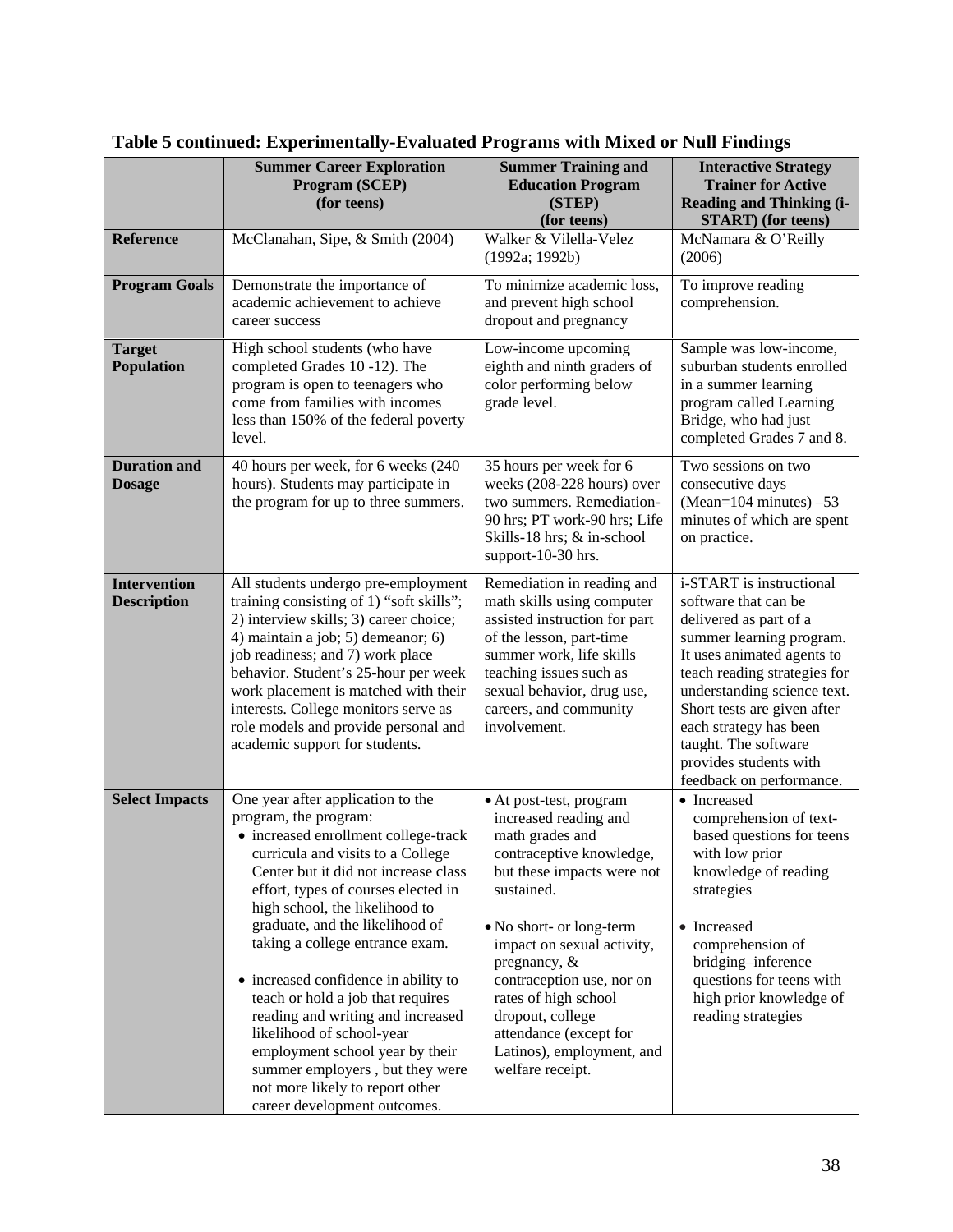# *Appendix C*

#### *Lessons from Youth Development Research and Evaluation* Kristin Anderson Moore, Ph.D., Child Trends, April 2008

- At-risk children and youth can be helped by programs; while program impacts are often modest and brief, many programs have been found to have positive impacts.
- Early intervention, including the preschool years, is ideal, but many approaches are effective for older children and youth as well.
- Positive relationships with caring adults are key to feeling connected to a program. This requires committed staff and low staff turnover.
- Didactic lectures increase knowledge but are not very effective at changing behavior. Interactive approaches are more effective.
- Programs that help young people address their own positive goals are more likely to engage adolescents than are programs that focus on suppressing problem behaviors.
- Peer influences are important and are typically positive, and peer leaders can be effective.
- For disadvantaged youth, multi-element programs that are more intensive and long-lasting and address the whole person are promising. However, brief interventions can be effective when they target a specific goal, such as using condoms.
- Some approaches don't work. Short "shock" approaches such as *Scared Straight* are not effective. Also, among delinquents, groups comprised entirely of delinquents are not an effective approach. While mentoring is an effective approach, it appears that brief mentoring may be harmful.
- Engagement of "disinterested" eligible participants and attendance and retention of at-risk individuals represent major challenges to programs.
- Successful programs are safe, accessible, structured yet flexible, provide incentives and rewards such as snacks, and keep parents informed and, if possible, involved. Staff are well-trained and supported and are focused on the needs and development of the children or youth. Successful programs generally have a logic model that guides their work and they know the outcomes they are targeting, either directly or indirectly.
- The STRIDES framework guides Child Trends' Research to Results work: **S**equencing age appropriate strategies **T**argeting program activities and participants **R**evising and improving programs **I**mplementation quality **D**isseminating widely **E**valuating programs, and **S**ustaining strong programs

Please visit our websites @ www.childtrends.org and www.childtrendsdatabank.org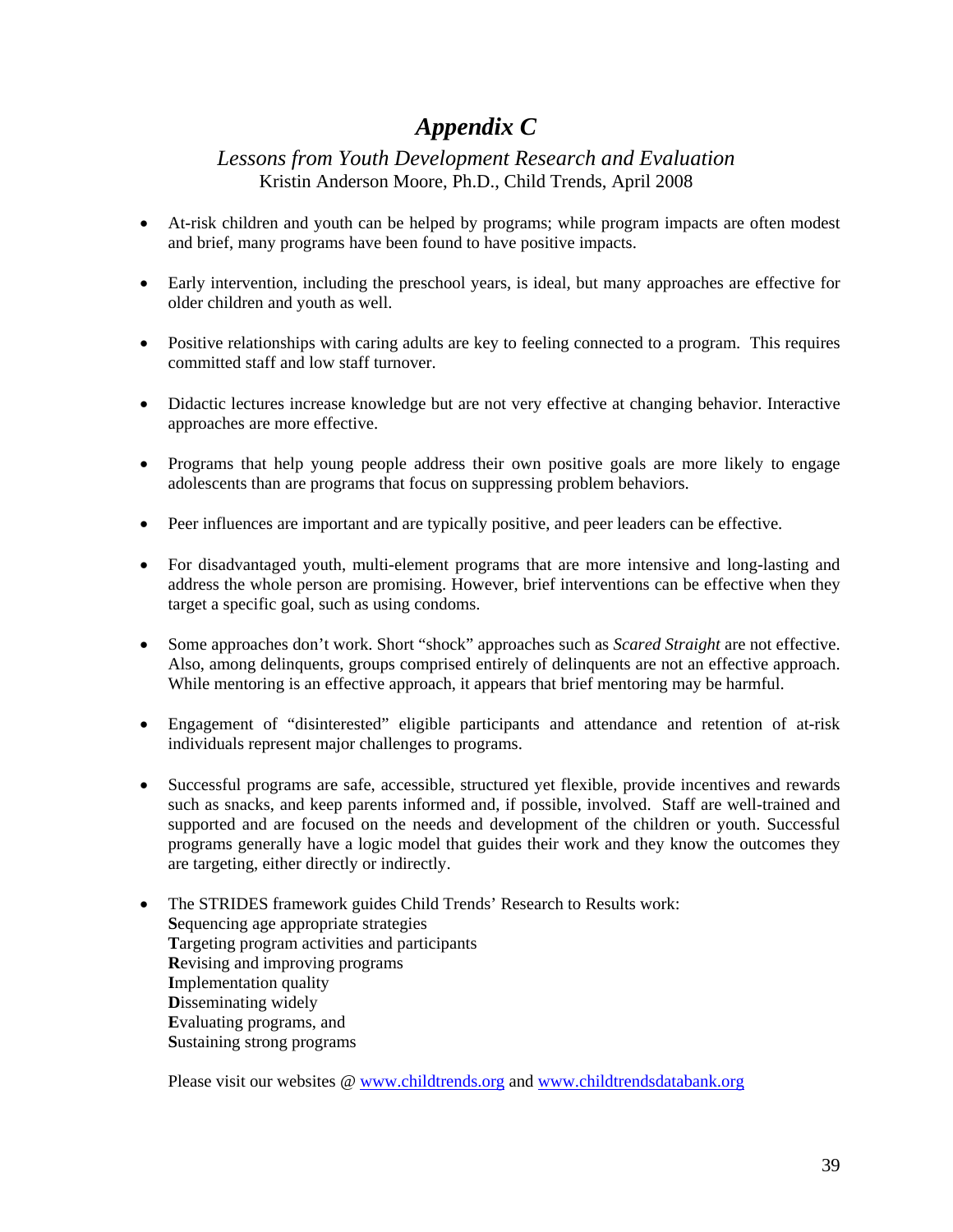#### **ENDNOTES**

 $\overline{a}$ 

- <sup>1</sup> "Barack Obama and Joe Biden's Plan for Lifetime Success through Education. Retrieved 2/20/08 from http://www.barackobama.com/pdf/issues/PreK-12EducationFactSheet.pdf 2
- <sup>2</sup> National Camp Association (2009.). http://www.summercamp.org/guidance/pamphlet.html#Cost
- <sup>3</sup> Thurber, C. A., Scanlin, M. M., Scheuler, L., & Henderson, K. A. (2007). Youth development outcomes of the camp experience: Evidence for multidimensional growth. *Journal of Youth and Adolescence, 36*(3),241-254. 4

<sup>4</sup> Allinder, R. M., Fuchs, L. S. Fuchs, D. & Hamlett, C. L. (1992). Effects of summer break on math and spelling performances as a function of grade level. *The Elementary School Journal*, 92, 451-460.

 Chin, T. and M. Phillips (2004). Social reproduction and child-rearing practices: Social class, children's agency, and the summer activity gap. *Sociology of Education*, 77(3): 185-210.

 Kim, J. S. (2004). Summer reading and the ethnic achievement gap. *Journal of Education for Students Placed at Risk, 9*(2): 169-188. 7

<sup>7</sup> Alexander, K. L., Entwisle D. R., & Olson L. S. (2007b). Summer learning and its implications: Insights from the Beginning School Study. *New Directions for Youth Development, 114*, 11-32.

<sup>8</sup>Meyer, D., Princiotta, D., & Lanahan, L. (2004). The Summer After Kindergarten: Children's Activities and Library Use by Socioeconomic Status. (NCES 2004-037). Washington, DC: National Center for Education

Statistics.<br><sup>9</sup> "Barack Obama and Joe Biden's Plan for Lifetime Success through Education. Retrieved 2/20/08 from<br>http://www.barackobama.com/pdf/issues/PreK-12EducationFactSheet.pdf

 $h^{\text{10}}$  Urban Institute, and Child Trends. National Survey of America's Families (NSAF), 1999 [Computer file]. ICPSR03927-v1. Washington, DC: Westat [producer], 1999. Ann Arbor, MI: Inter-university Consortium for Political and Social Research [distributor], 2007-10-03. doi:10.3886/ICPSR03927

<sup>11</sup> U.S. Department of Education, National Center for Education Statistics. (2004). *ECLS-K Longitudinal Kindergarten-Third Grade Public-Use Data File* (CD-ROM). (NCES 2004-089). Washington, DC: Author. <sup>12</sup> Panel Study of Income Dynamics. Child Development Supplement. Available at:

www.psidonline.isr.umich.edu/CDS. Accessed June 1, 2009.<br><sup>13</sup> U.S. Department of Commerce, Bureau of the Census, October Current Population Survey, 1996.

<sup>14</sup> The seven surveys which did not include summer program participation data were as follows: *Survey of Income and Program Participation, National Education Longitudinal Study of 1988, High School and Beyond, Education Longitudinal Study of 2002, National Survey of Children's Health, National Household and Education Survey, and Monitoring the Future.* 

 $15$  Meyer, D., Princiotta, D., & Lanahan, L. (2004).

<sup>16</sup> Wimer, Christopher, Bouffard, S.M., Caronongan, P., Dearing, E., Simpkins, S., Little, P., & Weiss, H. (2006). What are kids getting into these days?: Demographic differences in youth out-of school time participation. Cambridge, MA: Harvard Family Research Project.

<sup>17</sup> National Center for Education Statistics (1999). Summer activities of students enrolled in grades 1-12. Washington, DC: US Department of Education, Office of Educational Research and Improvement (NCES 1999- 008).

<sup>18</sup> This finding is similar to the estimate of 24 percent found in a study conducted by Capizzano, Adelman, & Stagner (2006) with the NSAF 1999 survey – looking at children of employed primary caretakers (aged 6 to 12). See Capizzano, J., Adelman, S., & Stagner, M. (2002). *What happens when the school year is over? The use and costs of* 

<sup>19</sup> Theokas, C. & Bloch, M. (2006). Out-of-school time is critical for children: Who participates in programs? Washington, DC: Child Trends.

20 Theokas, C. & Bloch, M. (2006).

<sup>21</sup> Theokas, C. & Bloch, M. (2006).

 $^{22}$  Cooper, H., Charlton, K., Valentine, J. C., & Muhlenbruck, L. (2000). Making the most of summer school: A meta-analytic and narrative review. *Monographs on Child Development, 65*(1). Malden, MA: Blackwell Press. 23 http://www.childtrends.org/links

 $^{24}$  http://www.hfrp.org/

<sup>25</sup> Moore, K. A. (2008). Lessons from youth development research and evaluation. Washington, DC: Child Trends.

 $26$  Johnson, P. (2000).

27 Bell, S. R. and N. Carrillo (2007). Characteristics of effective summer learning programs in practice. *New Directions for Youth Development, 114*, 45-63.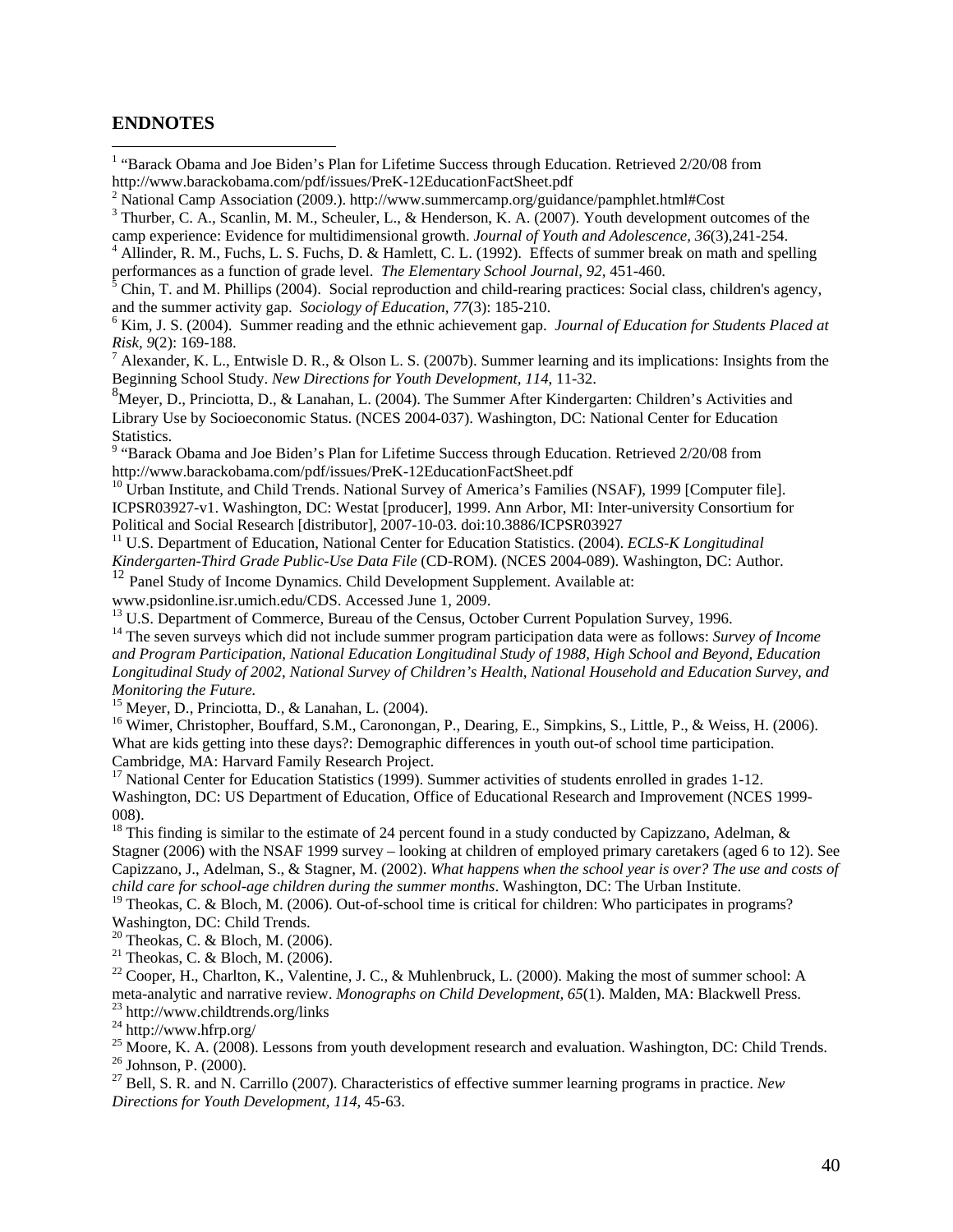<sup>28</sup> Frechtling, J. A., Zhang, X., & Silverstein, G. (2007). The Voyager Universal Literacy System: Results from a

study of kindergarten students in inner-city schools. Journal of Education for Students Placed at Risk, 11(1), 75-95.<br><sup>29</sup> Daponte, B. O., Wood, P., & Housknecht, M. (2007). An Examination of the Horizons Program: Evaluati

<sup>30</sup> Philliber Research Associates (2008). *Evaluation of the Kansas City CDF Freedom Schools Initiative*. Accord, NY: Philliber.

31 Roderick, M., Engel, M., & Nagaoka, J. (2003). *Ending social promotion: Results from Summer Bridge*. Chicago: Consortium on Chicago School Research.

<sup>32</sup> Denner, J., L. Werner, L., Bean, S. & Campe, S. (2005). The Girls Creating Games Program: Strategies for Engaging Middle-School Girls in Information Technology. Frontiers: A Journal of Women Studies 26(1): 90-98 <sup>33</sup> Dr. Stirling McDowell Foundation for Research into Teaching (2005). Teaching and Learning Research

Exchange: Summer Literacy Program. Available at:<br>http://www.mcdowellfoundation.ca/main\_mcdowell/projects/research\_rep/124\_summer\_literacy.pdf  $h^3$ <sup>4</sup> Edmonds, B., Edmonds, A. (2008). *Energy Express – Literacy Gains for Children 2008*. Bloomfield, IN: Indiana University.

<sup>35</sup> Public/Private Ventures (2007). Evaluation of the REAL Kids program (unpublished).<br><sup>36</sup> Pelton, R. P. (2008). *SuperKids 2008 Final Evaluation Report*. Baltimore, MD: Epiphanies, Inc.

<sup>37</sup> Baker, M.L. (2008). Summer Scholars external evaluation report: Program year 2006-2007. Denver, CO:

Outcomes, Inc,

Submitted by: Myriam L. Baker, Ph.D., Outcomes, Inc.

38 O'Brien, K., Dukstein, R. D., Jackson, S. L., Tomlinson, M. J., & Kamatuka, N. A. (1999). Broadening career horizons for students in at-risk environments. *The Career Development Quarterly, 47*, 215–228.

39 Nelson, C. A., Post, J., & Bickel, B. (2002). *InfoLink final evaluation report: Building confidence and aspirations in low income high school students through a technology and workforce skills development program: Lessons learned from the InfoLink experience, 1994–2002.* Pittsburgh, PA: University of Pittsburgh.<br><sup>40</sup> Jarvis, C. (2002). *SECME RISE Raising Interest in Science & Engineering: Final evaluation report, September 1,* 

*1998–August 31, 2001*. Miami, FL: Miami Museum of Science.

<sup>41</sup> Soussou, H. (1995). Gain the Edge: An Academic Summer Enrichment Program. Mt Kisko, NY: Plan for Social Excellence. Available at:

http://www.eric.ed.gov/ERICDocs/data/ericdocs2sql/content\_storage\_01/0000019b/80/14/5f/bf.pdf 42 Roderick, M., Engel, M., & Nagaoka, J. (2003).

<sup>43</sup> Frechtling, J. A., Zhang, X., & Silverstein, G. (2007).<br><sup>44</sup> Roderick, M., Engel, M., & Nagaoka, J. (2003).

 $45$  Pelton, R. P. (2008)..

46 McGhee, R., & Nielsen, N. (2005). *Evaluation of the Ascend Summer Youth Program 2005: Summative report.* Washington, DC: Ascend, Inc.

47 Kleiber, D., & Cory, L. (2000). *Grand Slam Evaluation Project final report*. Athens, GA: Author. Available at: rptsweb.tamu.edu/faculty/witt/consort.htm

 $4^{\overline{8}}$  Jarvis, C. (2002).

49 McGhee, R., & Nielsen, N. (2005). *Evaluation of the Ascend Summer Youth Program 2005: Summative report.* Washington, DC: Ascend, Inc.

50 Koch, M. (2006). Build IT: *Girls developing information technology fluency through design annual report.* Menlo Park, CA: SRI International. Available at http://ctl.sri.com/publications/downloads/Y1BuildITAnnualReport\_2006FIN.pdf

<sup>51</sup> Swartz, T (2007). *Bridges to a Brighter Future Annual Report 2006-2007: Changing the World, One Young Person at a Time.* Greenville, SC: Furman University.<br><sup>52</sup> Swartz, T. (2007). *Bridges to a Brighter Future Annual Report: 2006-2007*. Greenville, SC: Furman University.<br><sup>53</sup> National Center for Summer Learning (n.d.). Wh

http://www.summerlearning.org/index.php?option=com\_content&task=view&id=98&Itemid=420

<sup>54</sup> Harvard Family Research Project (2006). Summer success: Challenges and strategies in creating quality

academically-focused summer programs. *Issues and Opportunities in Out-of-School Time Evaluation*, 9.<br><sup>55</sup> Harvard Family Research Project (2006).

56 National Center for Summer Learning (n.d.).